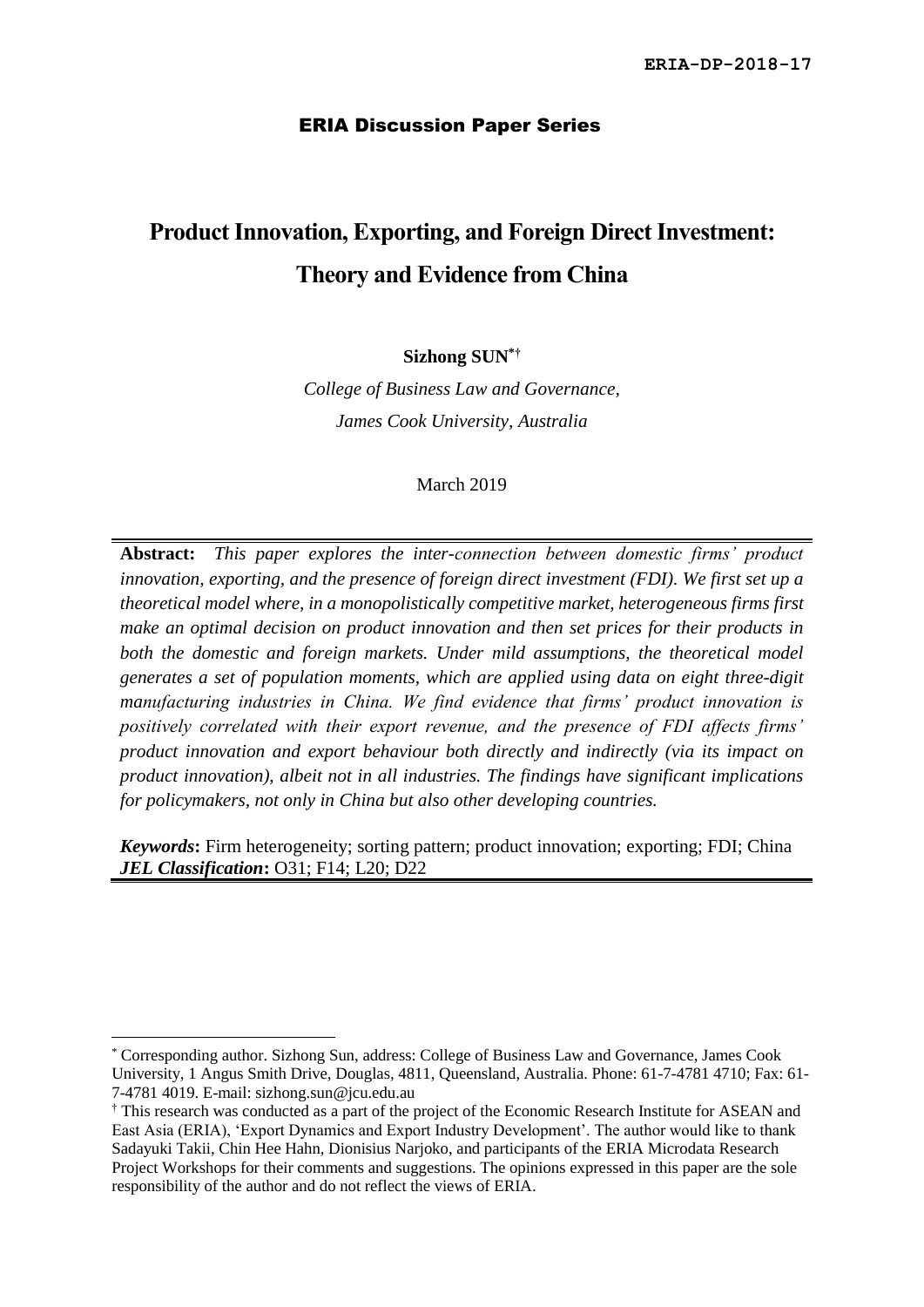# **1. Introduction**

1

Industrial innovation plays a vital role in economic development and is a key source of competitiveness in the market. For firms, a successful innovation may lead to higher quality products or lower production costs, which in turn create advantages against their competitors in the market. For policymakers, innovation is a major driving force of growth, and policies, such as direct subsidies and tax credit, can be implemented to promote innovative activities, e.g. research and development (R&D).

Innovation activities have both an input perspective (namely activities, such as  $R&D$ , that generate innovative outcomes) and an output perspective (namely the output of the innovative activities, such as patents<sup>2</sup>). From the output perspective, the Organisation for Economic Co-operation and Development (OECD) and Eurostat (2005) categorise innovation into four types: product innovation  $3$ , process innovation, marketing innovation, and organisational innovation. The clear conceptualisation of these four types of innovation allows researchers to explore them separately. Nevertheless, there is still a lack of empirical studies, particularly in developing countries, possibly due to a lack of data. For instance, to examine organisational innovation, researchers require data on the organisational structure within a firm, which are difficult to obtain. In this paper, owing to the availability of detailed firm-level data, we contribute to the growing literature on innovation by exploring firms' product innovation in China.

For firms, conducting product innovation is not a trivial activity. It requires substantial fixed costs, such as setting up laboratories and hiring highly skilled personnel. Not surprisingly, better-endowed firms are more capable of product innovation. In other words, we can expect a sorting pattern that more capable firms innovate, while less capable firms do not. Besides, firms with successful product innovation are likely to be more competitive in both the domestic and export markets. Therefore, we expect firms' product innovation and export behaviour to be

(http://www.oecd.org/site/innovationstrategy/defininginnovation.htm).

<sup>&</sup>lt;sup>1</sup> R&D activities have been explored from different angles by researchers, such as R&D and productivity (see for example Aw, Roberts, and Xu, 2008, 2011; Doraszelski and Jaumandreu, 2013; Griliches, 1980). <sup>2</sup> Patents have also been investigated extensively, for instance, to name a few, Kremer (1998), Galasso,

Schankerman, and Serrano (2013), Choi and Gerlach (2015), and Galasso and Schankerman (2015).

<sup>3</sup> Product innovation is defined as 'a good or service that is new or significantly improved. This includes significant improvements in technical specifications, components and materials, software in the product, user friendliness or other functional characteristics'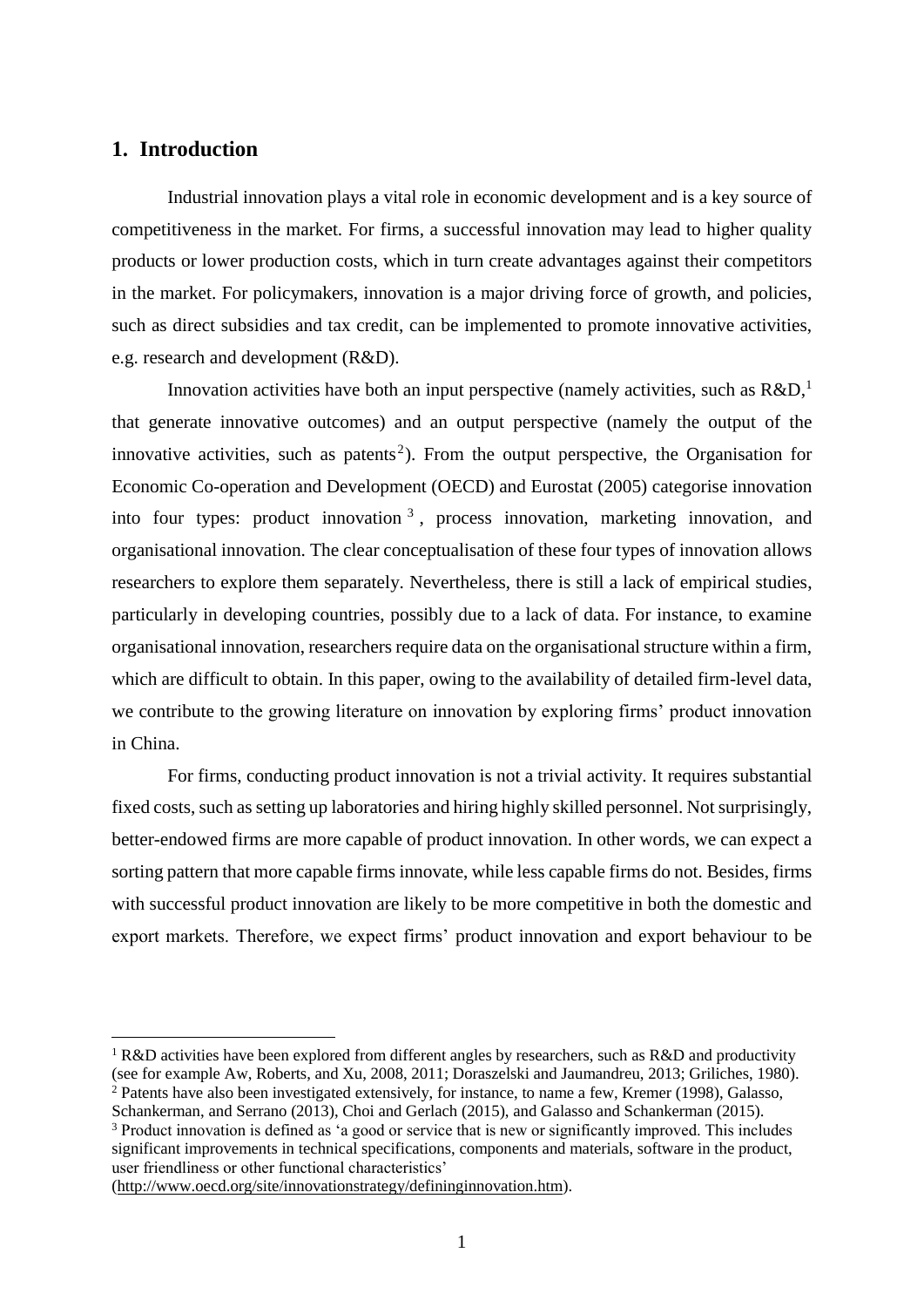positively correlated. Later, in Section 4, we indeed observe such a pattern<sup>4</sup> from the data.

Regarding exporting, a typical fact is that in the same industry, no matter how narrowly defined, there always exist firms that export and firms that do not, which cannot be explained by models with representative firms. Recently, pioneered by Melitz (2003), models with heterogeneous firms have captured this stylised fact, leading to the deep insight that more productive (capable) firms serve both domestic and export markets, while less productive (capable) firms sell only in the domestic market.

Contributing to this strand of research, we extend firm heterogeneity from one dimension (endowment of production capability/productivity) to two dimensions (endowments of production and innovation capability), and discover a richer sorting pattern, where more production-capable and innovation-capable, more production-capable and less innovationcapable, and less production-capable and more innovation-capable firms innovate and export. The complementarity of production and innovation capability results in a positive correlation between product innovation and exporting.<sup>5</sup>

In more detail, firms are endowed with a two-dimensional capability, namely production and innovation capability, and compete in monopolistically competitive markets. Consumers' constant-elasticity-of-substitution (CES) preference generates a demand function, faced with which firms are engaged in a two-stage game. At stage one, firms set prices for their outputs, and at stage two firms make an optimal decision regarding product innovation. Firms' optimal profit, together with the fixed costs of production, innovation and exporting, yields a pattern where more capable firms innovate/export, and innovating (exporting) firms are more likely to export (innovate). This positive correlation arises due to the complementarity between innovation and production capability. That is, a firm with low production (innovation) and high innovation (production) capability will export. In addition, such positive correlation exists despite the endowments of production and innovation capability being independent of each other.

In exploring firms' product innovation and export behaviour, we focus particularly on the role of the presence of inward foreign direct investment (FDI). That is, this paper intends to explore the inter-relationship between the presence of FDI and firms' product innovation and exporting. Conceptually, if the presence of FDI generates positive productivity spillovers

1

<sup>4</sup> That is, not all firms innovate and there is a positive association between product innovation and exporting.

 $<sup>5</sup>$  Note this is not causality. Both product innovation and exporting respond to the same underlying</sup> structural forces, and as such they are correlated.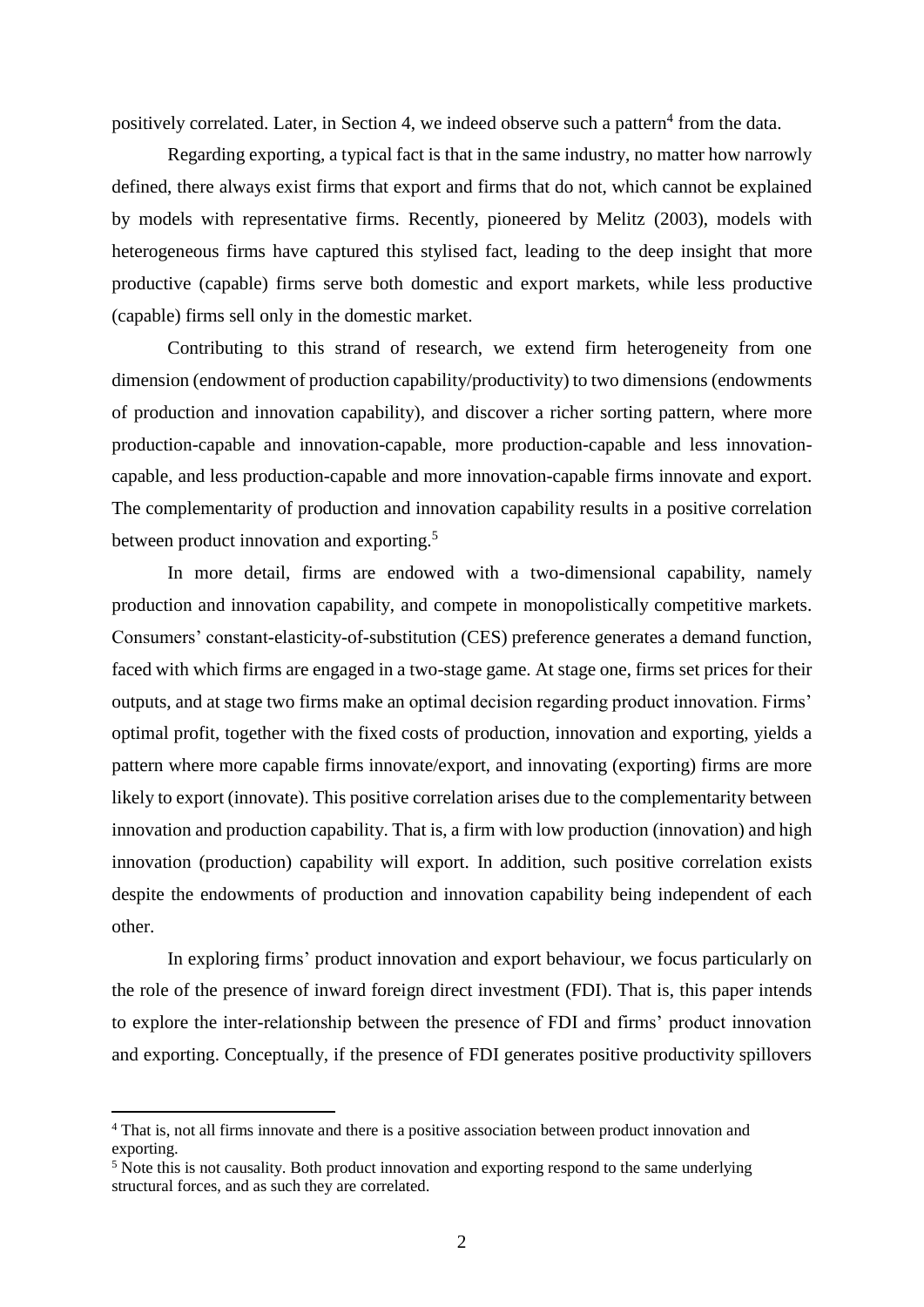to domestic firms, then it is likely that FDI presence will promote firms' product innovation and export activities, which creates a positive correlation between product innovation and exporting, re-enforcing the positive correlation implied by firm heterogeneity.<sup>6</sup>

Our theoretical modelling generates a set of moment conditions under some mild assumptions. With the set of population moments, we then take the model to data from China's manufacturing sector. Our empirical estimation investigates the inter-relationship between the presence of FDI and firms' product innovation and export, and can answer questions such as: (1) Does the presence of FDI promote domestic firms' product innovation behaviour? If yes, to what extent? (2) Whether/to what extent does the FDI presence affect domestic firms' exporting? (3) Is it more likely for a firm with product innovation to participate in exporting? If yes, to what extent? Note that if the answers to these questions are all 'yes', then we identify a channel through which the presence of FDI can affect domestic firms' export participation, namely via its impact on domestic firms' product innovation.

The identification strategy, implied from the theoretical modelling, is robust. We utilise Monte Carlo simulations to evaluate the power of identification, namely the probability that true parameters fall within the 95% confidence intervals of the estimates. In particular, we allow for several departures from the assumptions in theoretical modelling, such as the endowments are drawn from log-normal distributions rather than the uniform distributions of theoretical modelling. In the Monte Carlo simulations, the identification powers are generally high, suggesting robustness of our identification strategy.

There are a number of existing studies on the productivity spillovers of FDI (see for example Caves, 1974), its impact on exporting (see for example S. Sun, 2009), the export behaviour of heterogeneous firms (see for example Melitz, 2003), and product innovation (see for example the product-cycle models such as Krugman, 1979). Nevertheless, there is a lack of research that combines all these three aspects. Therefore, this study contributes both theoretically and empirically to the existing literature by shedding light on a better understanding of the inter-connection of product innovation, exporting, and FDI presence, three important aspects of economic development. Particularly, we discover a sorting pattern of firm product innovation and export behaviour and complementarity between them.

This study focuses on China. As a large developing economy, China has experienced solid economic growth in the past three decades, with substantial exports and FDI inflows. In

<u>.</u>

<sup>&</sup>lt;sup>6</sup> It is also likely that FDI dampens the positive correlation between product innovation and exporting. For example, FDI positively affects exporting and negatively affects product innovation.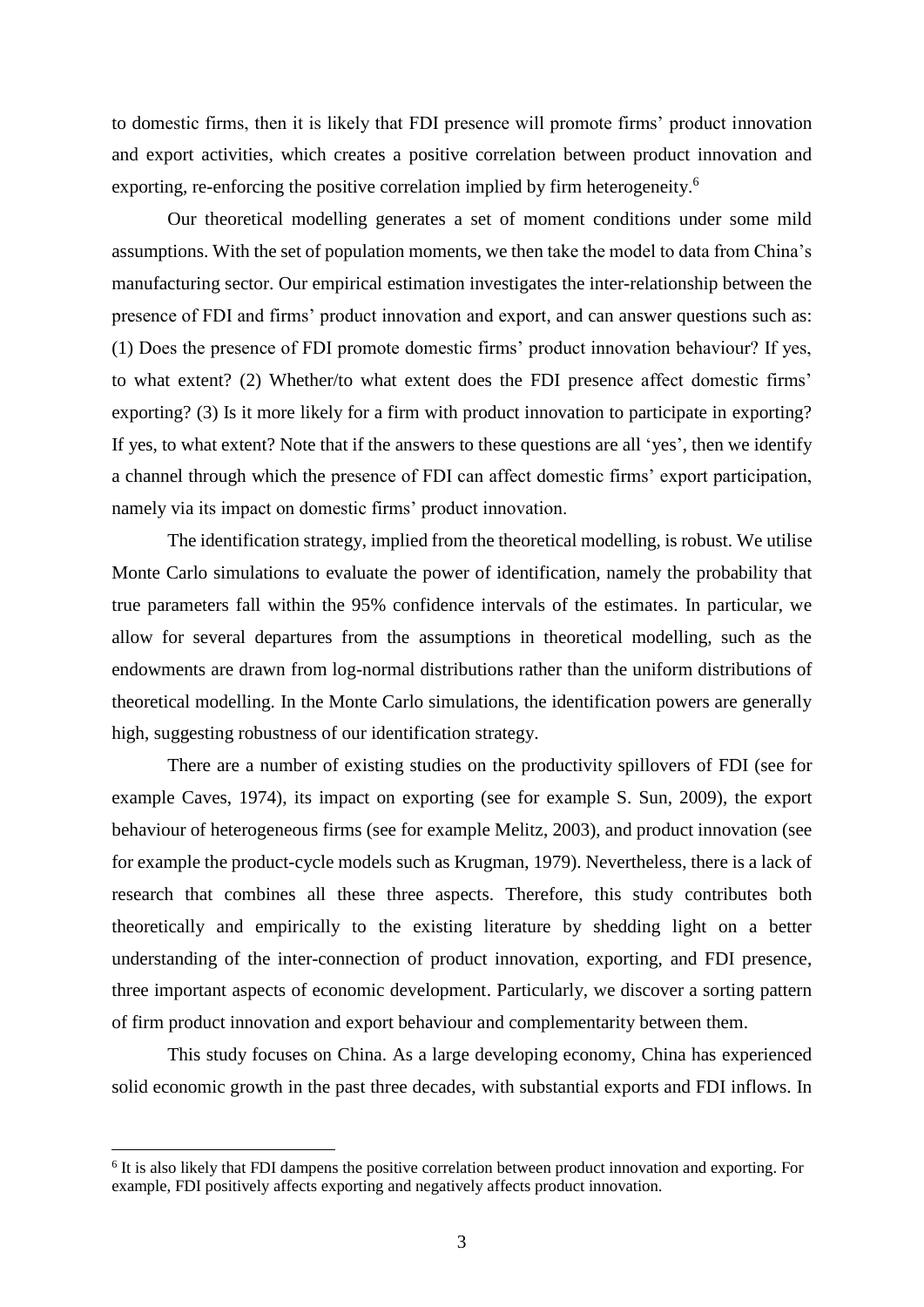this dynamic growth environment, to what extent are firms engaged in innovative activities, and how is innovation related to the presence of FDI and exporting? A better understanding of these issues will provide significant implications for both policymakers and business managers, not only in China but also other developing countries.

The rest of this paper is organised into eight sections. Section 2 briefly reviews the related literature and identifies the gaps. Section 3 reports the background information, namely on FDI inflows, exports, and innovation activities in China. Section 4 examines some stylised facts regarding exporting, product innovation, and the presence of FDI. In Section 5, we construct a theoretical model where heterogeneous firms in a monopolistically competitive market, in the presence of FDI, endogenously select their product innovation and export participation. The theoretical model provides guidance for subsequent empirical modelling. Section 6 sets up the empirical model and discuss the estimation/identification strategy. Section 7 presents the dataset, describing the construction of the variables and the summary statistics of these variables. In Section 8, we discuss the findings, conduct robustness checks, and draw policy implications. Section 9 concludes the paper.

# **2. Related Literature**

1

The study is related to three strands of existing literature, namely the strands of research on product innovation, exporting behaviour, and FDI spillovers.

Product innovation is naturally embedded in Vernon's (1966) concept of the product cycle, which a number of studies explore theoretically.<sup>7</sup> Krugman (1979) investigated the product cycle trade in a North-South model, where the North produces and exports new products and the South exports old products. Antràs (2005) brought in the influence of incomplete contracts on the product cycle and discovers that the contractual frictions result in goods initially being produced within the product-development country before shifting abroad first within firm boundaries and later to other firms. With non-homothetic preferences, Demmou (2012) showed that via product innovation, the North is able to affect world demand such that the South benefits less from the international trade.

<sup>&</sup>lt;sup>7</sup> In addition to trade, researchers also examine other issues in the product cycle models. For example, Grossman and Helpman (1991a, 1991b) endogenise the product cycle and explore the interaction between innovation and imitation. Butler (1997) and Zhu (2004) are concerned with the concept that product cycles can deteriorate income inequality. Helpman (1993), Gustafsson and Segerstrom (2011), Branstetter and Saggi (2011) and Bilir (2014) explore the influence of intellectual property rights (IPR) protection.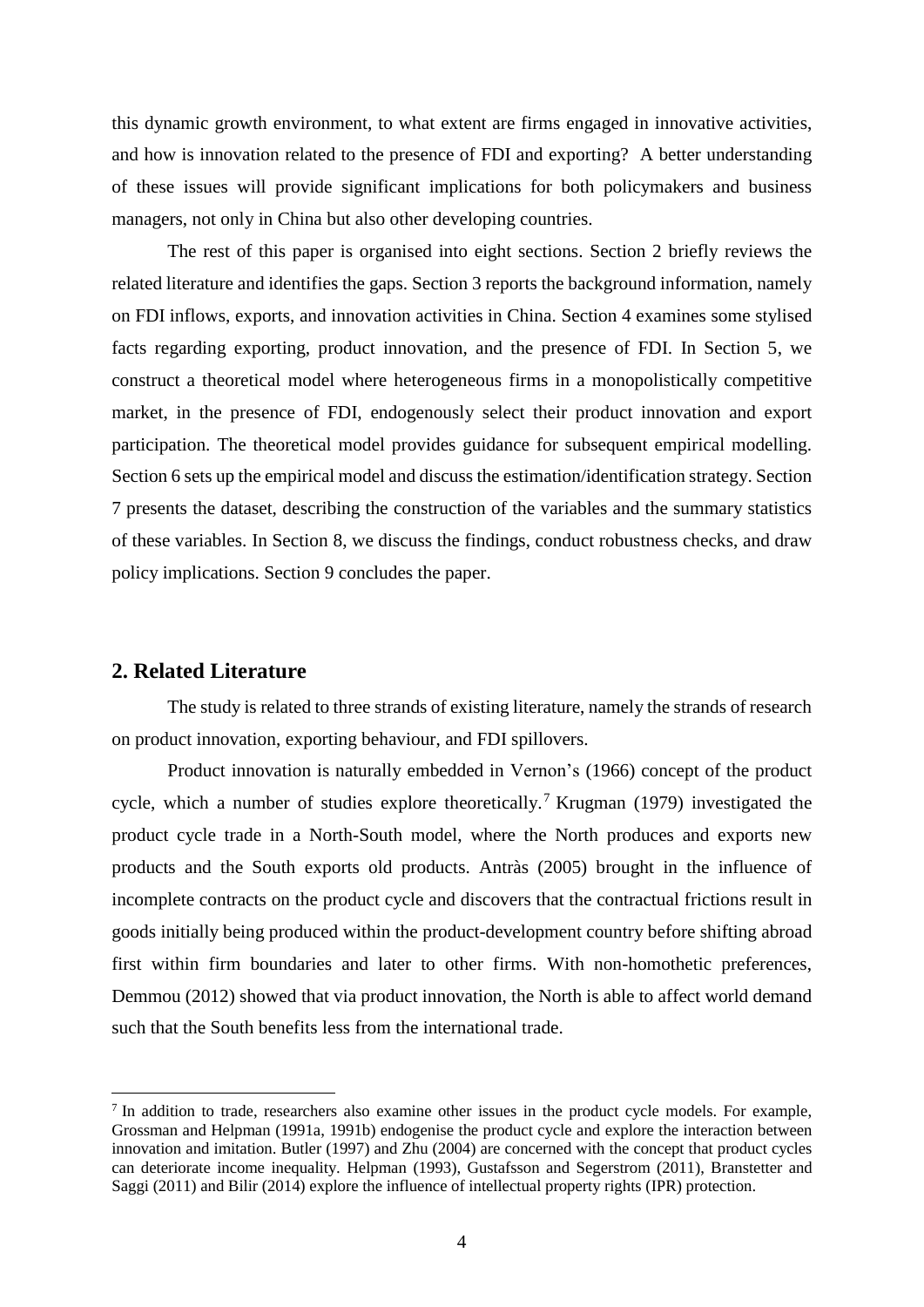Compared with theoretical studies on product cycles, empirical studies appear to be relatively scarce. Lee and Stone (1994) tested the impact of product and process innovations on prices, wages, sales, and exports using data from 11 two-digit manufacturing industries in the United States from 1974 to 1988. Using four-digit disaggregated trade data, Gagnon and Rose (1995) found a high degree of persistence in the disaggregated international trade balances, which contradicts the prediction of the product-cycle trade model. Feenstra and Rose (2000) developed a ranking technique to rank countries and commodities using disaggregated American import data, where the result is found to be consistent with the product-cycle international trade theory.

In addition to the product cycle trade models, researchers also examine innovation and trade from other perspectives. Egger and Keuschnigg (2015) examined how financial constraint affects innovation and trade theoretically. Li and Robles (2007) investigated how parallel trade affects product innovation. Empirically, Lachenmaier and Wößmann (2006) found that innovation promotes exports by German manufacturing firms.

In the product cycle models of international trade, new products appear to be new to the whole economy. In contrast, the definition of new products in our study conforms to the OECD definition. In this study, new products are new to the firm and may (not) be new to the whole economy. Besides, the product cycle strand of studies usually looks at the cross-country pattern of trade, while in contrast we will focus on micro (firm) level behaviour.

The second strand of research to which this study is linked is that on firm exporting behaviour. The product cycle models generate a cross-country trade pattern in which the North, where the innovation takes place, exports new products, while the South, where imitation takes place, exports old products. At the firm level, recently, firm heterogeneity has been shown to play an important role in firm exporting behaviour. That is, there exists a sorting pattern along the productivity dimension, where more productive firms serve both the domestic and foreign markets while less productive firms sell only in the domestic market (see for example Ederington and McCalman, 2008; Helpman, Melitz, and Yeaple, 2004; Lu, Lu, and Tao, 2010; Melitz, 2003; Melitz and Ottaviano, 2008; Yeaple, 2005). Compared with models with representative firms, firm heterogeneity models account for the empirical fact that not all firms export, even in the same industry. As such, firm heterogeneity is also widely accounted for in empirical studies (amongst others, see for example Das, Roberts, and Tybout, 2007; Eaton, Kortum, and Kramarz, 2011; Johnson, 2012; Kee and Tang, 2016).

Following this strand of research, we model firms' exporting behaviour by accounting for firm heterogeneity in this study. Different from many previous studies, we allow for two-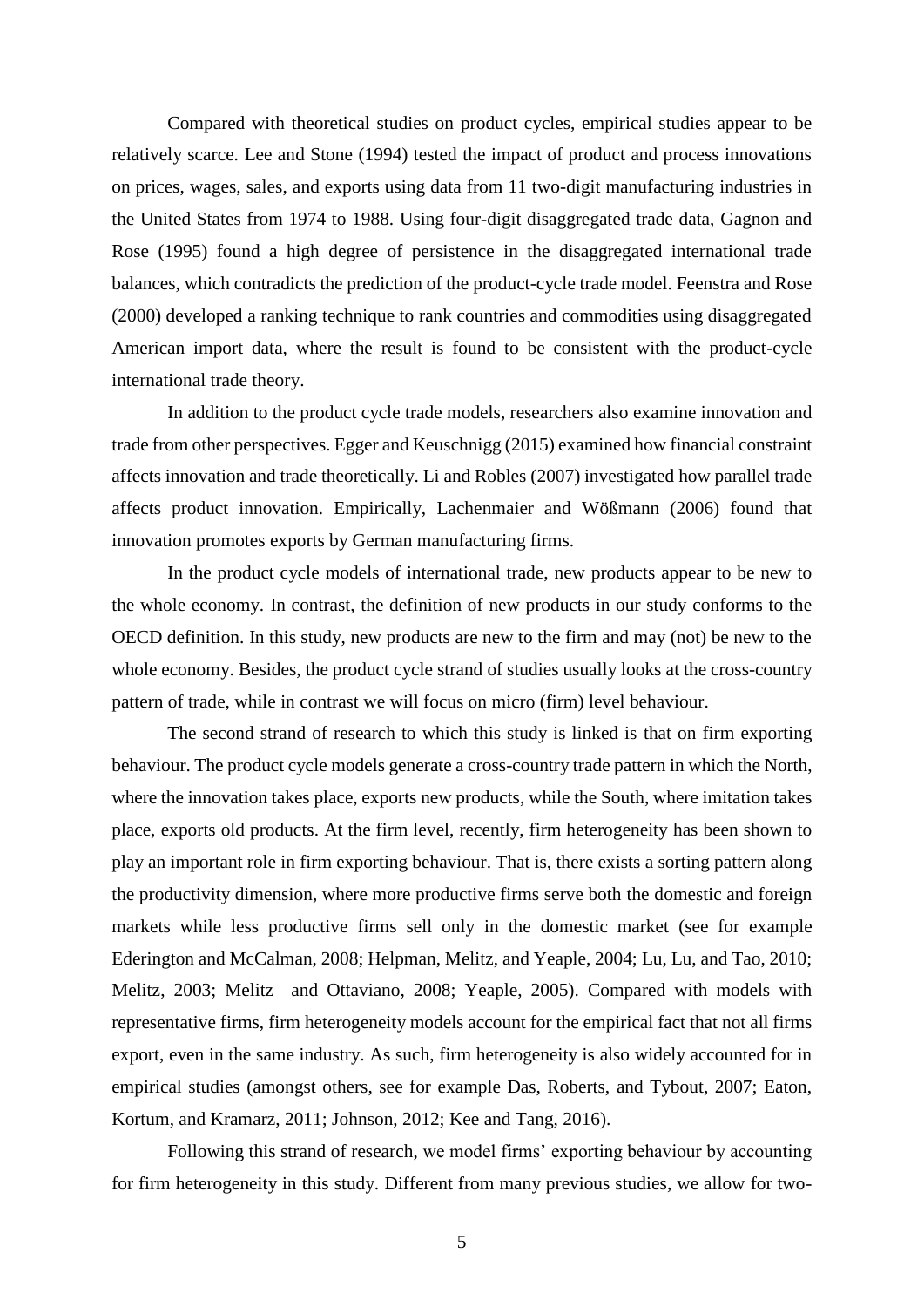dimensional firm heterogeneity  $8$  – production capability (productivity) and innovation capability heterogeneity. In our study, the two-dimensional heterogeneity generates a richer sorting pattern that replicates the stylised fact from the data; namely, not all firms export/innovate, and there exists positive correlation between product innovation and export.

As more productive firms export, one expects factors that affect a firm's productivity will also affect a firm's exporting behaviour. One of these such factors is the presence of FDI, namely FDI productivity spillovers, the third strand of research to which this study is related. Pioneered by Caves (1974), a large volume of studies is dedicated to discovering the productivity spillovers of FDI. However, the empirical testing has found mixed results in the sense that some find positive spillovers, while others find negative or non-existent spillovers.<sup>9</sup> For China, many studies find positive productivity spillovers, for example Buckley, Clegg, and Wang (2002; Buckley, Clegg, and Wang), Chuang and Hsu (2004), and Anwar and Sun (2014). Positive productivity spillovers from FDI imply that more firms will participate in exporting, and the exporting firms will export more, namely positive export spillovers. In China's manufacturing sector, Sun (2009, 2010, 2012) found evidence of such positive export spillovers.

The empirical subject of this research is China. In addition to the above-discussed studies on FDI spillovers, a number of previous studies investigate the innovation activities at the firm level in China, for example Wang and Lin (2013) on technological innovation, Fu, Diez, and Schiller (2013) on informal network and innovation, Sharif and Huang (2012) on innovation and firm survival and relocation, Fang and Ge (2012) on union and innovation, and Sun and Du (2011) on innovation and technological relationships with foreign firms. Girma, Gong, and Gorg (2009) explored whether FDI affects product innovation by state-owned enterprises, and they find that firm-level foreign capital participation is associated with higher innovation, while the inward FDI in the sector negatively affects innovation. Brambilla, Hale, and Long (2009) found that the presence of FDI in China causes domestic firms to imitate more than innovate. Despite these studies, to the best of our knowledge, there is no research that explores the impact of FDI on domestic firms' product innovation and exporting and the interrelationship between innovation and exporting in China.

To summarise, there exist a number of studies that explore product innovation, exporting behaviour, and FDI spillovers. Nevertheless, there is a lack of studies that combine

1

<sup>8</sup> Such two-dimensional heterogeneity has been explored by previous studies. For example, Fasil and Borota (2013) allowed for the firm heterogeneity in not only productivity but also product quality.

<sup>&</sup>lt;sup>9</sup> See Blomstrom and Kokko (1998), Saggi (2002), Gorg and Greenaway (2004), and Smeets (2008) for detailed surveys.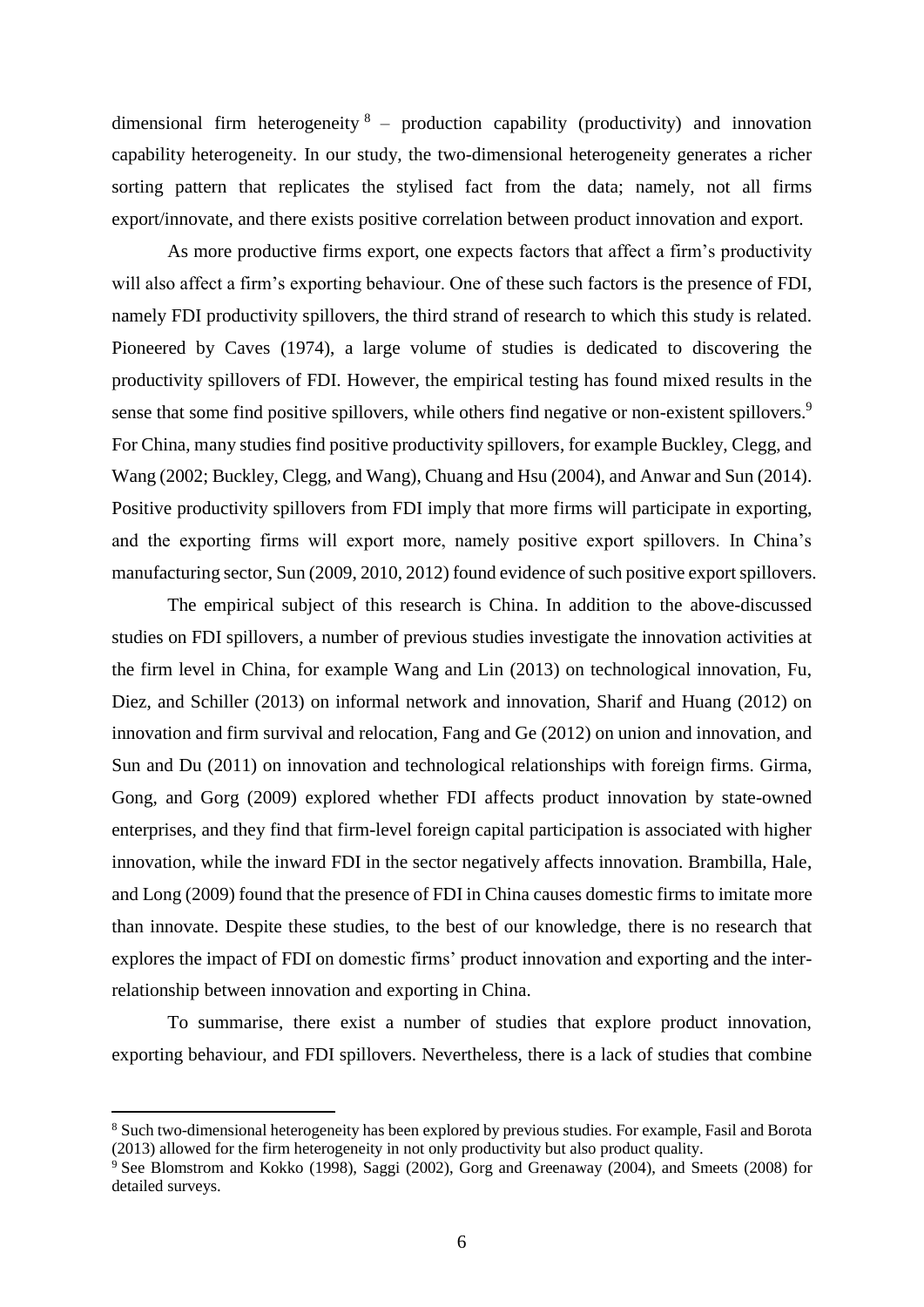all three aspects and comprehensively investigate the inter-relationship amongst them, both theoretically and empirically. This study therefore intends to fill in this gap in the existing literature.

### **3. Background**

Since the opening and reform in the early 1980s, the Chinese economy grew quickly at an average annual rate of around 10% from 1982 to 2016. The economic growth tapered off into the 6%–7% zone from 2015, transitioning into a so-called 'New Normal' period. China's economic growth exhibits three features.

First, there is a significant presence of FDI, particularly in the manufacturing sector. From 1982 to 2016, the average ratio of net inflows of FDI against GDP was as high as around 2.88%. The ratio increased from 0.21% in 1982 to its peak of 6.19% in 1993, and then gradually slowed down to 1.52% in 2016 (see the blue solid curve in Figure 1). Despite the slowdown, due to the fact that GDP grew faster than the FDI inflow, one can still observe the significant presence of FDI.

Second, exports play an important role in economic growth. Figure 1 displays the trend of exports of goods and services as a share of GDP. It increased from 8.58% in 1985 to peak at 37.17% in 2006, and then slowed down to 19.64% in 2016. The average share of exports of goods and services in GDP from 1982 to 2016 was as high as 20.58%. Not surprisingly, exports play an important role in China's economic growth.





Source: World Development Indicators (2018).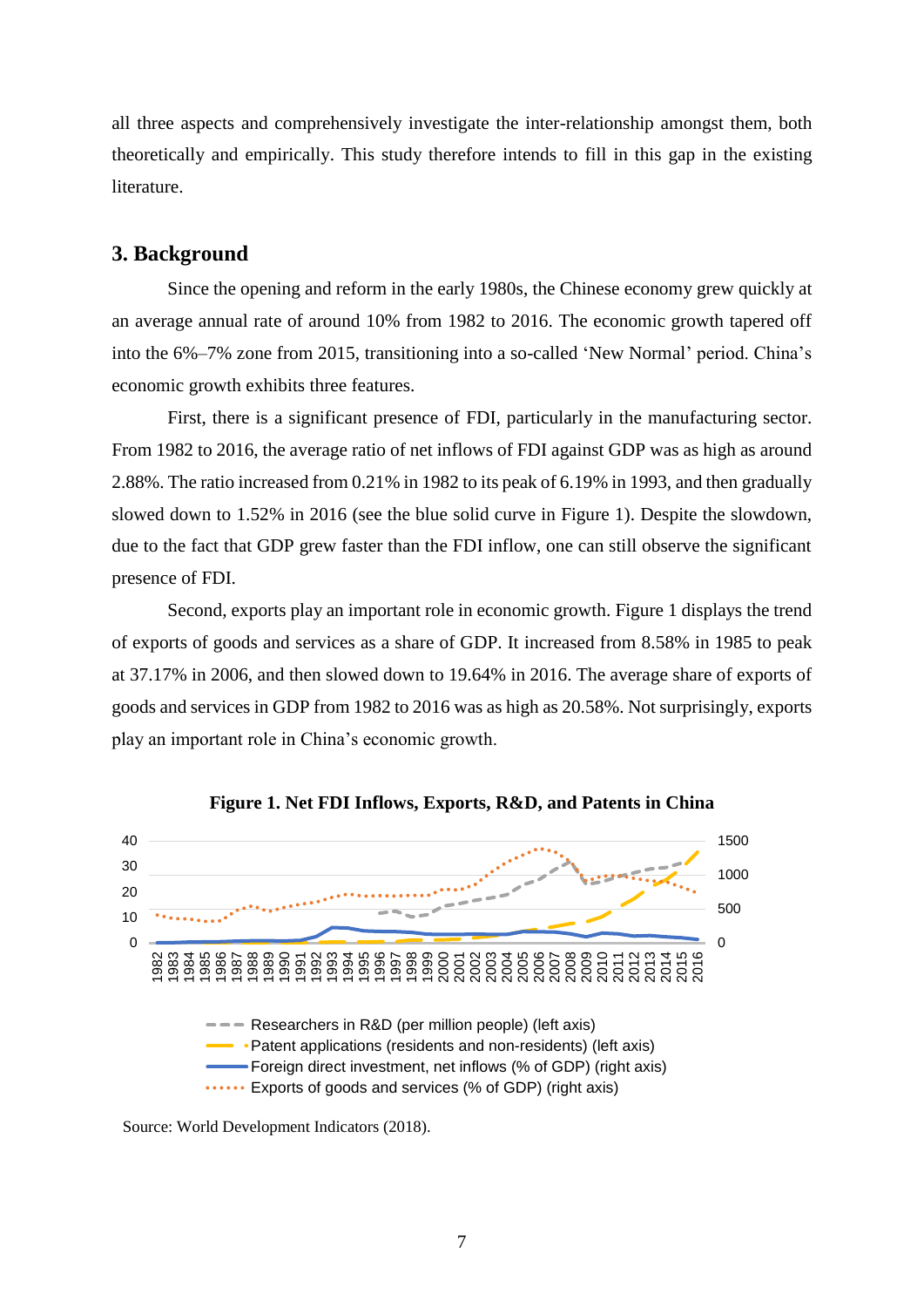Third, China is increasingly engaged in innovation activities, measured in terms of either input (R&D researchers) or output (patent applications). For example, on researchers in R&D (per million people), the number increased from around 442 in 1996 to almost 1,200 in 2016, with an average annual growth rate of 6%. In terms of patent applications, the rate was even higher, with an average annual growth rate of almost 19% from 1982 to 2016. Although one may argue the extent to which patents are used in production, the trends clearly indicate that innovation activities are substantial in China.

Figure 2 plots the exports of goods and services and patent applications against the net inflows of FDI. For the exports of goods and services, we can observe a clear upward trend; namely, a higher level of FDI inflow is associated with a higher level of exports of goods and services. In contrast, the trend of patent applications against net FDI inflows appears to be downward sloping, suggesting that net FDI inflows are negatively correlated with patent applications. This appears to be consistent with previous studies on the impact of FDI on innovation in China (see for example Brambilla et al., 2009).



**Figure 2. Exports and Patent Applications versus Net FDI Inflows**

Note: The blue circles are exports (% of GDP, left vertical axis) versus net FDI inflows (% of GDP, horizontal axis); the orange points are patent applications (per million people, right vertical axis) versus net FDI inflows; the dotted lines are the projected trends. Source: World Development Indicators (2018).

In summary, at the aggregate level, we can observe that China has significant levels of FDI inflows, exports, and innovation activities. Given this feature, one will naturally ask what the inter-relationship amongst them is at the disaggregate (firm) level, in particular whether the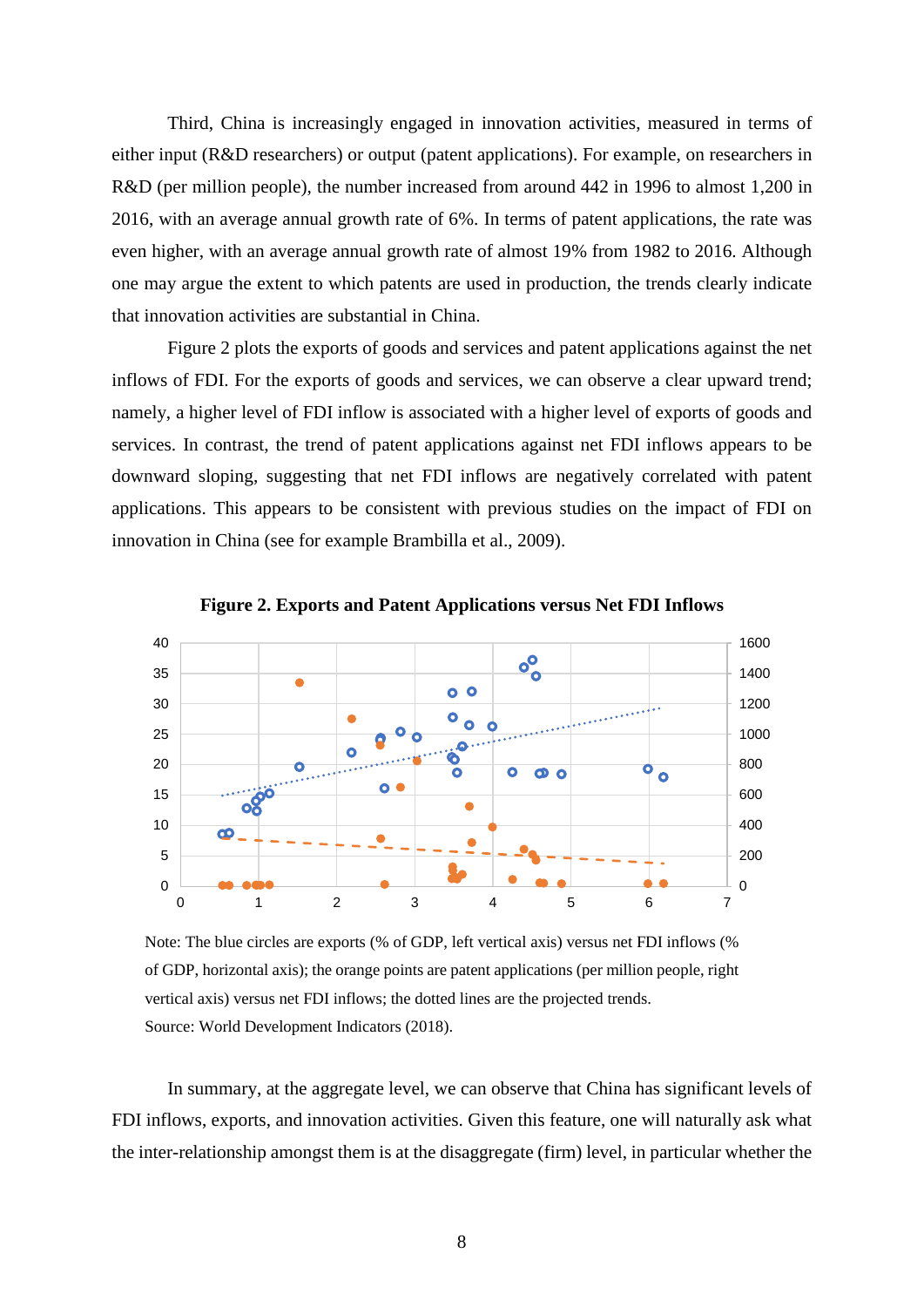presence of FDI stimulates domestic firms' exporting and product innovation activities at the firm level in China – which is what this paper intends to answer.

# **4. Stylised Facts of Exporting, Product Innovation, and the Presence of FDI**

Before we model firms' behaviour of product innovation and exporting in the presence of FDI, we first look at the data to draw some stylised facts to motivate the theoretical modelling. The dataset is a firm-level dataset for China's manufacturing sector from 2005 to 2007, sourced from China's National Bureau of Statistics (NBS). This comprehensive dataset accounts for more than 85% of China's total industrial output. For the purpose of drawing stylised facts, we investigate three aspects, namely the percentage of firms that export and/or innovate, the association/correlation between product innovation and domestic sales and exports, and the association between FDI presence and product innovation, domestic sales, and exports.

First, not every firm exports and/or innovates. Table 1 summarises the percentage of firms that export/innovate. On average, only less than 10% of firms conducted product innovation from 2005 to 2007, and around 26% of firms exported in this period. In addition, firms that both exported and innovated account for an even smaller proportion, with an average of around 5% that did both activities. To export, firms are faced with both a fixed cost of exporting and variable transportation costs. To overcome these costs and be profitable in foreign markets, firms need to be productive (namely, have a low marginal cost of production). As many previous studies point out, there exists a sorting pattern, where less productive firms serve only the domestic market and more productive firms export.

Similar to product innovation, a fixed cost for innovation is needed, for example to set up laboratories and hire R&D personnel. Holding the demand for their new products constant, whether product innovation is profitable depends on firms' innovation capability (productivity). Conceptually, more productive firms should be more capable of product innovation than less productive firms. Therefore, we expect that there also exists a sorting pattern in terms of product innovation. Later in the theoretical modelling, we will show that this is indeed the case. In addition, we will also find that there exists complementarity between innovation capability (productivity) and production capability (productivity).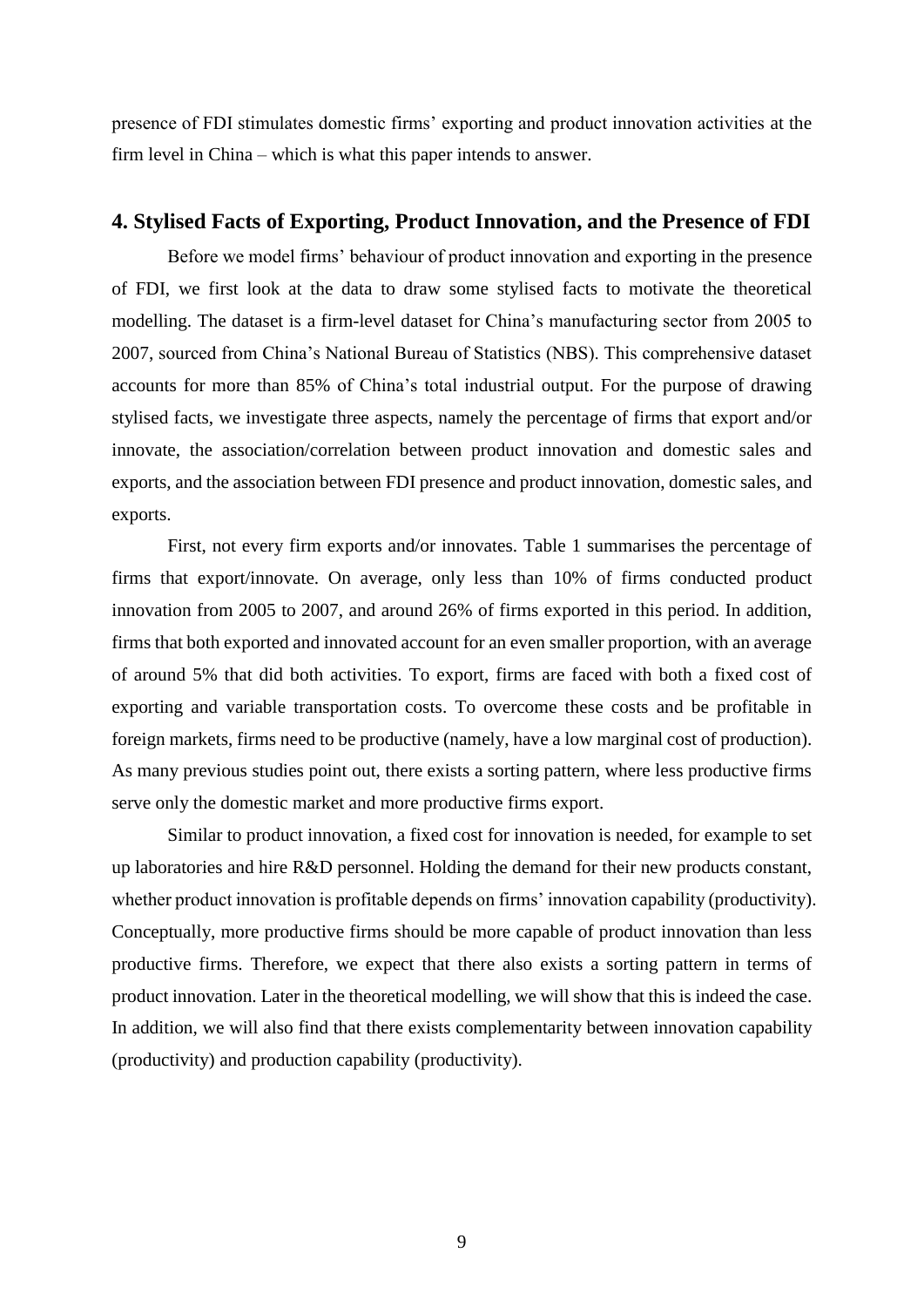|                          | 2005  | 2006  | 2007  |
|--------------------------|-------|-------|-------|
| Innovate                 | 9.68  | 9.98  | 8.49  |
| Export                   | 28.17 | 26.57 | 23.67 |
| Innovate $\times$ Export | 5.88  | 5.80  | 4.08  |

**Table 1. Share of Firms that Export/Innovate** (%)

Source: NBS, 2005–2007.

Second, we examine the association (correlation) between product innovation and exporting. Table 2 reports the percentage of firms that export/innovate and the export/innovation intensity by innovation/export. For firms that innovate, 55.56% of them export more than 20% of their outputs. In contrast, only 22.93% of the non-innovation firms export, and on average they export only 15.3% of their outputs. From the perspective of exporting status, nearly 20% of exporting firms conduct product innovation, with around 6% of their outputs being new products. The non-exporting firms appear to innovate less, both in terms of the percentage (5.6%) of firms that conduct product innovation and the average degree of product innovation (2.57%). Therefore, we observe a positive correlation between exporting and product innovation. Everything else equal, an exporting/innovation firm is likely to have a higher capability endowment, which in turn leads the firm to innovate/export, generating a positive correlation between them. Later, our theoretical modelling will generate such a positive correlation between product innovation and export.

|          |                | Export   | <b>Export Intensity</b> |
|----------|----------------|----------|-------------------------|
| Innovate | Yes            | 0.5556   | 0.2074                  |
|          | N <sub>o</sub> | 0.2293   | 0.1530                  |
|          |                |          | Product<br>Degree<br>of |
|          |                | Innovate | Innovation              |
| Export   | Yes            | 0.1997   | 0.0656                  |
|          | N <sub>o</sub> | 0.0560   | 0.0257                  |

**Table 2. Correlation between Exporting and Product Innovation**

Note: Export intensity is equal to the export value divided by firm total sales. The degree of product innovation is defined as the value of new products against total outputs. Source: NBS, 2005–2007.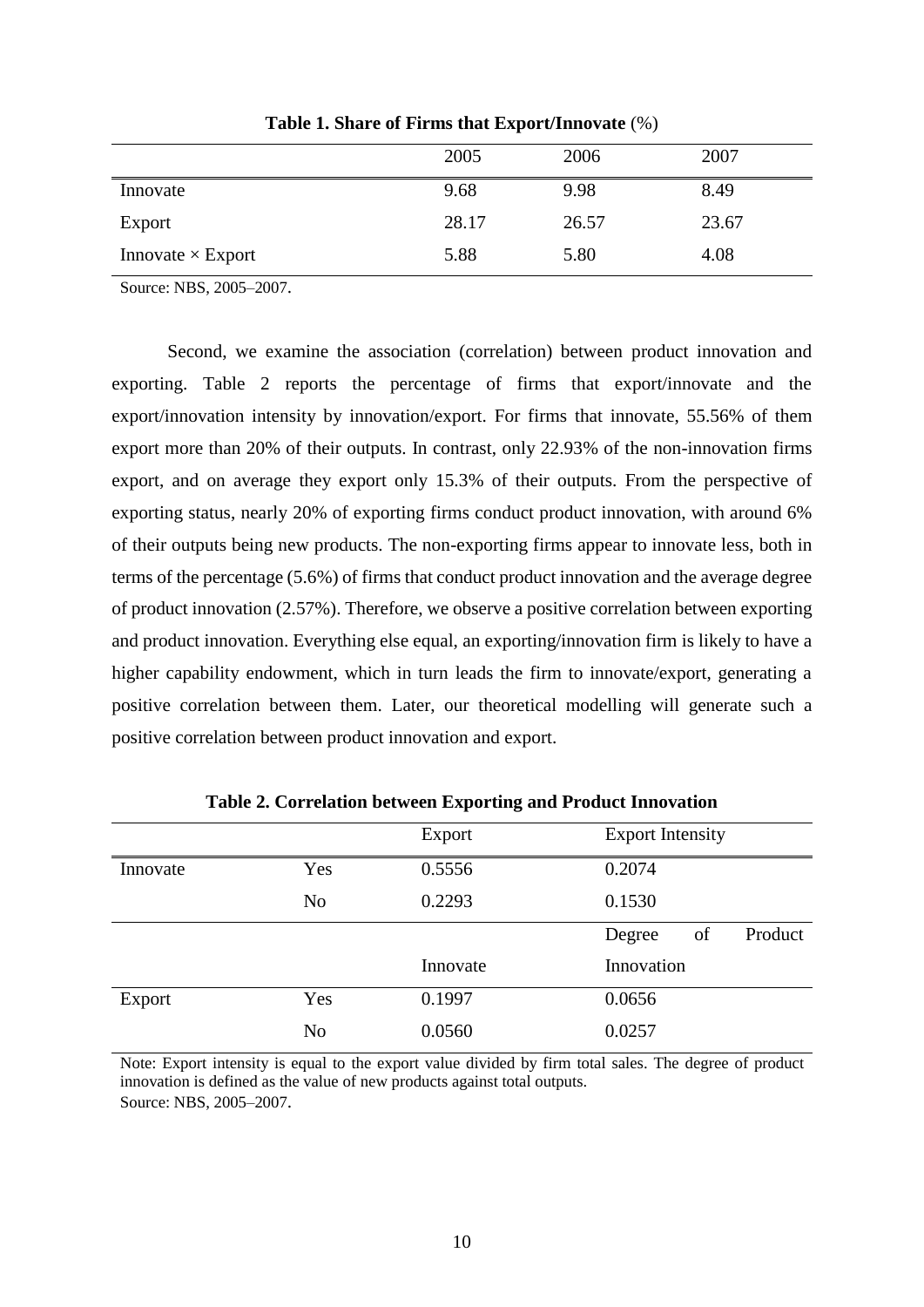Third, to further examine the correlation and, in particular, incorporate the effect of the FDI presence, we regress exporting/innovation against innovation/exporting and the measure of FDI presence. Table 3 presents the results.<sup>10</sup> The positive correlation between product innovation and exporting in Table 2 is further confirmed in Table 3, with the regression coefficients being significantly positive in all specifications. For example, when we regress whether a firm innovates (a dummy variable that takes a value of one if a firm innovates) against whether a firm exports and FDI, the point estimate of the export coefficient is 0.1516, which is significant at the 1% level.

Regarding the correlation of FDI presence with product innovation and exporting, the outcome is less clear cut. Whether a firm innovates is negatively associated with the presence of FDI. In contrast, for the degree of product innovation, the correlation is insignificant if the decision of whether to export is used in the regression and is significantly positive if export intensity is used in the regression. The correlation between FDI presence and exporting is all significantly positive. Conceptually, the presence of FDI can either positively or negatively affect firm productivity (both production and innovation). On the one hand, FDI can generate positive spillovers to domestic firms through forward/backward linkages, labour mobility, and imitation and competition effects (Blomstrom and Kokko, 1998), while on the other hand, foreign-invested firms tend to attract better quality workers, leaving less-productive workers for domestic firms. Later in our theoretical modelling and empirical estimation, we do not impose a prior restriction on the sign of FDI presence, and instead let the data determine its sign.

One should note that the regression results in Table 3 do not imply causality. A number of issues need to be addressed in order to estimate the causality from the FDI presence to product innovation and exporting. First, the presence of FDI is likely to be endogenous. Second, there exists a sample selection issue as not all firms export/innovate. Third, other control variables are likely to be needed in order for the FDI presence not to pick up the impact of other confounding factors. Later in our estimation we will address these issues.

<u>.</u>

<sup>&</sup>lt;sup>10</sup> Note the estimate in Table 3 measures the correlation, rather than causality.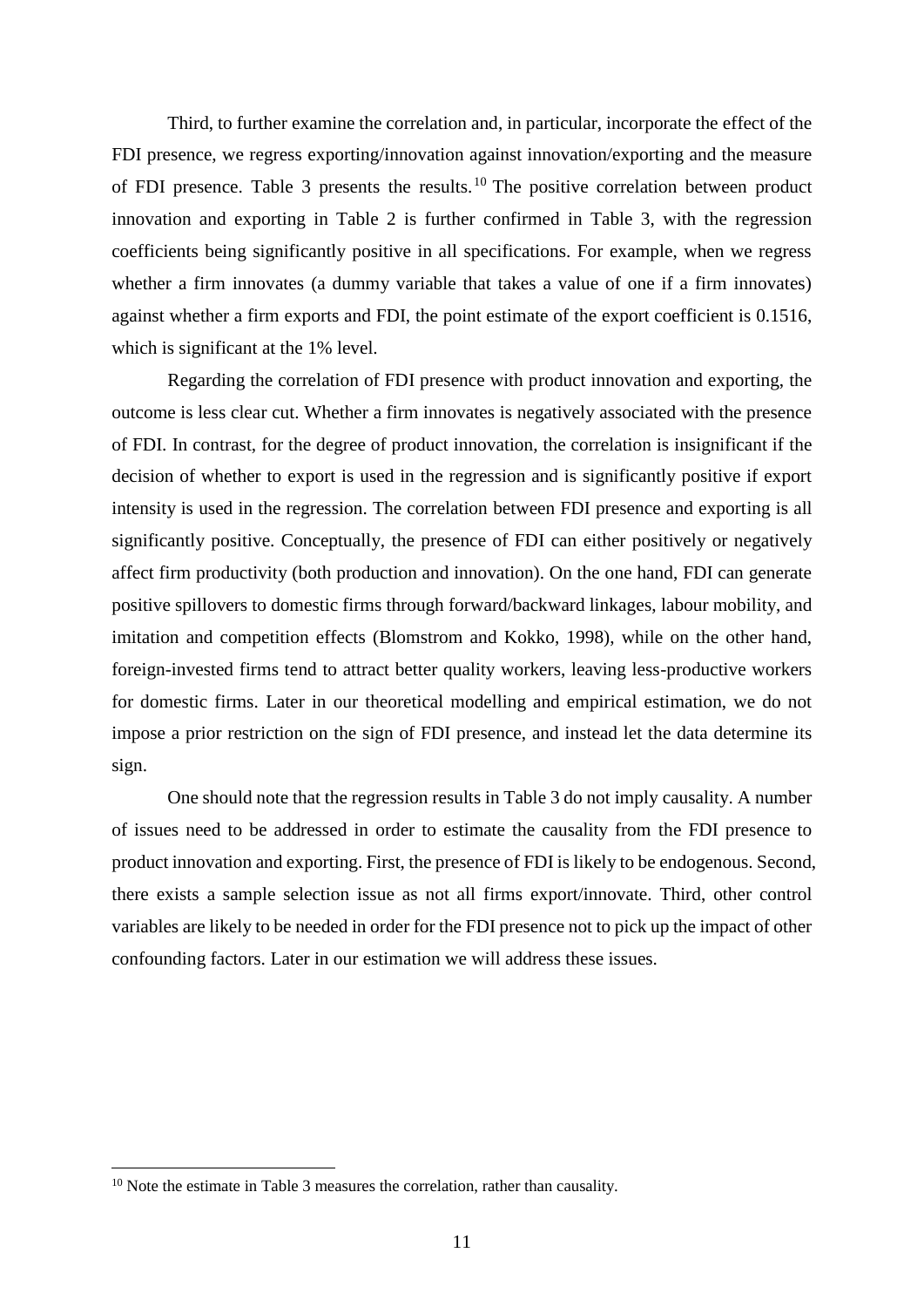|                          | Innovate  | Innovate  | Degree<br>product<br>innovation | of | Degree<br>product<br>innovation | of | Export   | Export   | Export<br>intensity | Export<br>intensity |
|--------------------------|-----------|-----------|---------------------------------|----|---------------------------------|----|----------|----------|---------------------|---------------------|
| Innovate                 |           |           |                                 |    |                                 |    | 0.3273   |          | 0.0553              |                     |
| -of<br>Product<br>Degree |           |           |                                 |    |                                 |    |          |          |                     |                     |
| Innovation               |           |           |                                 |    |                                 |    |          | 0.3014   |                     | 0.1018              |
| Export                   | 0.1516    |           | 0.0399                          |    |                                 |    |          |          |                     |                     |
| Export intensity         |           | 0.0461    |                                 |    | 0.0243                          |    |          |          |                     |                     |
| FDI presence             | $-0.0185$ | $-0.0057$ | $0.00001*$                      |    | 0.0022                          |    | 0.1162   | 0.1145   | 0.1025              | 0.1019              |
| Constant                 | 0.0646    | 0.0893    | 0.0257                          |    | 0.0310                          |    | 0.1625   | 0.1832   | 0.0941              | 0.0959              |
| Number of obs.           | 898,106   | 898,009   | 898,106                         |    | 898,009                         |    | 898,106  | 898,106  | 898,009             | 898,009             |
| F                        | 23444.66  | 1150      | 5752.96                         |    | 1396.19                         |    | 48163.52 | 29247.28 | 34220.61            | 34183.01            |
| R <sub>2</sub>           | 0.0496    | 0.0026    | 0.0126                          |    | 0.0031                          |    | 0.0969   | 0.0611   | 0.0708              | 0.0707              |

# **Table 3. The Association of Exporting, Product Innovation, and FDI Presence**

Note: All coefficients are statistically significant at the 5% level, except the one indicated by  $*$ . Innovate is a dummy variable that takes a value of one if a firm conducts product innovation. Degree of product innovation is the ratio of new product values against total outputs. Export is a dummy variable that takes a value of one if a firm exports. Export intensity is the ratio of export revenue against total sales revenue. FDI presence is measured by the province-industry (four-digit) share of FDI firms' output in the national-industry total output, divided by the share of province manufacturing output in the national total manufacturing output. Source: Author's calculation.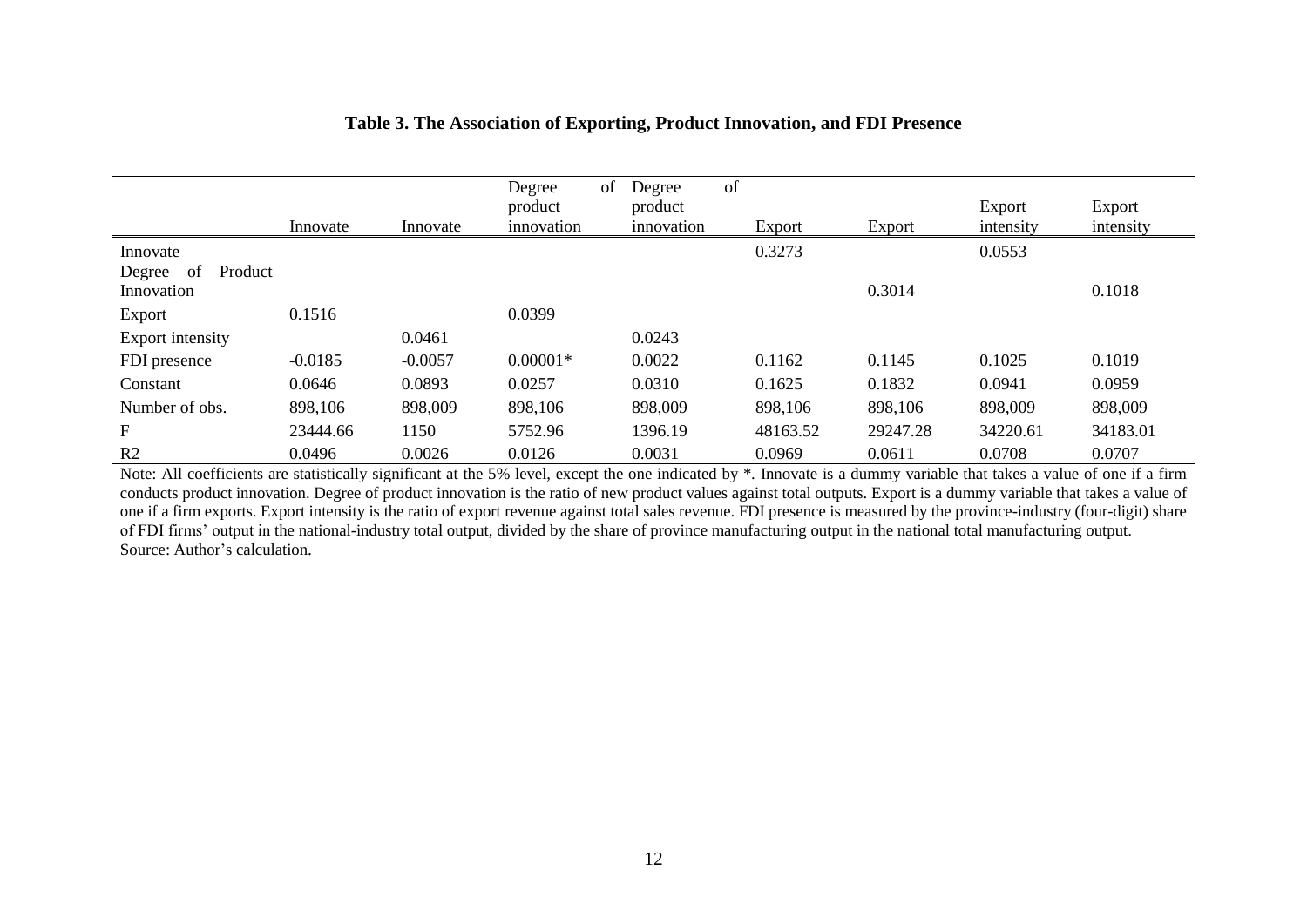### **5. The Model**

In the domestic market, consumers have a constant elasticity of substitution (CES) preference, and the utility maximisation yields the following demand for products:

$$
q = \Phi p^{\tfrac{1}{\rho-1}}
$$

where *q* is the quantity of output; *p* denotes price;  $\Phi$  represents the aggregate demand that firms take as given; and  $\rho$  is the CES preference parameter ( $0 < \rho < 1$ ). The products that a firm produces consist of both old (existing) and new products, where new products are defined as in the previous section. The old and new products are CES aggregated, as follows:

$$
q = \left[q_o^{\mu} + (\beta q_n)^{\mu}\right]^{1/\mu}
$$

where the subscripts  $o$  and  $n$  represent old and new products, respectively;  $\mu$  is the aggregation parameter  $(0 < \mu < 1)$ ; and  $\beta$  measures the relative importance of new products in the aggregation,<sup>13</sup>, which is exogenous to firms. If  $\beta > 1$ , new products are more important in the aggregation than the old products. Similarly, in the foreign market, the demand for products<sup>14</sup> is  $\tilde{q} = \tilde{\Phi} \tilde{p}^{\frac{1}{\rho-1}}$ , where the tilde denotes foreign market and  $\tilde{q} = \left[\tilde{q}_o^{\mu} + (\beta \tilde{q}_n)^{\mu}\right]^{1/\mu}$ .

#### **5.1 The Setup**

1

Upon entry into the market, firms draw two capability endowments,  $\lambda_1$  and  $\lambda_2$ , from two exogenous independent distributions with the cumulative distribution functions (CDF) being  $G_1(\lambda_1)$  and  $G_2(\lambda_2)$  over the support  $(0, \overline{\lambda})$ . The endowment  $\lambda_1$  is the production capability, and the endowment  $\lambda_2$  is the capability of product innovation. Higher values of  $\lambda_1$  and  $\lambda_2$  indicate higher capabilities of production and product innovation.

Then firms are engaged in a two-stage game. At stage one, firms make an optimal decision on product innovation, namely to decide the share of new products in their outputs. At stage two, firms set prices in the domestic and foreign markets (export), respectively. If a firm's optimal profit from the domestic market is negative, it will immediately exit. Similarly, if a firm's optimal profit from the foreign market is negative, it will not participate in exporting.

In the production process, firms first pay a fixed cost of production (*f*), which includes such expenditure as setting up a production line, etc. Then, on average, one worker uses *m* units

<sup>&</sup>lt;sup>13</sup> If we plug the aggregation into the CES utility function, we can find that with  $q_n = q_o$ ,  $MU_n = \beta^{\mu}MU_o$ , where  $\overline{MU_n}$  and  $\overline{MU_o}$  represent the marginal utility of new and old products, respectively. Hence,  $\beta$  can also be interpreted as the relative attractiveness of new products.

<sup>&</sup>lt;sup>14</sup> Note, here we implicitly assume that representative consumers in the domestic and foreign markets have the same elasticity of substitution across different products.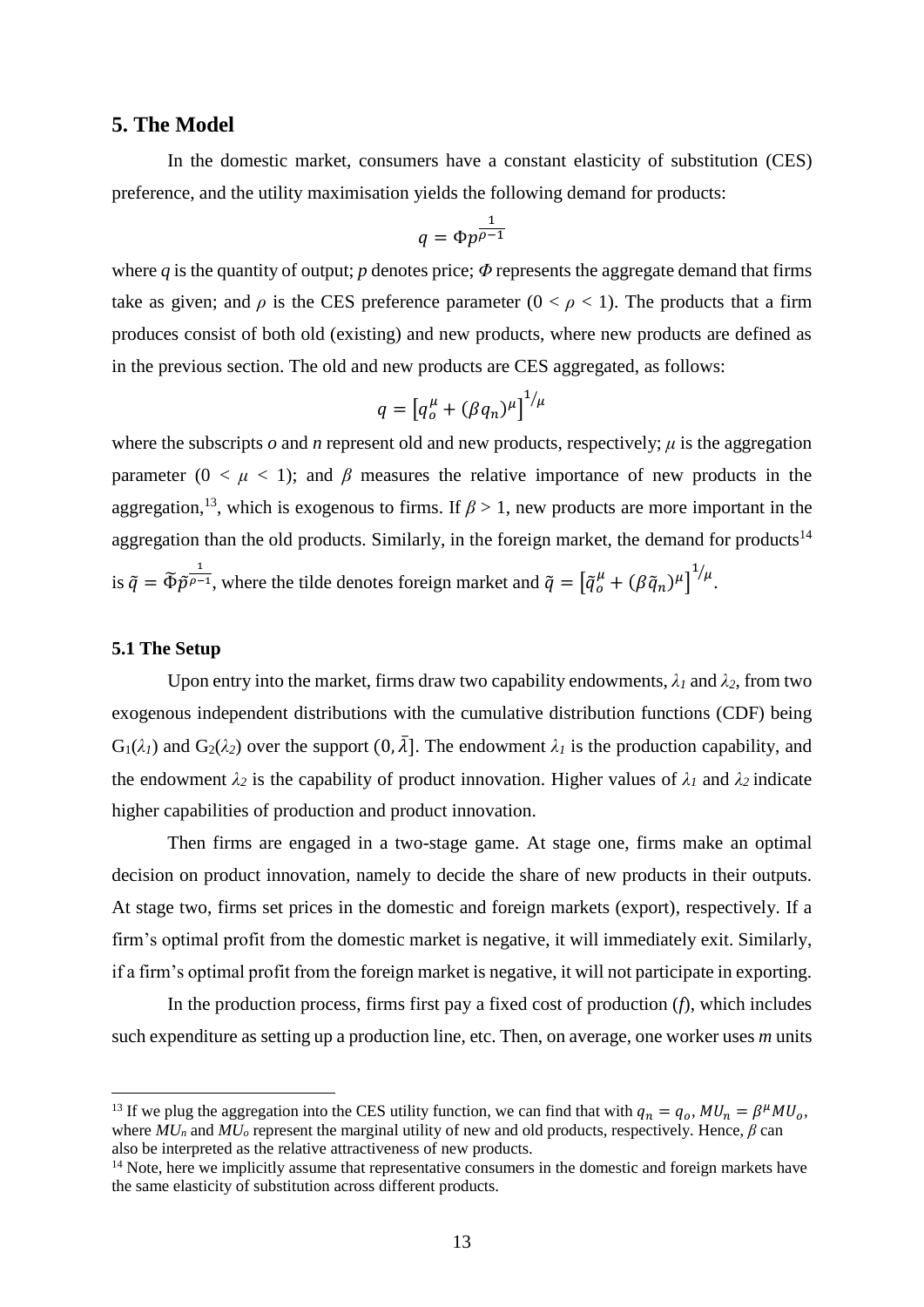of intermediate inputs to produce *s* units of old products. That is, the labour productivity of producing existing products is *s*, which depends on a firm's production capability endowment (λ1), the presence of FDI (*γ*), a set of observed factors (*z*), and unobserved factors (*ζ*), namely  $s = \lambda_1 \psi_s(\gamma, z, \zeta)$ . The functional form  $\psi_s$  will be specified later in the empirical estimation.

Conceptually, on the one hand, it is possible that the presence of FDI generates positive productivity spillovers through firm imitation and labour movement (from FDI firms to domestic firms). On the other hand, it is also likely that FDI firms tend to attract better quality workers, such that an increase in FDI presence results in fewer higher quality workers for domestic firms. Therefore, the presence of FDI can either positively or negatively affect domestic firms' productivity. Accordingly, we do not impose a prior restriction on the sign of  $\partial \psi_s / \partial \gamma$  and instead will let the data determine its sign in the later empirical estimation.

Alternatively, in addition to the fixed cost of production, a firm can pay an additional fixed cost of innovation (*fη*) to conduct product innovation. In this case, one worker can use *m* units of intermediate inputs to produce *αs* units of new products, where  $\alpha = \lambda_2 \psi_\alpha(\gamma, \mathbf{z}, \zeta)^{15}$ . The functional form  $\psi_{\alpha}$  will be specified later, and  $\lambda_2$  is the firm's innovation capability endowment. If  $\partial \psi_\alpha / \partial \gamma > 0$ , the presence of FDI facilitates the production of new products. If  $\partial \psi_\alpha / \partial \gamma < 0$ , the FDI presence negatively affects firms' product innovation, *ceteris paribus*. For the same reason discussed above, we do not constrain the sign of  $\partial \psi_\alpha / \partial \gamma$  in our empirical estimation.

The marginal cost of producing one unit of the old product is  $(w + m)/s$ , where *w* represents the wage rate, and similarly the marginal cost of producing one unit of the new product is  $(w + m)/\alpha s$ . Let  $\eta \equiv q_n/q_o$ , namely  $\eta$  is the ratio of new products against old products, which will be endogenously determined by the firms. The marginal cost of production can then be written as  $MC = \frac{(\alpha + \eta)(w + m)}{(\alpha + \eta)(w + \eta)}$  $\frac{(\alpha+\eta)(w+m)}{\alpha(1+\beta^{\mu}\eta^{\mu})^{1/\mu}s}$ . Firms' profit from the domestic market can be written as  $\pi = (p - MC)q - f - f_n(1(\eta > 0))$ , where  $\pi$  denotes profit and  $1(\eta > 0)$  is an indicator function that takes a value of one if  $\eta > 0$ .

In order to serve the foreign market (export), firms need to pay both a fixed cost of exporting  $(f_e)$  and ice-burg trading cost  $(\tau)$ . Hence, the profit from exporting to the foreign market is  $\tilde{\pi} = (\tilde{p} - \tau MC)\tilde{q} - f_e$ . The presence of FDI is likely to generate informational spillovers such that an increase in FDI presence leads to a reduction in the fixed cost of

<u>.</u>

<sup>&</sup>lt;sup>15</sup> Note, the as measure the labour productivity of producing new products. If  $\alpha$  < 1, producing new products is more expensive than producing existing (old) products.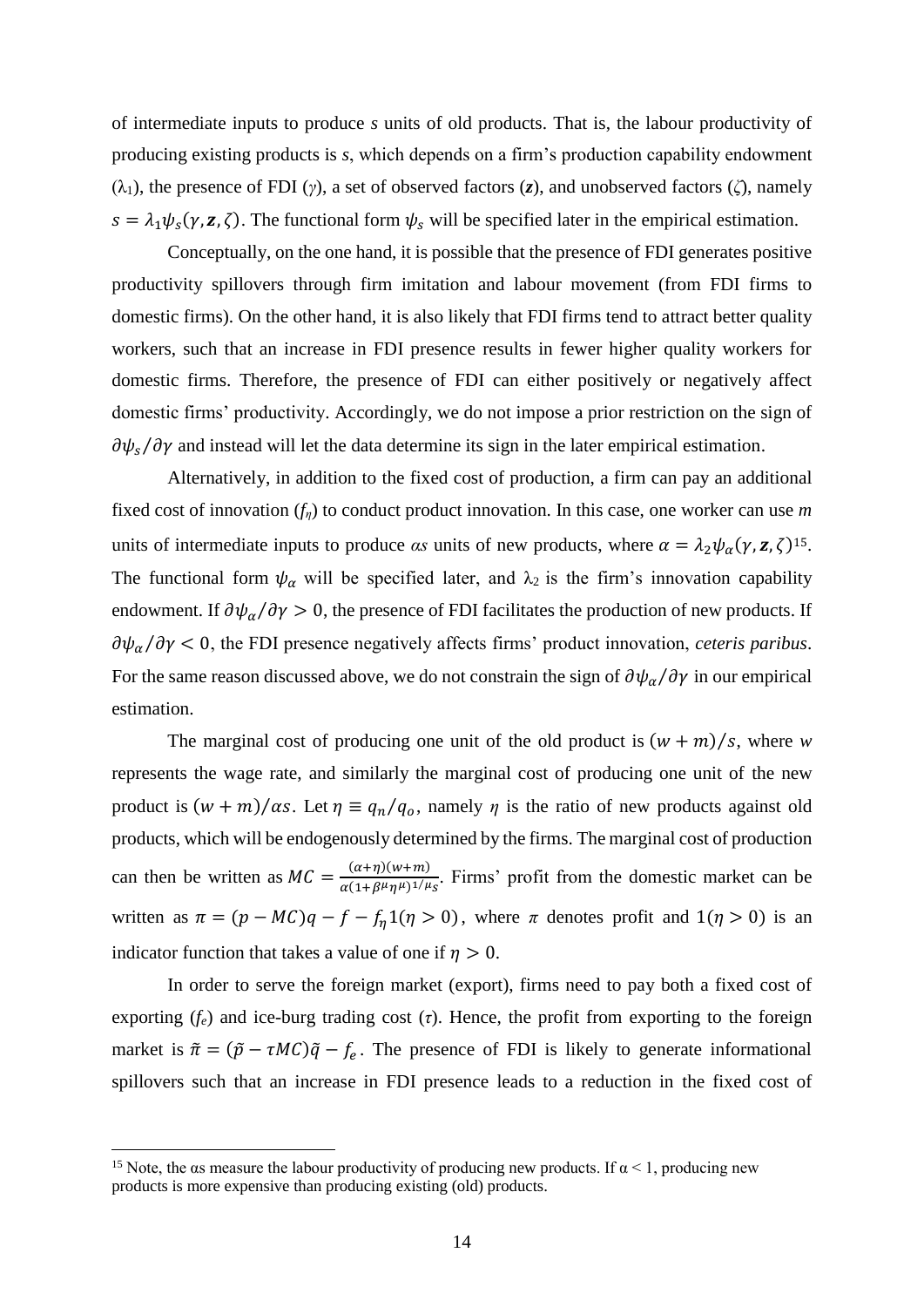exporting (see for example Swenson, 2008). Therefore,  $f_e = f_e \psi_e(\gamma, \mathbf{z})$ . As informational spillovers will reduce the fixed cost of exporting, later in our empirical estimation we impose a prior restriction that  $\partial \psi_e / \partial \gamma \leq 0$ .

#### **5.2 Optimal Pricing and Innovation**

At stage two, firms set prices for both the domestic and foreign markets in order to maximise their profits. The optimal domestic and export prices are  $p = \frac{MC}{2}$  $\frac{AC}{\rho}$  and  $\tilde{p} = \frac{\tau MC}{\rho}$  $\rho$ respectively. Thus the optimal profit from the domestic market is  $\pi = (1 - \rho)\rho^{\frac{\rho}{1 - \rho}}$  $\overline{1-\rho}$  $\Phi MC$  $\rho$  $\overline{\rho-1}$  –  $f - f_{\eta}1(\eta > 0)$  and the optimal export profit is  $\tilde{\pi} = (1 - \rho)\rho^{\frac{\rho}{1 - \eta}}$  $1-\rho\tau$  $\frac{\rho}{\rho-1}\widetilde{\Phi}MC^{\frac{\rho}{\rho-1}}$  $\overline{\rho-1} - f_e.$ 

At stage one, firms choose *η* to maximise their profits. Comparing firms' optimal domestic profit and export profit at stage two, we can observe that product innovation affects firm profit through its impact on the marginal cost of production. Therefore,  $argmax(\pi) =$  $argmax(\pi + \tilde{\pi}) = argmax\left(\frac{(1+\beta^{\mu}\eta^{\mu})^{1/\mu}}{\gamma + \sigma}\right)$  $\frac{d\mathbf{r}}{d\mathbf{r}}$ , namely the optimal degree of product innovation is as follows:

$$
\eta = \alpha^{\frac{1}{1-\mu}} \beta^{\frac{\mu}{1-\mu}} = \lambda_2^{\frac{1}{1-\mu}} [\psi_\alpha(\gamma, z, \zeta)]^{\frac{1}{1-\mu}} \beta^{\frac{\mu}{1-\mu}}
$$

The optimal degree of product innovation suggests that a firm's product innovation depends on two factors: *α* (the marginal cost of producing new products, relative to that of old products) and  $\beta$  (the relative importance/attractiveness of new products). A higher  $\alpha$  implies a lower marginal cost of producing new products relative to that of existing products and subsequently results in a higher level of product innovation (*η*). Similarly, the more attractive new products are, relative to the old products, the degree of product innovation (*η*) is higher. The presence of FDI affects a firm's optimal degree of product innovation through its impact on the relative marginal cost of production. If  $\partial \psi_\alpha / \partial \gamma > 0$ , an increase in the FDI presence reduces the marginal cost of producing new products relative to that of old products and subsequently enhances the firm's product innovation. The opposite situation occurs if  $\partial \psi_\alpha/\partial \gamma < 0$ , and if  $\partial \psi_\alpha/\partial \gamma = 0$ , the FDI presence does not affect firms' product innovation behaviour.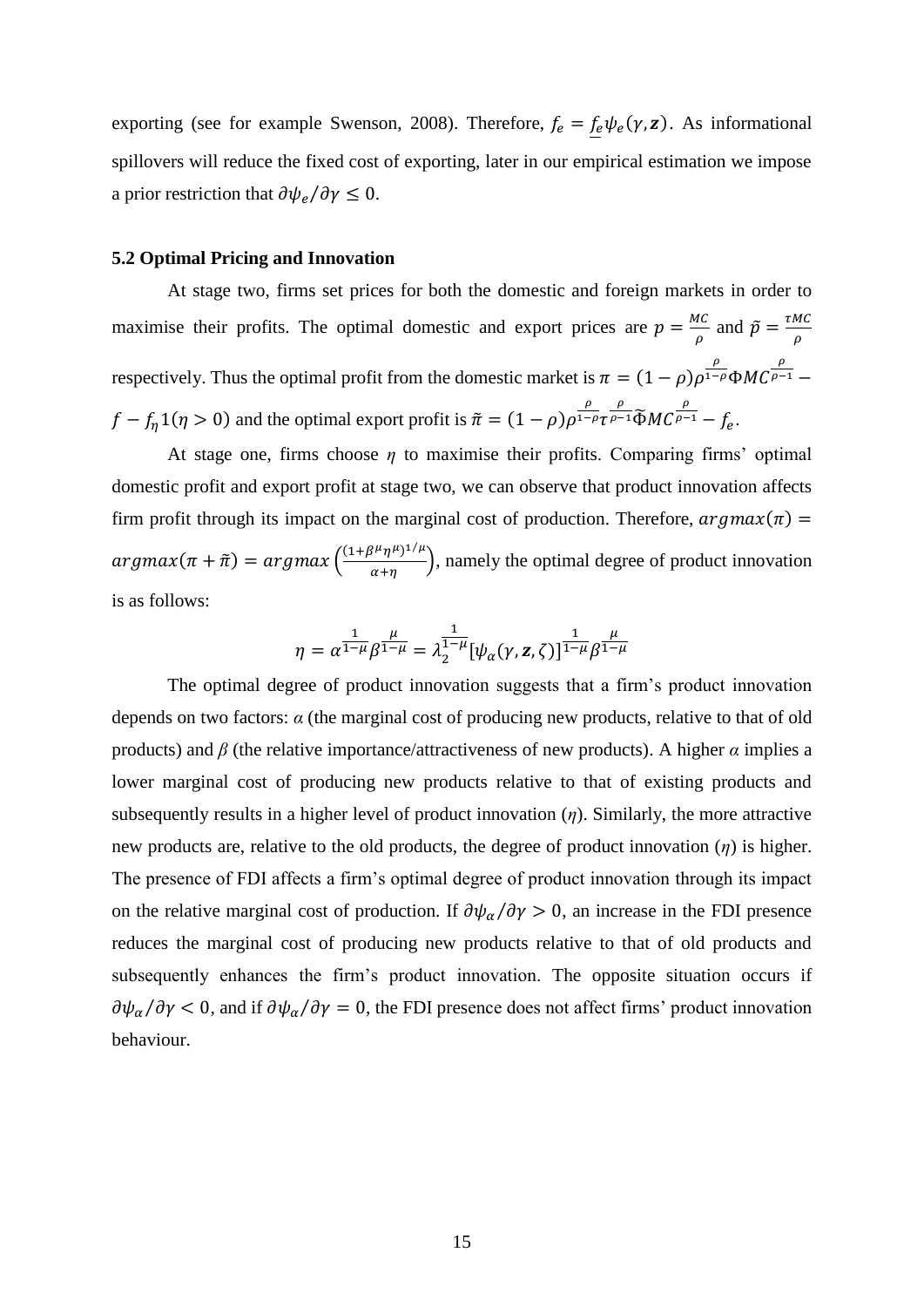#### **5.3 Sorting Patterns of Export and Innovation**

Given the optimal prices and optimal degree of product innovation, we can find firms' optimal profits from both domestic and foreign markets, which are monotone increasing functions of firm production and innovation capability endowments. Subsequently, we can pin down the sorting patterns of export and innovation over the supports of the distributions of production and innovation capability endowments. For this purpose, we first let  $\chi_0 =$  $1(\pi > 0)$ ,  $\chi_1 = 1(\eta > 0)$ , and  $\chi_2 = 1(\tilde{\pi} > 0)$ , where 1() is the indicator function. We then write the optimal profit from the domestic market as follows:

$$
\pi(\lambda_1, \lambda_2 | \chi_1 = 0) = N \lambda_1^{\frac{\rho}{1 - \rho}} - f \tag{1}
$$

$$
\pi(\lambda_1, \lambda_2 | \chi_1 = 1) = N \left( 1 + \lambda_2^{\frac{\mu}{1-\mu}} \psi_\alpha^{\frac{\mu}{1-\mu}} \beta^{\frac{\mu}{1-\mu}} \right)^{\frac{\rho}{1-\rho}} \lambda_1^{\frac{\rho}{1-\rho}} - \left( f + f_\eta \right) \tag{2}
$$

$$
\Delta \pi(\lambda_1, \lambda_2) \equiv \pi(\lambda_1, \lambda_2 | \chi_1 = 1) - \pi(\lambda_1, \lambda_2 | \chi_1 = 0) = N \left[ \left( 1 + \frac{\mu_1(\lambda_1, \lambda_2) - \mu_1(\lambda_1, \lambda_2)}{\mu_1(\lambda_1, \lambda_2)} \right) \right]
$$

$$
\lambda_2^{\frac{\mu}{1-\mu}} \psi_\alpha^{\frac{\mu}{1-\mu}} \beta^{\frac{\mu}{1-\mu}} \bigg)^{\frac{\rho}{1-\rho}} - 1 \left[ \lambda_1^{\frac{\rho}{1-\rho}} - f_\eta \right]
$$
 (3)

where  $N \equiv (1 - \rho)\rho^{\frac{\rho}{1 - \rho}}\Phi(w + m)^{\frac{\rho}{\rho - \rho}}$  $\overline{\rho-1}\psi^1_S$  $\rho$  $\int_{s}^{1-\rho}$ . Equation (1) is the optimal profit that a firm can make from the domestic market if it does not innovate, and equation (2) is the optimal domestic profit if it innovates. The difference between them is equation (3). Clearly, if  $\pi(\lambda_1, \lambda_2 | \chi_1 = 0) < 0$  and  $\pi(\lambda_1, \lambda_2 | \chi_1 = 1) < 0$ , a firm will not serve the domestic market (and not innovate). If  $\pi(\lambda_1, \lambda_2 | \chi_1 = 1) > 0$  and  $\Delta \pi(\lambda_1, \lambda_2) > 0$ , a firm will both innovate and serve the domestic market. In other cases, the firm will serve the domestic market but not innovate. As the profits are monotone increasing functions of  $\lambda_1$  and  $\lambda_2$ , and  $\pi(0,0|\chi_1 = 0)$  $0, \pi(0,0|\chi_1 = 1) < 0$ , and  $\Delta \pi(0,0) < 0$ , there exist cut-off levels of  $\lambda_1$  above which firms will serve the domestic market/innovate, as follows:

$$
\underline{\lambda}_1(\lambda_2|\chi_1=0)=N^{-\frac{1-\rho}{\rho}}f^{\frac{1-\rho}{\rho}}\tag{4}
$$

$$
\underline{\lambda}_1(\lambda_2|\chi_1=1) = N^{-\frac{1-\rho}{\rho}} \left(1 + \lambda_2^{\frac{\mu}{1-\mu}} \psi_\alpha^{\frac{\mu}{1-\mu}} \beta^{\frac{\mu}{1-\mu}}\right)^{-\frac{1-\mu}{\mu}} \left(f + f_\eta\right)^{\frac{1-\rho}{\rho}}
$$
(5)

$$
\underline{\lambda}_{1}(\lambda_{2}) = N^{-\frac{1-\rho}{\rho}} \left[ \left( 1 + \lambda_{2}^{\frac{\mu}{1-\mu}} \psi_{\alpha}^{\frac{\mu}{1-\mu}} \beta^{\frac{\mu}{1-\mu}} \right)^{\frac{\rho}{1-\rho}\frac{1-\mu}{\mu}} - 1 \right]^{-\frac{1-\rho}{\rho}} f_{\eta}^{\frac{1-\rho}{\rho}} \tag{6}
$$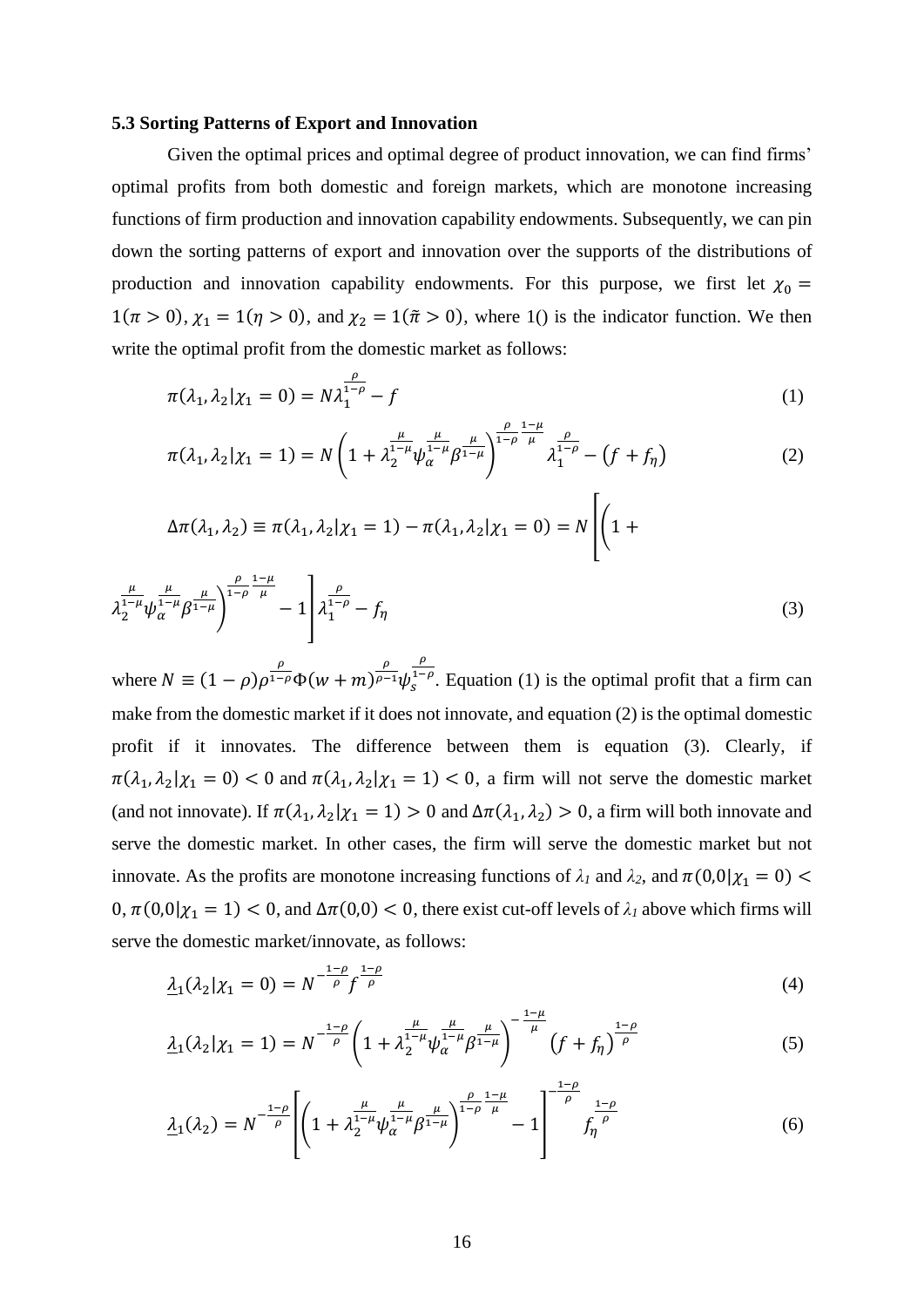Equations (4), (5) and (6) define  $\lambda_1$  as a function of  $\lambda_2$ , above which  $\pi(\lambda_1, \lambda_2 | \chi_1 = 0) > 0$ ,  $\pi(\lambda_1, \lambda_2 | \chi_1 = 1) > 0$ , and  $\Delta \pi(\lambda_1, \lambda_2) > 0$  respectively, and partition the space  $(\lambda_1, \lambda_2)$  into regions where firms will (not) serve the domestic market and innovate.

For exporting, similarly we can write the optimal profit if a firm does not innovate as follows:

$$
\tilde{\pi}(\lambda_1, \lambda_2 | \chi_1 = 0) = \tau^{\frac{\rho}{\rho - 1}} \tilde{N} \lambda_1^{\frac{\rho}{1 - \rho}} - f_e \tag{7}
$$

where  $\widetilde{N} \equiv (1 - \rho)\rho^{\frac{\rho}{1 - \rho}}\widetilde{\Phi}(w + m)^{\frac{\rho}{\rho - \rho}}$  $\sqrt{\rho-1}\psi_s^1$  $\rho$  $\int_{s}^{1-\rho}$ . If a firm already innovates for the domestic market, it can make the following profit from exporting:

$$
\tilde{\pi}_1(\lambda_1, \lambda_2 | \chi_1 = 1) = \tau^{\frac{\rho}{\rho - 1}} \tilde{N} \left( 1 + \lambda_2^{\frac{\mu}{1 - \mu}} \psi_{\alpha}^{\frac{\mu}{1 - \mu}} \beta^{\frac{\mu}{1 - \mu}} \right)^{\frac{\rho}{1 - \rho}} \lambda_1^{\frac{\rho}{1 - \rho}} - f_e \tag{8}
$$

Note that for any realisations of  $\lambda_1$  and  $\lambda_2$ , since the fixed cost of innovation has already been paid in serving the domestic market, the firm will always have product innovation in its exports (provided that it exports); namely, the profit in equation (8) is always higher than that of equation (7). If a firm does not innovate in serving the domestic market, its export profit with product innovation is as follows:

$$
\tilde{\pi}_2(\lambda_1, \lambda_2 | \chi_1 = 1) = \tau^{\frac{\rho}{\rho - 1}} \tilde{N} \left( 1 + \lambda_2^{\frac{\mu}{1 - \mu}} \psi_\alpha^{\frac{\mu}{1 - \mu}} \beta^{\frac{\mu}{1 - \mu}} \right)^{\frac{\rho}{1 - \rho} \frac{1 - \mu}{\mu}} \lambda_1^{\frac{\rho}{1 - \rho}} - \left( f_e + f_\eta \right) \tag{9}
$$

In this case, the profit difference between that with and without product innovation is as follows:

$$
\Delta \tilde{\pi}(\lambda_1, \lambda_2) \equiv \tilde{\pi}_2(\lambda_1, \lambda_2 | \chi_1 = 1) - \tilde{\pi}(\lambda_1, \lambda_2 | \chi_1 = 0) = \tau^{\frac{\rho}{\rho - 1}} \tilde{N} \left[ \left( 1 + \lambda_2^{\frac{\mu}{1 - \mu}} \psi_{\alpha}^{\frac{\mu}{1 - \mu}} \beta_{1 - \mu}^{\frac{\rho}{1 - \rho}} \right) - 1 \right] \lambda_1^{\frac{\rho}{1 - \rho}} - f_\eta
$$
\n(10)

Equations (7), (8), (9), and (10) imply a cut-off level of  $\lambda_1$  as a function of  $\lambda_2$ :

$$
\underline{\tilde{\lambda}}_1(\lambda_2|\chi_1=0)=\tau\widetilde{N}^{-\frac{1-\rho}{\rho}}f_e^{\frac{1-\rho}{\rho}}
$$
\n(11)

$$
\underline{\tilde{\lambda}}_{11}(\lambda_2|\chi_1=1)=\tau\widetilde{N}^{-\frac{1-\rho}{\rho}}\bigg(1+\lambda_2^{\frac{\mu}{1-\mu}}\psi_\alpha^{\frac{\mu}{1-\mu}}\beta^{\frac{\mu}{1-\mu}}\bigg)^{-\frac{1-\mu}{\mu}}f_e^{\frac{1-\rho}{\rho}}\qquad(12)
$$

$$
\underline{\tilde{\lambda}}_{12}(\lambda_2|\chi_1=1) = \tau \widetilde{N}^{-\frac{1-\rho}{\rho}} \left(1 + \lambda_2^{\frac{\mu}{1-\mu}} \psi_\alpha^{\frac{\mu}{1-\mu}} \beta^{\frac{\mu}{1-\mu}}\right)^{-\frac{1-\mu}{\mu}} \left(f_e + f_\eta\right)^{\frac{1-\rho}{\rho}}
$$
(13)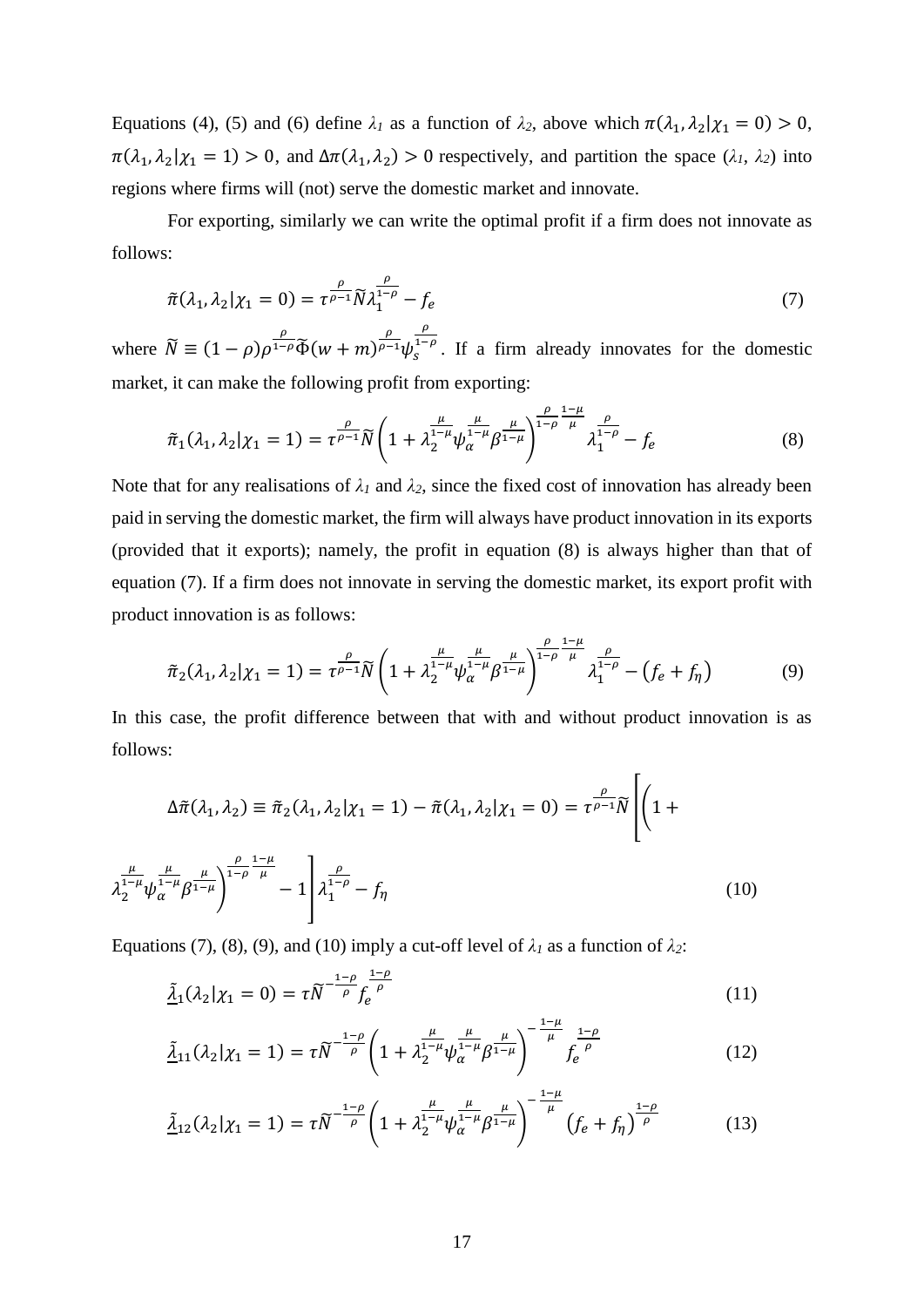$$
\underline{\tilde{\lambda}}_1(\lambda_2) = \tau \widetilde{N}^{-\frac{1-\rho}{\rho}} \left[ \left( 1 + \lambda_2^{\frac{\mu}{1-\mu}} \psi_\alpha^{\frac{\mu}{1-\mu}} \beta^{\frac{\mu}{1-\mu}} \right)^{\frac{\rho}{1-\rho} \frac{1-\mu}{\mu}} - 1 \right]^{-\frac{1-\rho}{\rho}} f_\eta^{\frac{1-\rho}{\rho}} \tag{14}
$$

In order to identify the patterns of product innovation and export, we assume that  $\widetilde{\Phi} =$ Φ (namely the domestic and foreign aggregate demands are comparable) and  $f_e = f + f_\eta$ (which ensures that the graph of equation (11) is above that of equation (4), and the graph of equation 12 is above that of equation (5)). In other words, we assume that the iceberg trading cost, domestic and foreign demands, and the fixed costs are such that the cut-off production capability  $(\lambda_I)$  of serving the foreign market is higher than serving the domestic market. This appears to be a reasonable starting point, as data suggest that only a small proportion of firms export, and exporting firms usually also serve domestic market. In addition, we also assume that  $\underline{\tilde{\lambda}}_{11}(\lambda_2|\chi_1 = 1) > \underline{\lambda}_1(\lambda_2|\chi_1 = 1)$ ; namely, if a firm has a realised production capability higher than  $\frac{\tilde{\lambda}_{11}(\lambda_2|\chi_1=1)}{\chi_1=1}$ , it must decide to innovate in serving the domestic market. Given this, comparing equation (14) with equation (6), we can observe that  $\tilde{\lambda}_1(\lambda_2) > \lambda_1(\lambda_2)$ ; namely, if a firm draws a production capability higher than  $\tilde{\lambda}_1(\lambda_2)$  such that innovation is better than no innovation in serving the foreign market, it must be the case that in serving the domestic market, innovation is preferred over non-innovation.

Equations (4), (5), (6), (11), (12), (13), and (14) together partition the space  $(\lambda_1, \lambda_2)$  into five regions where firms endogenously choose whether to serve the domestic and foreign markets and conduct product innovation. Such patterns are summarised in Figure 3. In region (1), the realised production and innovation capability endowments are so low that it is not profitable to serve the domestic and foreign markets or to innovate. Such firms exit immediately ( $\chi$ <sup>0</sup> = 0,  $\chi$ <sup>*1*</sup> = 0, and  $\chi$ <sup>2</sup> = 0). Note that in later empirical estimations, such firms are not observed in the sample, resulting in sample selection issues that need to be addressed. Region (2) contains firms that serve only the domestic market and do not conduct product innovation ( $\chi$ <sup>0</sup> = 1,  $\chi$ <sup>1</sup> = 0, and  $\chi$ <sup>2</sup> = 0), and these firms have endowments of moderate production and innovation capabilities.

Firms in region (3) have a moderate production capability endowment and high innovation capability endowment and, therefore, choose to conduct product innovation and serve only the domestic market ( $\chi_0 = 1$ ,  $\chi_1 = 1$ , and  $\chi_2 = 0$ ). Firms located in region (4) have the right mix of production and innovation capability endowments such that they will innovate and serve both the domestic and foreign markets ( $\chi_0 = 1$ ,  $\chi_1 = 1$ , and  $\chi_2 = 1$ ). For example, on the bottom right of region (4), even though firms have a low production capability endowment,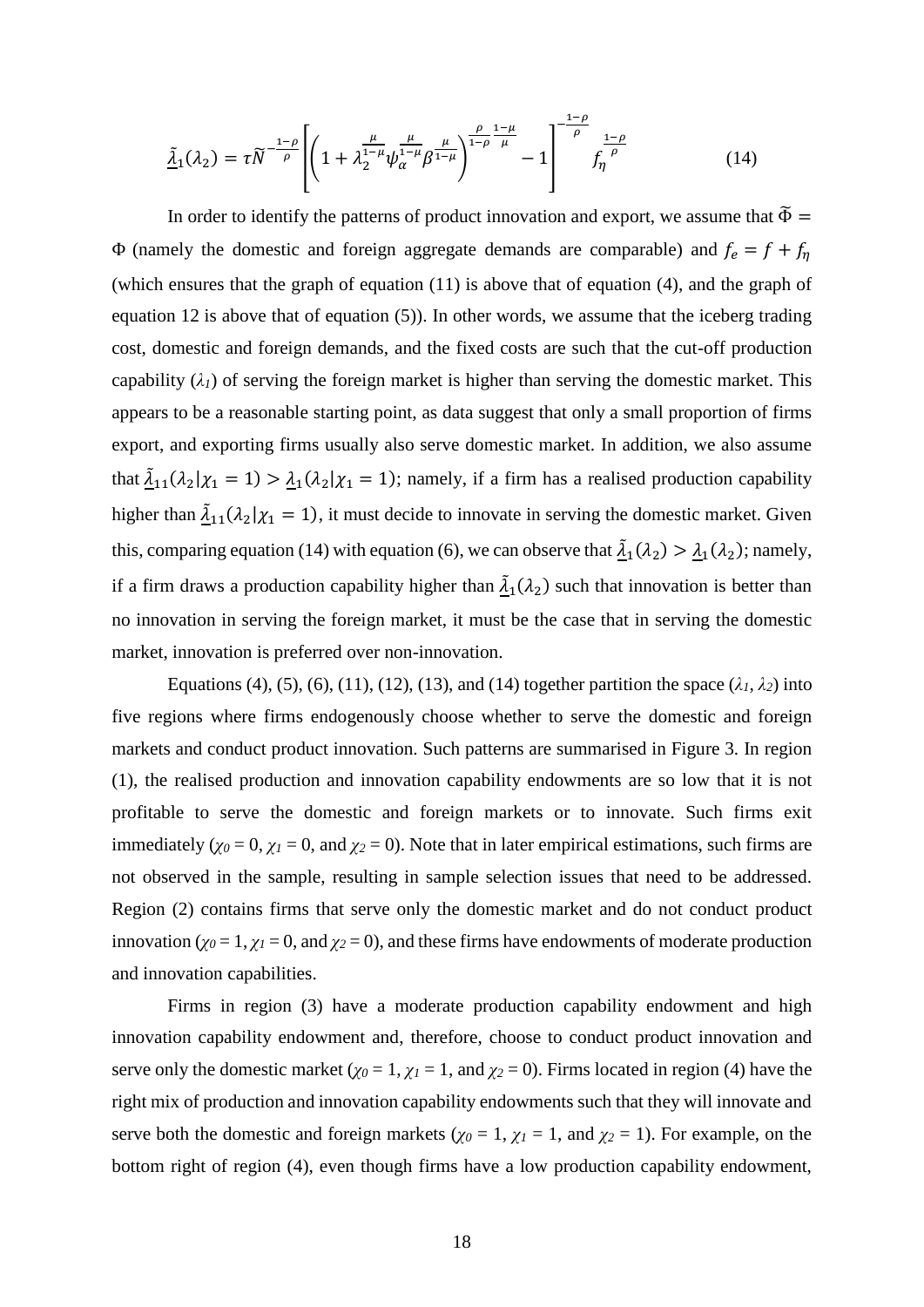they have a sufficiently high innovation capability endowment, which makes innovation, domestic sales, and exports all profitable. Hence, we observe complementary between these two capability endowments, even if the two endowments are independent of each other. Firms in region (5) have a low innovation capability endowment and sufficiently high production capability endowment and, therefore, they serve both the domestic and foreign markets but do not innovate ( $\gamma_0 = 1$ ,  $\gamma_1 = 0$ , and  $\gamma_2 = 1$ ).



**Figure 3. Sorting Patterns of Product Innovation and Export**

Source: Author's calculation.

To better observe the complementarity between these two capability endowments, let us first ignore the dimension of innovation capability. Then the cut-off production capability for serving domestic market (namely entry to the market) is the lower dashed horizontal grey line in Figure 3, and the cut-off production capability for exporting is the upper dashed horizontal grey line in Figure 3. Firms located below the lower dashed horizontal grey line will exit the market. Firms located between these two dashed horizontal lines will serve only the domestic market, and firms above the upper dashed horizontal line will serve both the domestic and foreign markets, which is the usual sorting pattern identified in previous studies (see for example Helpman et al., 2004). When the dimension of product innovation is added in, we can clearly observe that firms that previously would have exited the market can now serve the domestic market and even export.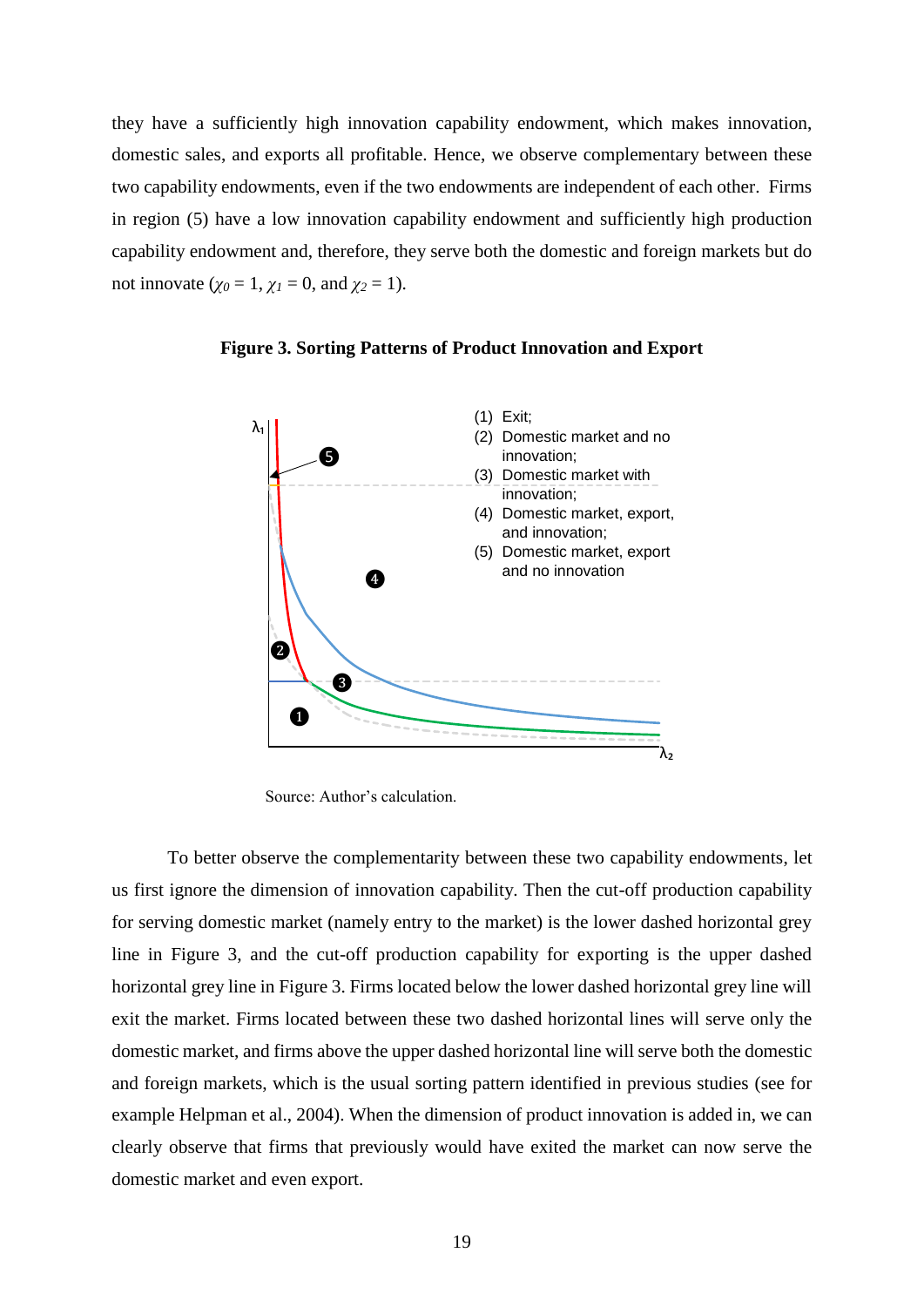The sorting patterns in Figure 3 also conform to the empirical stylised facts; namely, in an industry, no matter how narrowly defined, some firms export/innovate and others do not, and exports and product innovation appear to be positively correlated. The positive correlation arises due to the fact that both exports and product innovation respond to the same underlying production and innovation capabilities, which are complementary to each other.

The presence of FDI can affect such sorting patterns through its impacts on labour productivity ( $\psi_s$  and  $\psi_\alpha$ ) and the fixed cost of exporting ( $\psi_e$ ). For example, suppose the FDI presence does not affect labour productivity  $(\partial \psi_s / \partial \gamma = 0$  and  $\partial \psi_\alpha / \partial \gamma = 0)$  but reduces the fixed cost of exporting through informational spillovers ( $\partial \psi_e / \partial \gamma \leq 0$ ). Then, region 5, where firms export and do not innovate, will expand as the cut-off  $\lambda_I$  decreases. Similarly, region 4 will expand as the lower boundary curve shifts downward. The expansion of regions 4 and 5 suggests that more firms, for whom export was not profitable previously, are able to export now. However, note that this does not mean the average export will increase, and, in contrast, the average export, conditional that firms export, will decrease. For the pre-expansion exporting firms, their export quantity (price and revenue) will not change in the post-expansion. For the new exporting firms in the post-expansion, they are less productive compared with the pre-expansion exporting firms, and as such their export quantity (price and revenue) is less than the average of the pre-expansion exporting firms. Subsequently, the post-expansion average export, conditional that firms export, is lower than the pre-expansion.

We summarise the findings of the model by the following proposition:

**Proposition**: In an industry, there exist sorting patterns of product innovation and exporting in the dimensions of production and innovation capability endowments, where:

- (1) Not all firms export/innovate. Firms with low production and innovation capability endowments will not export or conduct product innovation;
- (2) Production capability and innovation capability are complementary to each other, and product innovation is positively correlated with exporting; and
- (3) Through its impact on labour productivity and the fixed cost of exporting, the presence of FDI can affect such sorting patterns.

*Proof*: The modelling above results in the sorting patterns and the summarised findings in the proposition.

 $\Box$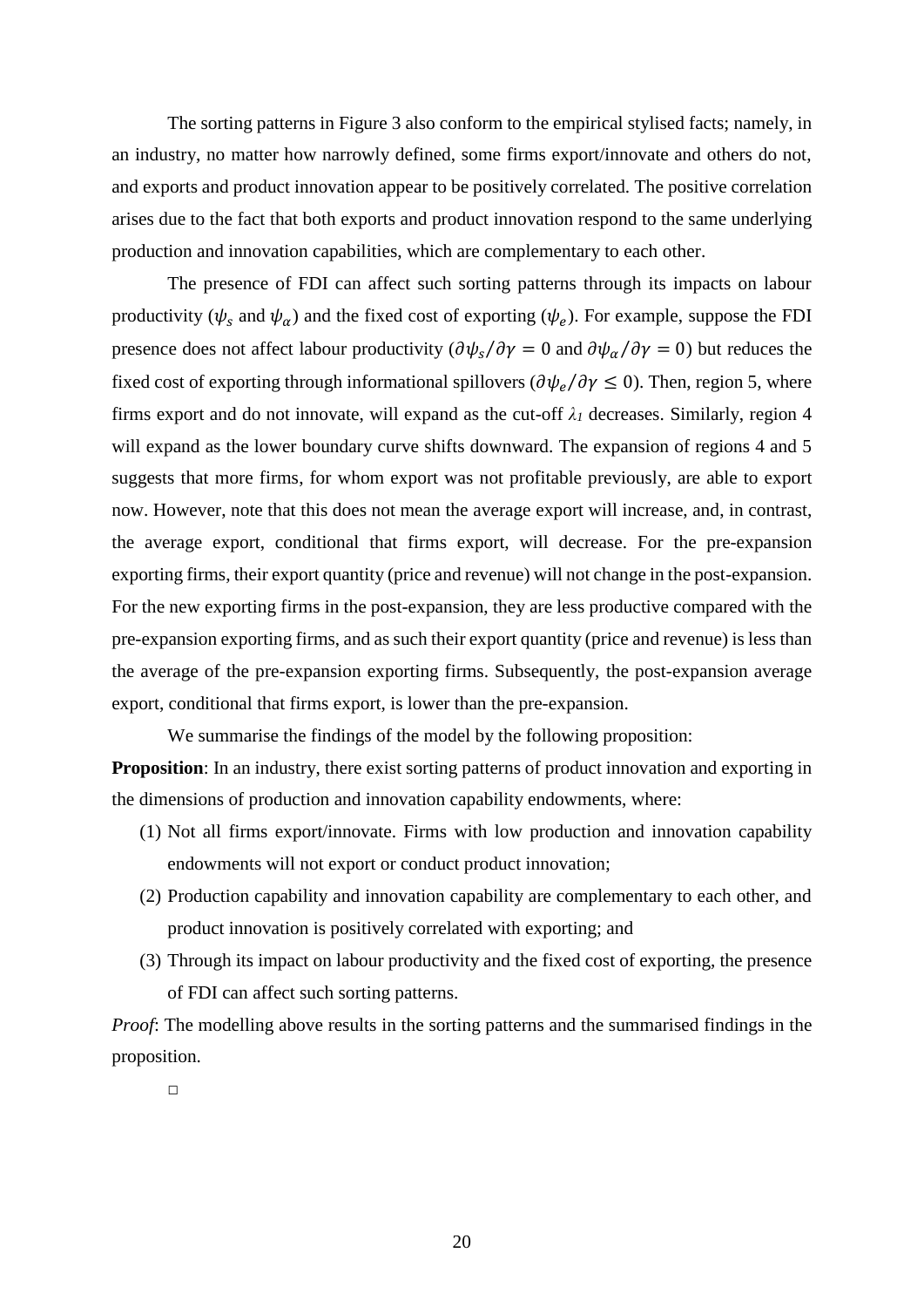### **6. Identification Strategy**

Our purpose is to explore the inter-connection of product innovation, exporting, and the presence of FDI. To do so, we first examined several stylised facts from the data in Section 4 and then modelled firms' product innovation and export behaviour in the presence of FDI in Section 5. In this section, we discuss the estimation/identification strategy. In summary, we utilise the structural relationship implied from the theoretical modelling to develop a set of population moments, under some mild assumptions (for example the assumption that firms are small relative to the market such that they take the aggregate demand as given in their decision making, namely that aggregate demand is exogenous). Data for three-digit industries will then be used to fit the population moments, which in turn will allow us to estimate the parameters of interest by using the generalised method of moments (GMM) estimator.

For the purpose of the estimation, we parameterise the labour productivity in production  $(\psi_s)$ , the labour productivity in innovation  $(\psi_\alpha)$ , and the fixed cost of exporting  $(\psi_e)$ , as follows:

$$
\psi_{s}(\gamma, \mathbf{z}, \zeta) = \zeta e^{\delta_{0} \gamma + \delta_{3} z_{1} + \delta_{4} z_{2} + \delta_{5} z_{3}}
$$

$$
\psi_{\alpha}(\gamma, \mathbf{z}, \zeta) = \zeta e^{\delta_{1} \gamma + \delta_{6} z_{1} + \delta_{7} z_{2} + \delta_{8} z_{3}}
$$

$$
\psi_{e}(\gamma, \mathbf{z}) = e^{\delta_{2} \gamma + \delta_{9} z_{1} + \delta_{10} z_{3}}
$$

where  $z_1$  denotes the year;  $z_2$  represents a measure of the provincial concentration of manufacturing activities;  $z_3$  is a measure of the provincial concentration of exporting activities; and the  $\delta s$  are coefficients to be estimated. We are interested in estimating the coefficients of FDI presence ( $\delta_0$ ,  $\delta_1$ , and  $\delta_2$ ), and control for the time trend and possible impacts by provincial concentration of manufacturing and exporting activities. For the labour productivity, we allow for any unobserved effect  $(\zeta)$ . For the fixed export cost, the concentration of exporting activities is likely to reduce the cost, namely  $\delta_{10}$  < 0, and FDI presence can generate informational spillovers that decrease the fixed export cost ( $\delta_2$  < 0). We impose these two sign restrictions in our later estimation.

Upon entry, firms draw their production and innovation capability endowments  $(\lambda_1)$  and *λ2*) from exogenous independent distributions. For simplicity, we assume that *λ<sup>1</sup>* and *λ<sup>2</sup>* are independently and uniformly distributed over the support  $(0, \overline{\lambda}]$ . Note that  $\lambda_1$  and  $\lambda_2$  are fixed effect components in firms' labour productivity, which will be integrated out in our estimation. The distributions of  $\lambda_1$  and  $\lambda_2$  also allow us to address the sample selection issue in the estimation. To facilitate estimation, we also normalise such that  $\mu = \rho$  by choosing appropriate numeraire.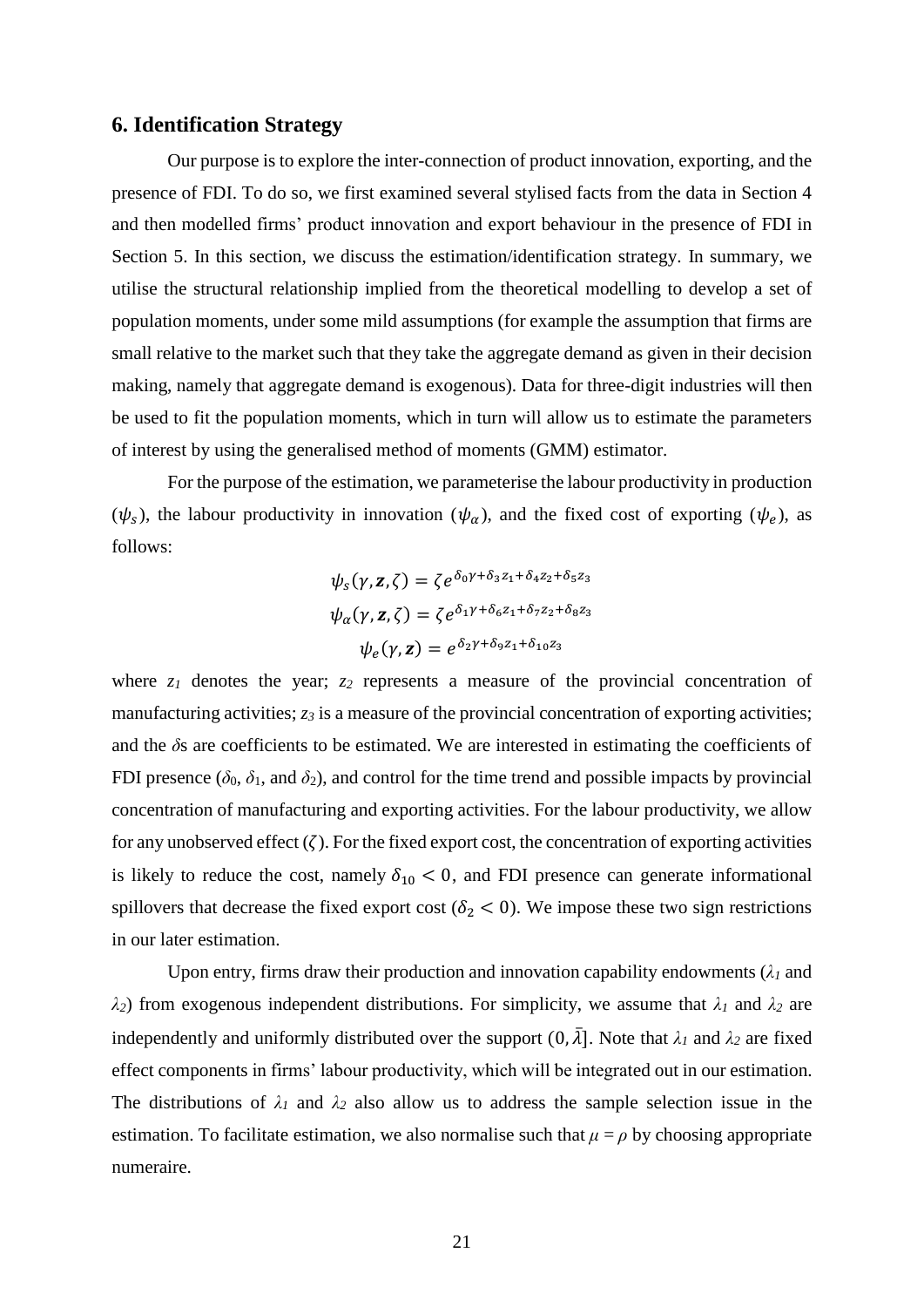The first step of our estimation process is to identify the CES preference parameter  $\rho$ . Firms' profit maximisation implies that  $MC \times q = \rho r$ , where *r* denotes the sales revenue in the domestic market. Therefore, for non-exporting firms<sup>16</sup> ( $\chi$ <sup>2</sup> = 0), we have the following relation between the total variable cost (*TVC*) and domestic sales revenues:

$$
TVC = \rho r + \varepsilon \tag{15}
$$

where we append an error term *ε* to capture the measurement error. A similar identification strategy has been used in previous studies (see for example Aw et al., 2011).

In the second step, we utilise domestic<sup>17</sup> non-innovating firms ( $\chi$ <sup>1</sup> = 0, firms in regions 2 and 5 in Figure 3) to estimate  $\delta_0$ ,  $\delta_3$ ,  $\delta_4$ , and  $\delta_5$ , conditional on the estimate of  $\rho$ . Firms' sales revenue from domestic market can be written as  $ln(r) = \frac{\rho}{r}$  $\frac{\rho}{1-\rho}ln\rho + ln\Phi - \frac{\rho}{1-\rho}$  $\frac{p}{1-\rho}$ ln(w + m) +  $\rho$  $\frac{\rho}{1-\rho}ln(\psi_s) + \frac{\rho}{1-\rho}$  $\frac{\rho}{1-\rho}$ ln  $\left(\frac{\alpha+\eta}{\alpha(1+\beta^{\mu}\eta)}\right)$  $\frac{\alpha+\eta}{\alpha(1+\beta^{\mu}\eta^{\mu})^{1/\mu}}$  +  $\frac{\rho}{1-\eta}$  $\frac{\rho}{1-\rho}$ ln $\lambda_1$ . Therefore, conditional that firms do not innovate and serve the domestic market, the expected domestic sales revenue is:

$$
E[ln(r)|\chi_0 = 1, \chi_1 = 0] = \theta_0 + \frac{1}{2}ln\Phi - \frac{\rho}{2(1-\rho)}ln(w+m) + \frac{\rho}{2(1-\rho)}ln\zeta + \frac{\rho}{2(1-\rho)}\delta_0\gamma + \frac{\rho}{2(1-\rho)}\delta_3 z_1 + \frac{\rho}{2(1-\rho)}\delta_4 z_2 + \frac{\rho}{2(1-\rho)}\delta_5 z_3
$$
\n(16)

\nwhere 
$$
\theta_0 = \frac{\rho}{2(1-\rho)}ln\rho + \frac{\rho}{2(1-\rho)}ln\bar{\lambda} - \frac{1}{2}ln(1-\rho) + \frac{1}{2}lnf.
$$

Let  $X$  denote a vector of instruments, which includes the vector  $\zeta$ , consumers' income in the domestic and export markets, the firm average wage, and instruments for FDI presence that will be discussed later. We assume  $E[ln\Phi|X] = lnY$ , where *Y* denotes the representative consumers' income <sup>18</sup> and  $E[ln\zeta|X] = 0$ . The market is monopolistically competitive, and firms are small relative to the market such that they take the aggregate demand as given in their decision marking  $(E[ln\Phi|X] = lnY)$ . The unobserved factor  $\zeta$  can be correlated with the FDI presence in the industry, and in the estimation, we use the FDI presence in other industries that are neither upstream nor downstream industries as instruments. The FDI presence in these industries is affected by common macroeconomic factors and thus shall be correlated with FDI presence in the industry of study, and it appears plausible that the FDI presence in the instrumenting industries shall not be affected by the unobserved factor  $\zeta$  and the price index in the studying industry as these industries are not directly linked to the studying industry. Hence,

1

<sup>&</sup>lt;sup>16</sup> Note, observations of exporting firms are not used due to the presence of iceberg trading costs.

<sup>&</sup>lt;sup>17</sup> As we intend to investigate the FDI spillover effect, we constrain the firms in the sample to be domestic firms.

<sup>18</sup> Note, the aggregate demand, Φ, equals consumers' income divided by an aggregate price index.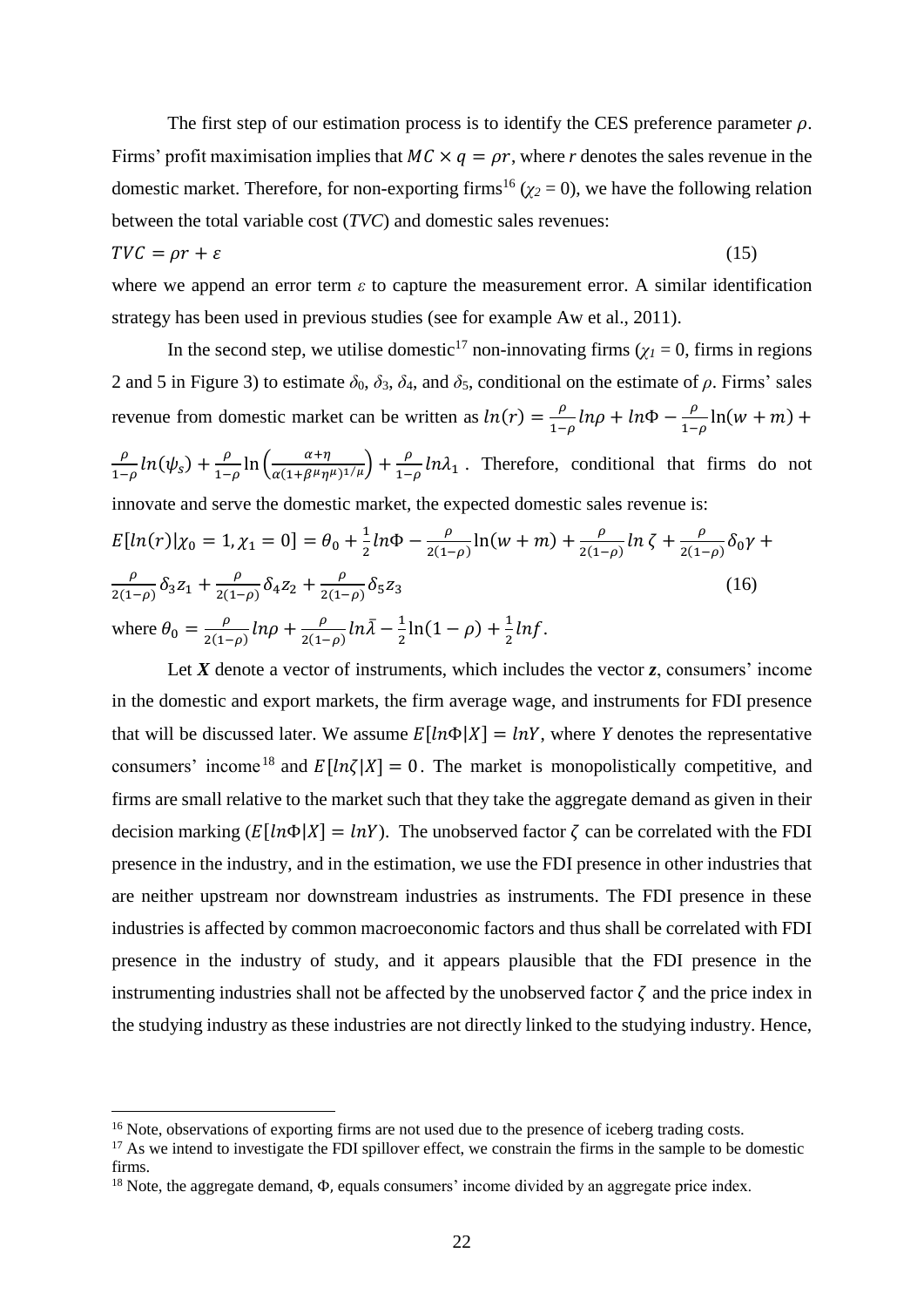we assume  $E[ln\zeta|X] = 0$ . With these assumptions, the population moments for estimating equation (16) are as follows:

$$
E\left[\left(\ln(r) + \frac{\rho}{2(1-\rho)}\ln(w+m) - \frac{1}{2}\ln(Y-\theta_0 - \frac{\rho}{2(1-\rho)}\delta_0\gamma - \frac{\rho}{2(1-\rho)}\delta_3 z_1 - \frac{\rho}{2(1-\rho)}\delta_4 z_2 - \frac{\rho}{2(1-\rho)}\delta_5 z_3\right)X\right] = 0
$$

where the estimation is made over firms that do not innovate.

Armed with the estimations in steps 1 and 2, in step 3 we address the possible informational spillovers of FDI (namely its impact on the fixed export cost) by examining the export revenue of firms that export and do not innovate (namely firms in region 5 in Figure 3). Firms' export revenue can be written as  $ln(\tilde{r}) = \frac{\rho}{r}$  $\frac{\rho}{1-\rho}ln\rho + \frac{\rho}{1-\rho}$  $\frac{\rho}{1-\rho}ln\tau + ln\widetilde{\Phi} - \frac{\rho}{1-\rho}$  $\frac{p}{1-\rho}$ ln(w + m) +  $\rho$  $\frac{\rho}{1-\rho}ln(\psi_s) + \frac{\rho}{1-\rho}$  $\frac{\rho}{1-\rho}$ ln  $\left(\frac{\alpha+\eta}{\alpha(1+\beta^{\mu}\eta)}\right)$  $\frac{\alpha+\eta}{\alpha(1+\beta^{\mu}\eta^{\mu})^{1/\mu}}$  +  $\frac{\rho}{1-\eta}$  $\frac{\rho}{1-\rho}$ ln $\lambda_1$ , and the expected export revenue, conditional that firms export and do not innovate, is as follows:

$$
E\left[\ln(\tilde{r})|\chi_1 = 0, \chi_2 = 1\right] = \theta_1 + \frac{1}{2}\ln\tilde{\Phi} - \frac{\rho}{2(1-\rho)}\ln(w+m) + \frac{\rho}{2(1-\rho)}\ln\zeta + \frac{\rho}{2(1-\rho)}\delta_0\gamma + \frac{\rho}{2(1-\rho)}\delta_3 z_1 + \frac{\rho}{2(1-\rho)}\delta_4 z_2 + \frac{\rho}{2(1-\rho)}\delta_5 z_3 + \frac{1}{2}\delta_2\gamma + \frac{1}{2}\delta_9 z_1 + \frac{1}{2}\delta_{10} z_3\tag{17}
$$

where  $\theta_1 = \frac{\rho}{2(1-\rho)}$  $\frac{\rho}{2(1-\rho)}ln\rho - \frac{\rho}{2(1-\rho)}$  $\frac{\rho}{2(1-\rho)}ln\tau + \frac{\rho}{2(1-\rho)}$  $\frac{\rho}{2(1-\rho)}ln\bar{\lambda} - \frac{1}{2}$  $\frac{1}{2}$ ln(1 –  $\rho$ ) +  $\frac{1}{2}$  $\frac{1}{2}ln f_e$ . Assuming that the instruments are uncorrelated with the aggregate price index in the foreign market (namely  $E[i\pi \tilde{\Phi}|X] = in\tilde{Y}$ , where  $\tilde{Y}$  represents foreign income), the population moments are as follows:

$$
E\left[\left(\tilde{y} - \theta_1 - \frac{1}{2}\delta_2\gamma - \frac{1}{2}\delta_9 z_1 - \frac{1}{2}\delta_{10} z_3\right)X\right] = 0
$$
  
+ 
$$
\frac{\rho}{2(1-\rho)}\ln(w+m) - \frac{1}{2}ln\tilde{Y} - \frac{\rho}{2(1-\rho)}\delta_0\gamma - \frac{\rho}{2(1-\rho)}\delta_3 z_1 - \frac{\rho}{2(1-\rho)}\delta_4 z_2 + \frac{\rho}{2(1-\rho)}\delta_5 z_3 - \frac{\rho}{2(1-\rho)}\delta_6 z_2 + \frac{\rho}{2(1-\rho)}\delta_7 z_3 + \frac{\rho}{2(1-\rho)}\delta_8 z_3 - \frac{\rho}{2(1-\rho)}\delta_7 z_1
$$

 $\frac{\rho}{2(1-\rho)}\delta_4 z_2 -$ 

where  $\tilde{y} = ln(\tilde{r}) + \frac{\rho}{c_1}$  $\frac{\rho}{2(1-\rho)}\ln(w+m) - \frac{1}{2}$  $rac{1}{2}ln\tilde{Y} - \frac{\rho}{2(1-\rho)}$  $\rho$  $\frac{\rho}{2(1-\rho)}\delta_5 z_3.$ 

At step 4, we explore the impact of FDI presence on product innovation by estimating the probability of innovation as a function of FDI presence and other control variables. As in Figure 3, the probability of product innovation is the measure of regions 3 and 4, which can be written as follows:

$$
Prob(\chi_1 = 1) = E[\chi_1] = 1 - n_0 \Phi^{-\frac{1-\rho}{\rho}} (w+m) \psi_s^{-1} \psi_\alpha^{-1} \left\{ n_1 - \frac{1-\rho}{\rho} \ln \Phi + \ln(w+m) + \ln(w_s^{-1}) \right\}
$$
(18)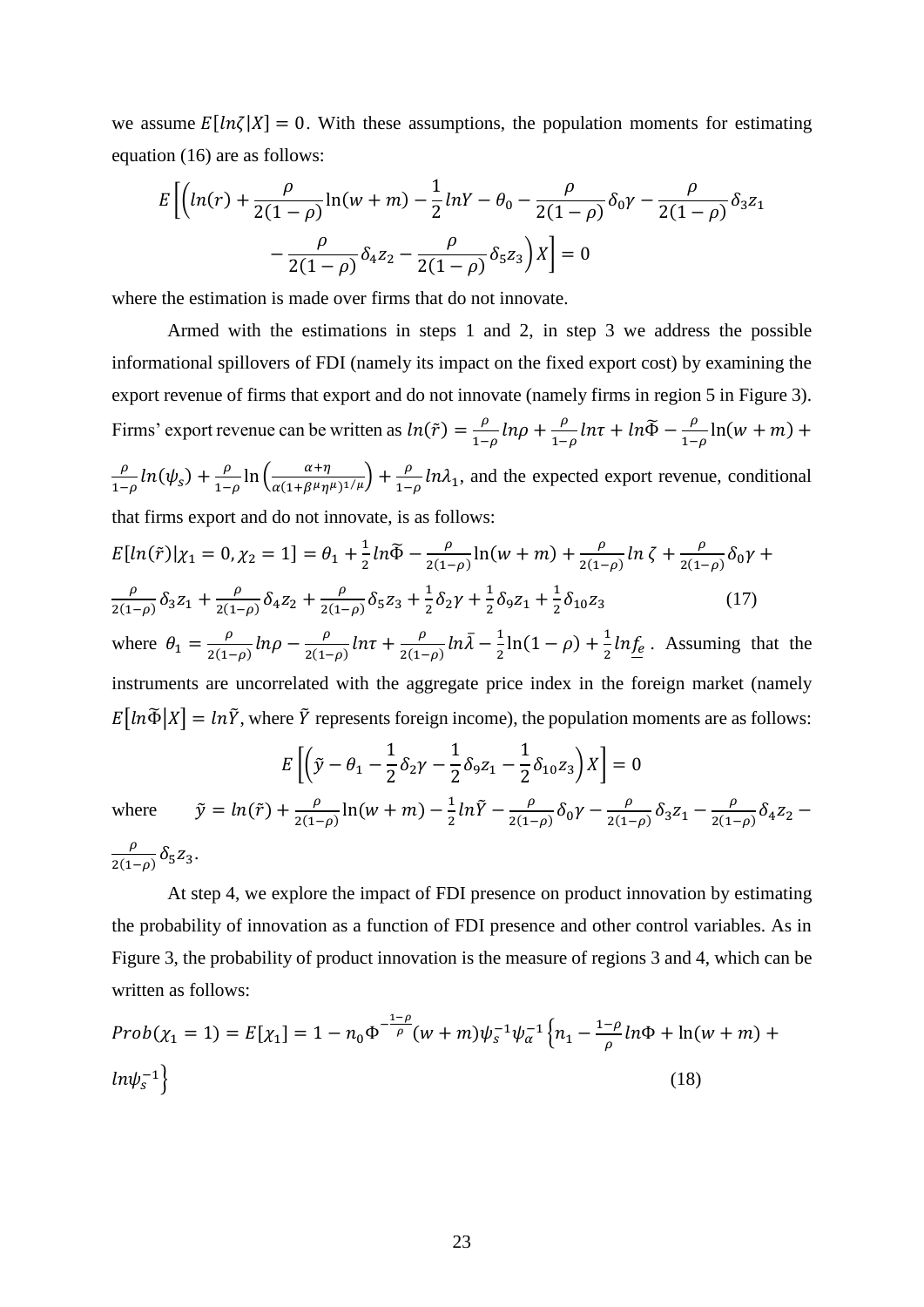where  $n_0 \equiv \frac{1}{\overline{\lambda}i}$  $rac{1}{\overline{\lambda}^2}(1-\rho)^{-\frac{1-\rho}{\rho}}$  $\overline{\rho} \rho^{-1} \beta^{-1} f_{\eta}$  $1-\rho$  $\overline{p}$  and  $n_1 \equiv ln\overline{\lambda} - \frac{1-\rho}{\rho}$  $\frac{-\rho}{\rho}$ lnf +  $\frac{1-\rho}{\rho}$  $\frac{-\rho}{\rho}ln(1-\rho) + ln\rho$  –  $1-\rho$  $\frac{-\rho}{\rho}\Big(1 + \frac{f_\eta}{f}\Big)$  $\frac{r\eta}{f}$  $1-\rho$  $\int_{-1}^{f} x$  $\frac{1-\rho}{\rho}(1+x)^{-\frac{1-\rho}{\rho}}$  $\frac{\rho}{\rho}$ <sup>-1</sup>dx  $f\eta$ f  $\int_{-1}^{1} x^{-\rho} (1+x)^{-\rho-1} dx$ . In addition to the assumptions that  $E[ln \Phi|X] =$ *lnY* and  $E[ln\zeta|X] = 0$ , we also assume  $E\left[\Phi^{-\frac{1-\rho}{\rho}}\right]$  $\left[ \frac{-\rho}{\rho} \zeta^{-2} \right] X = c_1 Y^{-\frac{1-\rho}{\rho}}, E \left[ \Phi^{-\frac{1-\rho}{\rho}} \right]$  $\int_{0}^{\infty} \zeta^{-2} ln \Phi |X| =$  $c_1 Y^{-\frac{1-\rho}{\rho}}$  $\frac{-\rho}{\rho}lnY - c_2Y^{-\frac{1-\rho}{\rho}}$ , and  $E\left[\Phi^{-\frac{1-\rho}{\rho}}\right]$  $\left[\frac{-\rho}{\rho}\zeta^{-2}ln\zeta\right]X$  =  $c_3Y^{-\frac{1-\rho}{\rho}}$ , where  $c_1$ ,  $c_2$  and  $c_3$  are constant. With these assumptions, we can derive the following population moments:

$$
E\left[\left(\chi_{1} - 1 + \theta_{2}\left(\theta_{3} + \ln(w + m) - \delta_{0}\gamma - \delta_{3}z_{1} - \delta_{4}z_{2} - \delta_{5}z_{3} - \frac{1 - \rho}{\rho}\ln Y\right)(w + m)Y^{-\frac{1 - \rho}{\rho}}e^{-\delta_{0}\gamma - \delta_{3}z_{1} - \delta_{4}z_{2} - \delta_{5}z_{3}}e^{-\delta_{1}\gamma - \delta_{6}z_{1} - \delta_{7}z_{2} - \delta_{8}z_{3}}\right)X\right] = 0
$$
  
we  $\theta_{2} \equiv \frac{n_{0}}{c}$  and  $\theta_{3} \equiv \frac{c_{1}n_{1} + \frac{1 - \rho}{\rho}c_{2} - c_{3}}{c}$ .

where  $c<sub>1</sub>$ and  $\theta_3 \equiv$  $c<sub>1</sub>$ 

As described above, the estimation process consists of four steps, where the latter steps are conditioned on the estimates of previous steps, and the GMM estimations in steps 2, 3, and 4 are one-step estimations. The point estimates of the coefficients are consistent; however, the standard errors need to account for the fact the estimation is conditioned on previous steps. Therefore, we use a bootstrap method to compute the standard errors. That is, we re-sample (with replacement) the data and apply the four-step procedure to re-estimate the parameters of interest 100 times. The standard errors are calculated from the distribution of the coefficient estimate.

In summary, guided by the theoretical model, we establish a four-step procedure to estimate the parameters of interest, which will allow us to evaluate the impact of FDI presence on firm product innovation and export behaviour and the association between product innovation and export behaviour. The four-step procedure utilises the following economic and econometric assumptions:

#### *Economic assumptions:*

- (1) The market is monopolistically competitive;
- (2) Constant marginal cost of production.

#### *Econometric assumptions:*

- (1) The measurement error  $(\varepsilon)$  is exogenous;
- (2) The aggregate demands are exogenous to firms, namely  $E[ln\Phi|X] = lnY$  and  $E[ln\widetilde{\Phi}|X] = ln\widetilde{Y}$ ;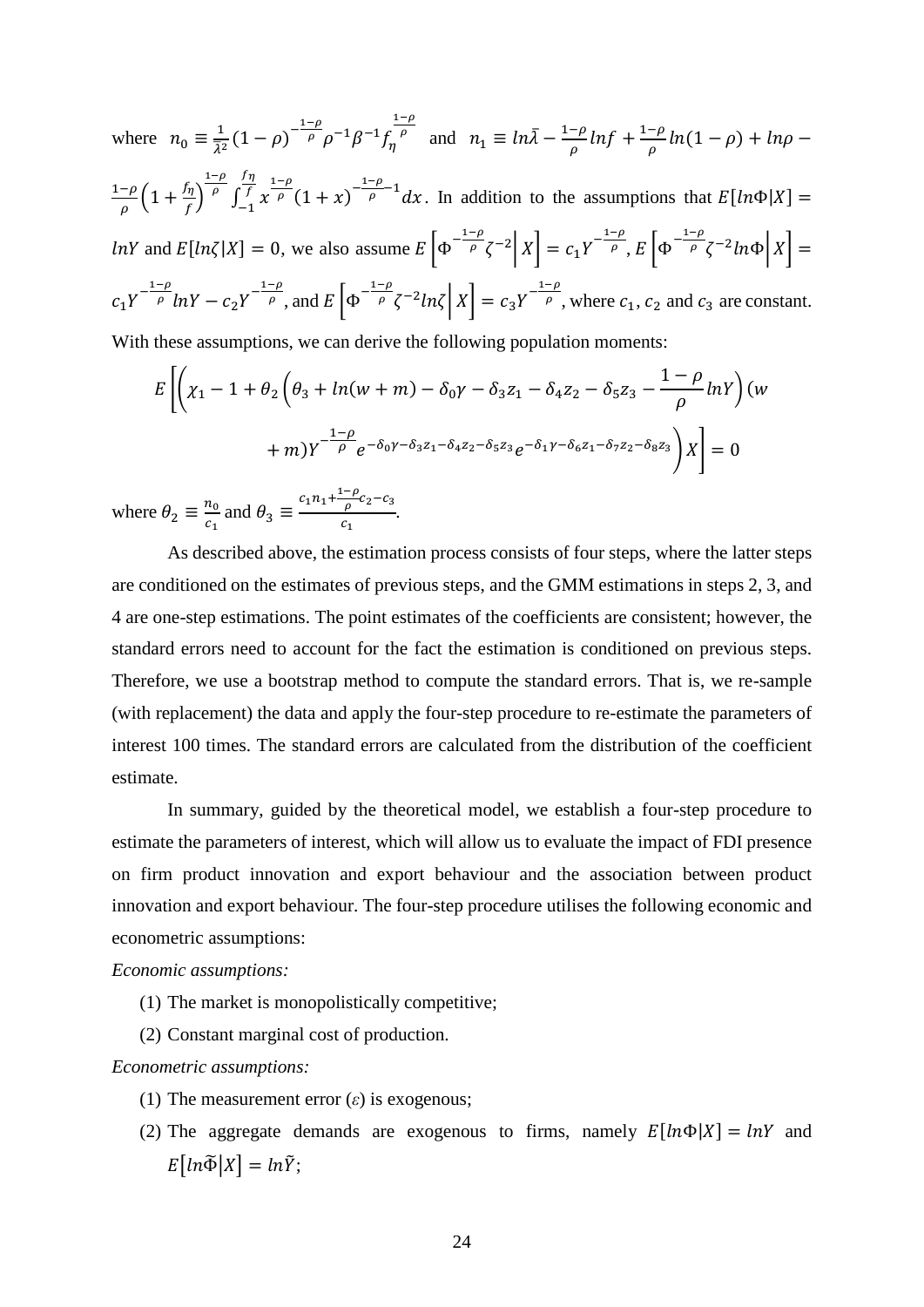- (3) The unobserved factor is exogenous to the instruments, namely  $E[ln\zeta|X] = 0$ ;
- (4) Their combinations are exogenous, namely  $E\left[\Phi^{-\frac{1-\rho}{\rho}}\right]$  $\frac{-\rho}{\rho} \zeta^{-2} |X| = c_1 Y^{-\frac{1-\rho}{\rho}},$  $E\left[\Phi^{-\frac{1-\rho}{\rho}}\right]$  $\int_{\rho}^{\frac{-\rho}{\rho}} \zeta^{-2} ln \Phi \Big| X \Big| = c_1 Y^{-\frac{1-\rho}{\rho}}$  $\frac{-\rho}{\rho}lnY - c_2Y^{-\frac{1-\rho}{\rho}}$ , and  $E\left[\Phi^{-\frac{1-\rho}{\rho}}\right]$  $\int_{\rho}^{\frac{-\rho}{\rho}} \zeta^{-2} ln \zeta \, \bigg| \, X \bigg] = c_3 Y^{-\frac{1-\rho}{\rho}}.$

Not surprisingly, these assumptions play an important role in the identification. Later we will verify the assumption of a monopolistically competitive market by calculating the Herfindahl index (sum of the squared market share). A monopolistically competitive market should have a low value of the Herfindahl index as firms are small compared with the market. Hence, a large value of the Herfindahl index will reject this assumption. Regarding the assumption of a constant marginal cost of production,<sup>19</sup> it is more difficult to verify. Anecdotal evidence appears to suggest that many firms in China's manufacturing industries operate close to the range of constant marginal cost of production. $20$ 

The assumption on the measurement error is natural and also used in previous studies. The assumption on the exogenous aggregate demand stems from the monopolistically competitive assumption. If the assumption of a monopolistically competitive market holds, one expects this assumption to hold as well. For the unobserved factor that affects firm labour productivity  $(\zeta)$ , we use the FDI presence in non-linked (neither upstream nor downstream) industries as an instrument. Even if the FDI presence in the studying industry can be correlated with  $\zeta$ , it is unlikely that  $\zeta$  will be correlated with the FDI presence in other industries.

# **7. Data and Variable Construction**

<u>.</u>

As discussed in Section 4, this study will employ a firm-level dataset for China's manufacturing sector from 2005 to 2007.<sup>21</sup> Table 4 presents the industries that we investigate. Firms within the same industry produce similar products and directly compete with each other. With the estimations by industry, we utilise only the within-industry variations rather than the between-industry variations in the identification, which is robust to industry heterogeneity. There exists significant heterogeneity in the three-digit industries (see Table 5). Given this heterogeneity, a disaggregated analysis by industry can lead to a better understanding of the

<sup>&</sup>lt;sup>19</sup> Note it is constant with respect to the quantity of output. Different firms may have different marginal costs of production.

<sup>&</sup>lt;sup>20</sup> For example, in a field trip, the author interviewed a manager of a light bulb manufacturing firm on how the firm sets prices for its products. The manager responded that they first worked out the average cost per light bulb and then put a mark-up on top of the average cost, which suggests that the firm was operating more or less in the range of constant marginal cost of production.

 $21$  This dataset has been used in previous studies, for example Kee and Tang (2016).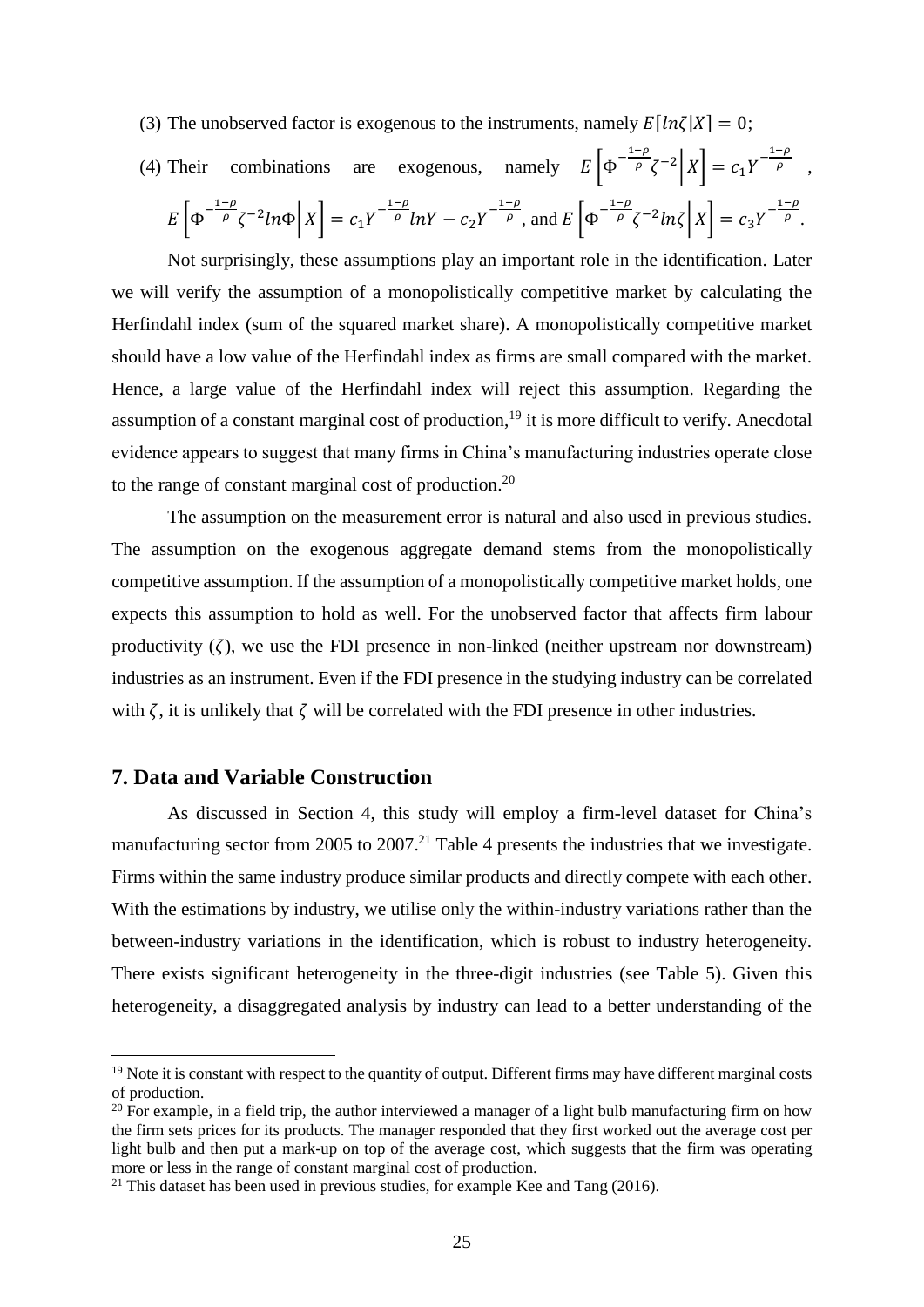role of FDI, product innovation, and firm exporting in China's manufacturing sector. In addition, we focus on domestic firms as we intend to capture the possible spillover effect of FDI.

|     | <b>Industry</b> |                                                              |       | <b>Number of Domestic</b><br>Firms |        |
|-----|-----------------|--------------------------------------------------------------|-------|------------------------------------|--------|
|     | Code            | <b>Industry Name</b>                                         | 2005  | 2006                               | 2007   |
| 152 |                 | Alcoholic beverage manufacturing                             | 1,578 | 1,718                              | 1,855  |
|     | 1521            | Liquor manufacturing                                         | 909   | 1,016                              | 1,119  |
|     | 1522            | Beer manufacturing                                           | 407   | 423                                | 413    |
|     | 1523            | Yellow wine manufacturing                                    | 90    | 91                                 | 89     |
|     | 1524            | Wine manufacturing                                           | 93    | 97                                 | 127    |
|     | 1529            | Other alcoholic beverage manufacturing                       | 79    | 91                                 | 107    |
| 171 |                 | Cotton, chemical fibre textile, printing and fine processing | 8,244 | 9,469                              | 10,686 |
|     | 1711            | Cotton, chemical fibre textile processing                    | 6,887 | 8,016                              | 9,162  |
|     | 1712            | Cotton, chemical fibre printing and fine processing          | 1,357 | 1,453                              | 1,524  |
| 181 |                 | Textile and garment manufacturing                            | 6,430 | 7,215                              | 8,352  |
|     | 1810            | Textile and garment manufacturing                            | 6,430 | 7,215                              | 8,352  |
| 272 |                 | Chemical medicine manufacturing                              | 839   | 894                                | 923    |
|     | 2720            | Chemical medicine manufacturing                              | 839   | 894                                | 923    |
| 372 |                 | Automobile manufacturing                                     | 592   | 606                                | 634    |
|     | 3721            | Automobile manufacturing                                     | 191   | 192                                | 204    |
|     | 3722            | Modified car manufacturing                                   | 391   | 403                                | 412    |
|     | 3723            | Electric car manufacturing                                   | 10    | 11                                 | 18     |
| 395 |                 | Household appliances manufacturing                           | 1,319 | 1,473                              | 1,693  |
|     | 3951            | Household refrigeration appliances manufacturing             | 110   | 130                                | 152    |
|     | 3952            | Home air conditioner manufacturing                           | 126   | 120                                | 132    |
|     | 3953            | Household ventilation appliances manufacturing               | 136   | 144                                | 163    |
|     | 3954            | Household kitchen appliances manufacturing                   | 325   | 377                                | 438    |
|     | 3955            | Household cleaning appliances manufacturing                  | 107   | 120                                | 137    |
|     | 3956            | Household beauty, health appliances manufacturing            | 70    | 71                                 | 81     |
|     | 3957            | Household appliances accessories manufacturing               | 206   | 247                                | 280    |
|     | 3959            | Other household appliances manufacturing                     | 239   | 264                                | 310    |
| 401 |                 | Communication equipment manufacturing                        | 732   | 731                                | 786    |
|     | 4011            | Communication transmission equipment manufacturing           | 177   | 169                                | 192    |
|     | 4012            | Communication switching apparatus manufacturing              | 110   | 111                                | 111    |
|     | 4013            | Communication terminal equipment manufacturing               | 124   | 125                                | 133    |
|     | 4014            | Mobile communications and terminal equipment manufacturing   | 101   | 97                                 | 98     |
|     | 4019            | Other communication equipment manufacturing                  | 220   | 229                                | 252    |
| 404 |                 | Computer manufacturing                                       | 403   | 407                                | 453    |
|     | 4041            | Computer manufacturing                                       | 85    | 78                                 | 82     |
|     | 4042            | Computer network equipment manufacturing                     | 83    | 79                                 | 76     |
|     | 4043            | Computer peripheral manufacturing                            | 235   | 250                                | 295    |

|  |  | <b>Table 4. The Industries</b> |
|--|--|--------------------------------|
|--|--|--------------------------------|

Source: NBS, 2005–2007.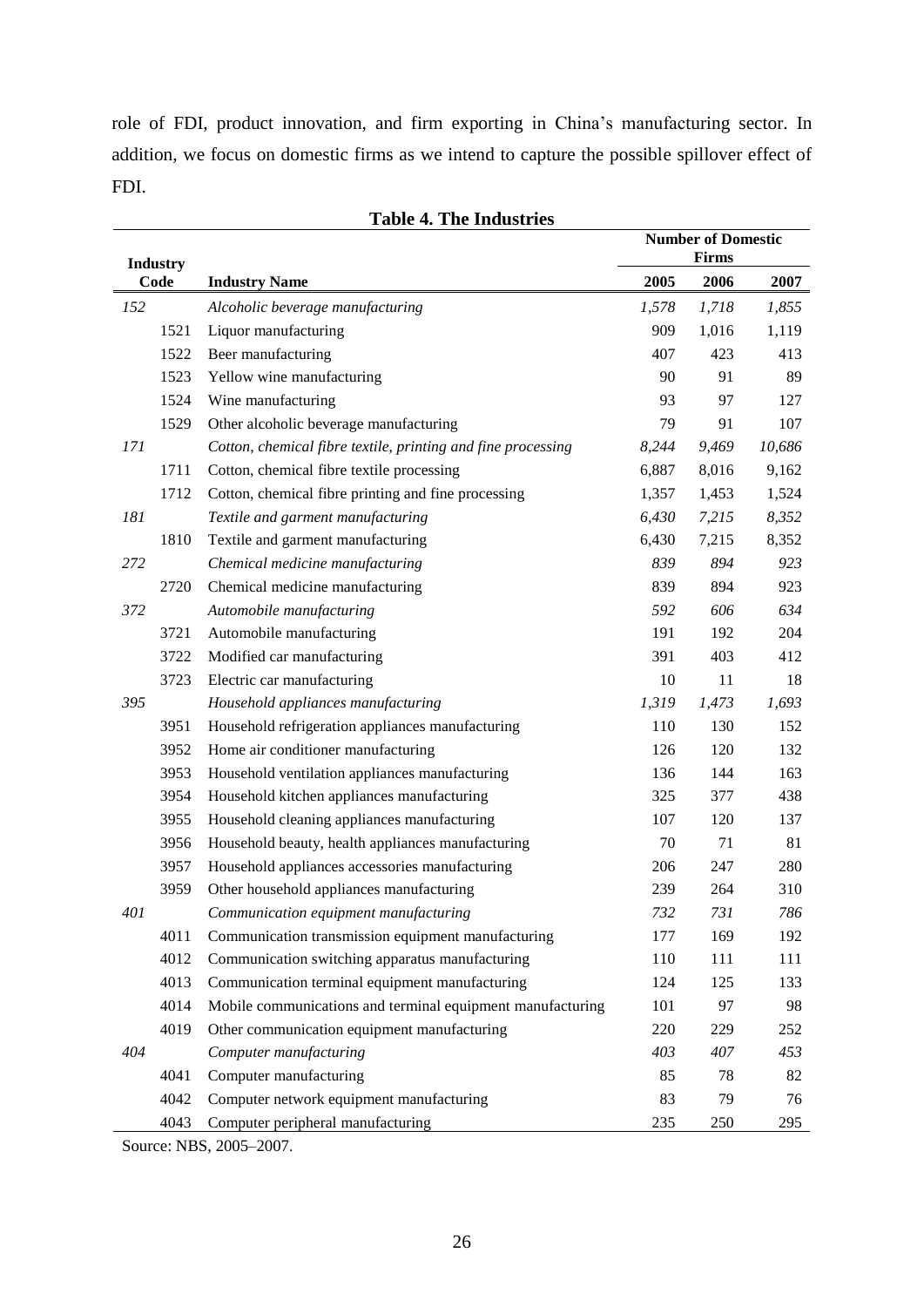The variables observed in the dataset include the sales revenue from domestic market, export revenues, value of new products, total wage payment, total intermediate inputs, total number of workers, and whether a firm is FDI invested, where variables with monetary values are deflated by using the producer price index obtained from the *China Statistical Yearbook 2008*.

The total variable cost is the sum of the total wage payment and total intermediate inputs. Whether a firm conducts product innovation is a dummy variable  $(\gamma_l)$  that takes a value of one if a firm reports a positive value of new products. We also calculate the share of value of new products in total outputs, which conveys information on the degree of product innovation.

The presence of FDI is the main variable of interest, which is measured as the share of the province-industry FDI outputs in national-industry total output, divided by the share of province total output in national total output, namely:

$$
\gamma_{jkt} = \frac{\sum_{i \in I_{jkt}^{f}} y_{ijkt}}{\frac{\sum_{k \in K} \sum_{i \in I_{jkt}} y_{ijkt}}{\sum_{j \in J} \sum_{i \in I_{jkt}} y_{ijkt}}}
$$
\n
$$
\frac{\sum_{k \in K} \sum_{j \in J} \sum_{i \in I_{jkt}} y_{ijkt}}{\sum_{k \in K} \sum_{j \in J} \sum_{i \in I_{jkt}} y_{ijkt}}
$$

where *y* denotes output; the subscripts *i*, *j*, *k*, and *t* represent firm, industry, province, and time, respectively;  $I_{jkt}^J$  $\int_{ikt}^{f}$  is the set of FDI invested firms in industry *j*, province *k* and year *t*, and  $I_{jkt}$  is the set of firms in industry *j*, province *k*, and year  $t(I_{jkt}^f \subset I_{jkt})$ ; *J* and *K* are the sets of industries and provinces, respectively. So, we utilise the industry-province-time variation of FDI presence to identify its impact on firm product innovation and exporting.

The measurement of FDI presence has a provincial dimension. So, in addition, we also control for the provincial concentration of manufacturing and exporting activities (*z<sup>2</sup>* and *z<sup>3</sup>* respectively). The concentration of manufacturing activities (*z2*) is measured as the ratio of the province-industry's share of national-industry total output against the province's share of national total output, as follows:

$$
z_{2jkt} = \frac{\frac{\sum_{i \in I_{jkt}} y_{ijkt}}{\sum_{k \in K} \sum_{i \in I_{jkt}} y_{ijkt}}}{\frac{\sum_{j \in J} \sum_{i \in I_{jkt}} y_{ijkt}}{\sum_{k \in K} \sum_{j \in J} \sum_{i \in I_{jkt}} y_{ijkt}}}
$$

The concentration of exporting activities (*z3*) is measured as the ratio of the province-industry's share of national-industry total exports against the province's share of national total exports: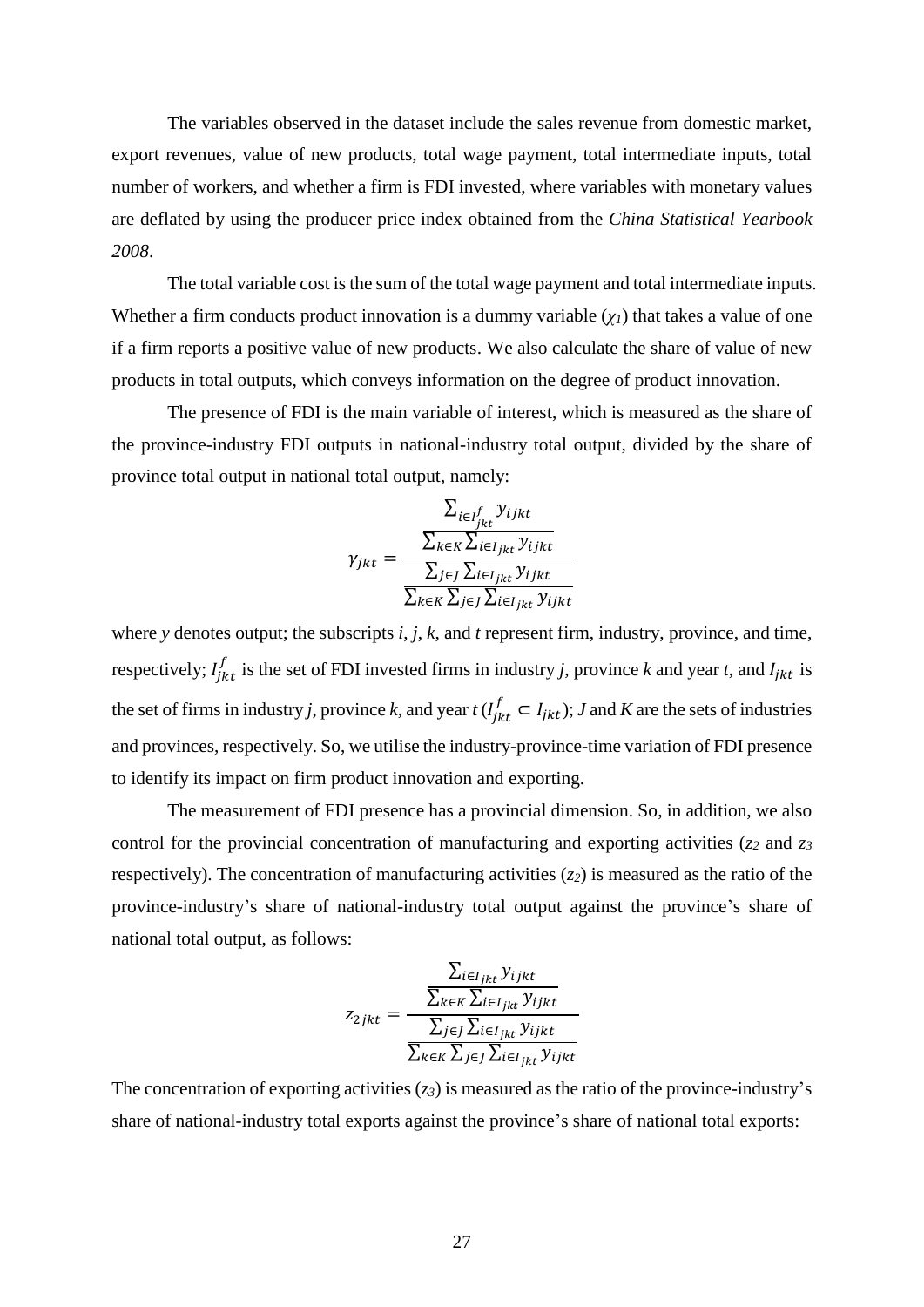$$
z_{3jkt} = \frac{\frac{\sum_{i \in I_{jkt}} \tilde{r}_{ijkt}}{\sum_{k \in K} \sum_{i \in I_{jkt}} \tilde{r}_{ijkt}}}{\frac{\sum_{j \in J} \sum_{i \in I_{jkt}} \tilde{r}_{ijkt}}{\sum_{k \in K} \sum_{j \in J} \sum_{i \in I_{jkt}} \tilde{r}_{ijkt}}}
$$

where  $\tilde{r}$  is the firm export revenue. The vector *z* also includes a time trend (*z*<sub>*l*</sub>) that allows labour productivity to grow over time.

Export revenue is directly reported in the dataset. The dummy variable of whether a firm exports ( $\chi$ <sup>2</sup>) is constructed from the export revenue, namely  $\chi$ <sup>2</sup> = 1( $\tilde{r}$  > 0). The variable cost per worker  $(w + m)$  is the ratio of the total variable cost against the total number of workers. The representative consumer's income in the domestic market (*Y*) is measured by the per-capita average disposable income of urban residents, which is deflated by the consumer price index obtained from the *China Statistical Yearbook 2008*. The income in the export market  $(\tilde{Y})$  is measured by the per-capita gross national income (constant 2010 US\$) of the world, obtained from the World Development Indicators.

Table 5 reports the summary statistics. We can observe that even within the three-digit industries, there exists substantial variation, measured in terms of the ratio of standard deviation against the mean. For example, in the alcoholic beverage manufacturing industry (152), the standard deviation of domestic sales revenue is almost six times that of the mean. Compared with the domestic sales revenue, the ratios of standard deviation against its mean for exports and new product value are generally higher, suggesting even greater variation for the export revenue and new product value. Therefore, there exists sufficient variation for estimation purposes. Note that we only utilise this within-three-digit-industry cross-firm variation in the estimation. 22

The presence of FDI is significant in these industries, but different industries accommodate quite different levels of FDI presence. The alcoholic beverage manufacturing industry (152) has the lowest average FDI presence (0.27); namely, in each province, the share of FDI invested firms' output in the province is only 27% that of the share of the province's output in the total national output. In contrast, the computer manufacturing industry observes the highest level of FDI presence, with the share of FDI invested firms' output in the province higher than the share of the provincial output in the national total. Given the different level of FDI presence, we expect it will generate different impacts on firm product innovation and export.

<u>.</u>

 $22$  If one wishes to use the between-industry variations, appropriate controls need to be in place.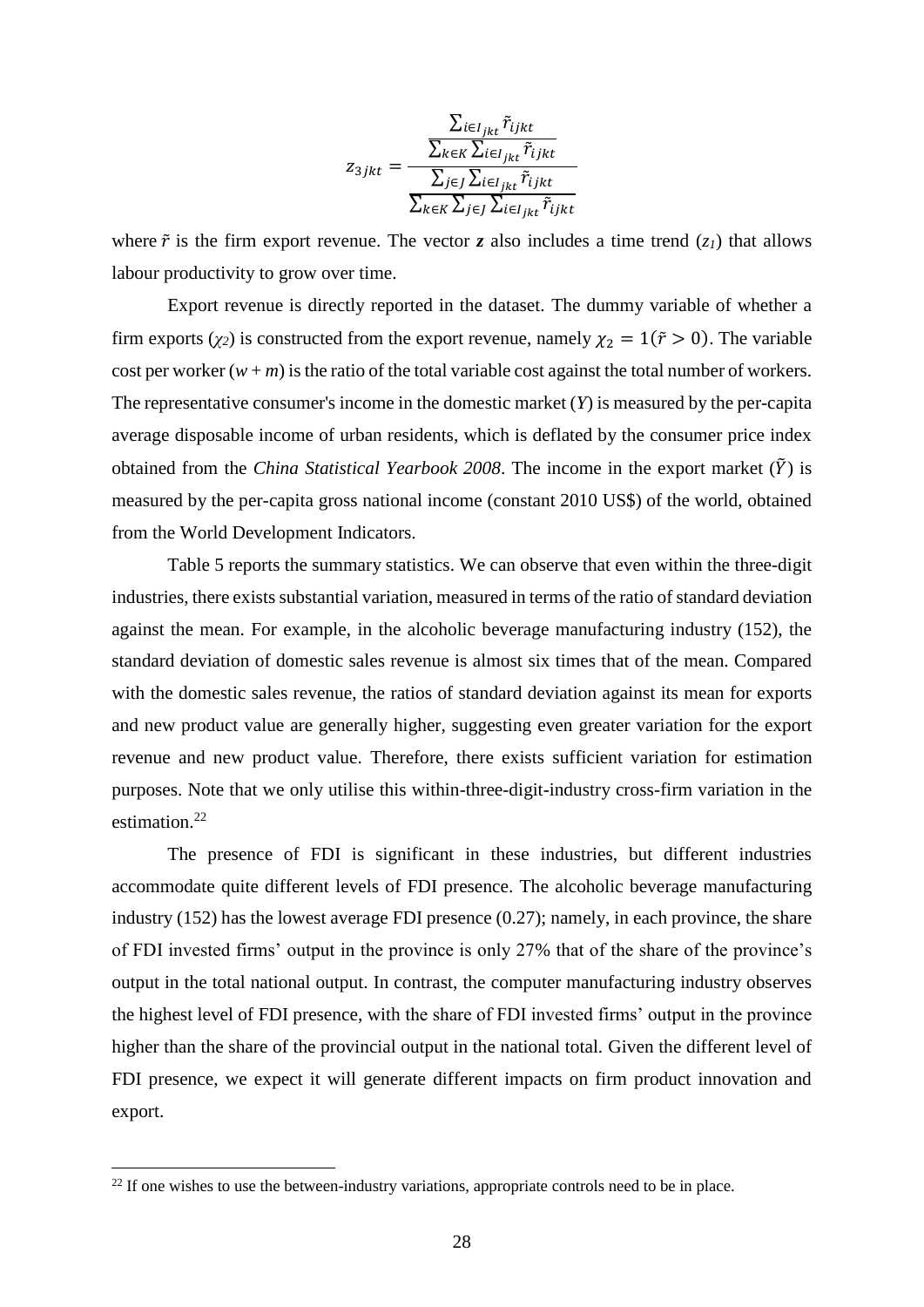Domestic firms appear to be engaged in product innovation. The lowest average share of new products in total outputs is 0.02 in the cotton, chemical fibre textile, printing, and fine processing industry, and the highest is 0.3 in the computer manufacturing industry. This suggests that even though the new product value is less than that of the old product value, it is not trivial. Both the within and between-industry variation is quite significant. Within industry, the ratio of the standard deviation against the mean ranges between two and five. Across industries, the mean ranges between 0.02 and 0.3, while the standard deviation ranges between 0.12 and 0.36. Namely, the distributions of the shares of new products in total output appear to change significantly across industries.

Export activities are significant as well, even though there are substantial differences both within and between industries. Compared with domestic sales revenue, the alcoholic beverage manufacturing industry (152) has the lowest level of average export revenue, with the export-domestic sales revenue ratio being only 0.02. In contrast, the computer manufacturing industry (404) has the highest level of average export revenue, and the exportdomestic sales revenue ratio is as high as 0.37. The total variable cost of production is composed of the total wage payment (*TW*) and total intermediate inputs (*M*). We can observe from Table 2 that the total intermediate inputs dominate the total wage payment.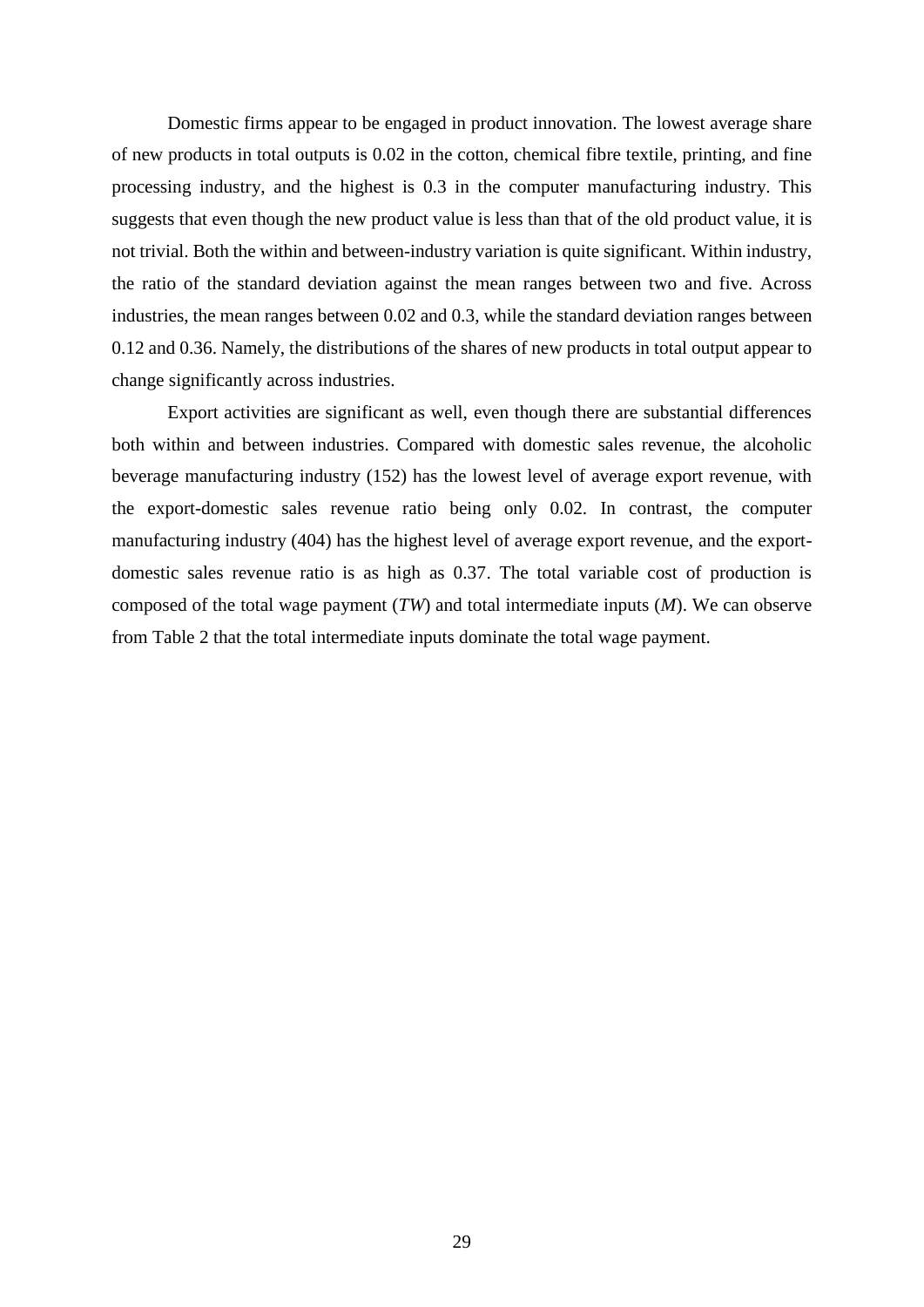| <b>Table 5. Summary Statistics</b> |             |           |             |            |             |            |             |            |  |
|------------------------------------|-------------|-----------|-------------|------------|-------------|------------|-------------|------------|--|
| <b>Variable</b>                    | <b>Mean</b> | Std. Dev. | <b>Mean</b> | Std. Dev.  | <b>Mean</b> | Std. Dev.  | <b>Mean</b> | Std. Dev.  |  |
| Industry                           | 152         |           |             | 171        |             | 181        |             | 272        |  |
| sales                              | 85747.64    | 495506.40 | 66285.40    | 529683.60  | 39503.30    | 157103.40  | 98556.52    | 423222.50  |  |
| exports                            | 1595.02     | 36391.89  | 7638.31     | 83595.40   | 12160.77    | 51201.13   | 3774.15     | 28495.13   |  |
| vnp                                | 6644.91     | 65967.06  | 3502.60     | 41685.51   | 1992.36     | 38970.91   | 15348.29    | 68235.53   |  |
| eta(share)                         | 0.03        | 0.12      | 0.02        | 0.12       | 0.03        | 0.15       | 0.09        | 0.23       |  |
| TW                                 | 3790.98     | 18570.65  | 3275.10     | 21322.09   | 3247.38     | 12522.41   | 5192.43     | 14313.99   |  |
| TL                                 | 0.27        | 0.89      | 0.28        | 1.51       | 0.23        | 0.42       | 0.30        | 0.58       |  |
| M                                  | 56656.82    | 296566.00 | 52015.63    | 384501.80  | 30163.69    | 122911.50  | 70969.33    | 300600.00  |  |
| vcpw                               | 2.53        | 3.46      | 2.85        | 3.55       | 1.59        | 2.31       | 2.59        | 3.66       |  |
| <b>FDI</b>                         | 0.27        | 0.79      | 0.31        | 0.26       | 0.69        | 0.42       | 0.51        | 0.68       |  |
| z <sub>2</sub>                     | 2.92        | 4.78      | 1.62        | 0.71       | 1.38        | 0.65       | 1.38        | 1.44       |  |
| $z_3$                              | 16.13       | 39.23     | 1.85        | 0.92       | 1.20        | 0.57       | 3.99        | 7.78       |  |
| Obs                                | 5151        |           | 28399       |            | 21997       |            | 2656        |            |  |
| Industry                           | 372         |           |             | 395        |             | 401        |             | 404        |  |
| sales                              | 95614.94    | 710095.30 | 166998.00   | 1792950.00 | 174125.70   | 2082780.00 | 196407.80   | 1150067.00 |  |
| exports                            | 5305.30     | 88217.24  | 46633.72    | 567281.80  | 63065.48    | 1425781.00 | 71878.82    | 968589.60  |  |
| <i>vnp</i>                         | 24046.21    | 299454.00 | 76147.05    | 1388454.00 | 53246.65    | 682460.90  | 62483.25    | 514615.30  |  |
| eta(share)                         | 0.05        | 0.17      | 0.07        | 0.22       | 0.19        | 0.35       | 0.20        | 0.36       |  |
| TW                                 | 4093.97     | 18457.29  | 5410.07     | 44972.66   | 13172.48    | 185542.10  | 6727.01     | 18354.46   |  |
| TL                                 | 0.23        | 0.70      | 0.28        | 1.28       | 0.29        | 1.68       | 0.30        | 0.76       |  |
| M                                  | 76846.91    | 589457.40 | 132971.40   | 1396161.00 | 132745.80   | 1629493.00 | 161809.00   | 974159.50  |  |
| vcpw                               | 2.76        | 6.02      | 3.04        | 3.68       | 4.06        | 9.12       | 5.72        | 22.09      |  |
| <b>FDI</b>                         | 0.53        | 0.55      | 1.28        | 1.26       | 1.01        | 1.53       | 1.38        | 1.08       |  |
| z <sub>2</sub>                     | 1.52        | 1.33      | 2.59        | 1.84       | 1.68        | 1.75       | 1.58        | 1.11       |  |
| $z_3$                              | 1.55        | 2.61      | 1.66        | 1.57       | 0.99        | 1.48       | 0.87        | 0.70       |  |
| Obs                                | 19432       |           | 4485        |            | 2249        |            | 1263        |            |  |

Note: *Sales*, domestic sales revenue (thousand yuan); *exports*, export revenue (thousand yuan); *vnp*, new product value (thousand yuan); *eta(share)*, the share of new products in total outputs; *TW*, total wage (thousand yuan); *M*, total intermediate inputs (thousand yuan); *TL*, total number of workers (thousand); *vcpw*, variable cost per worker (thousand yuan/worker); *FDI*, the share of foreign firms' outputs in the province; *z<sup>2</sup>* is the concentration of manufacturing activities; and *z<sup>3</sup>* is the concentration of exporting activities.

Source: NBS, China, 2005–2007.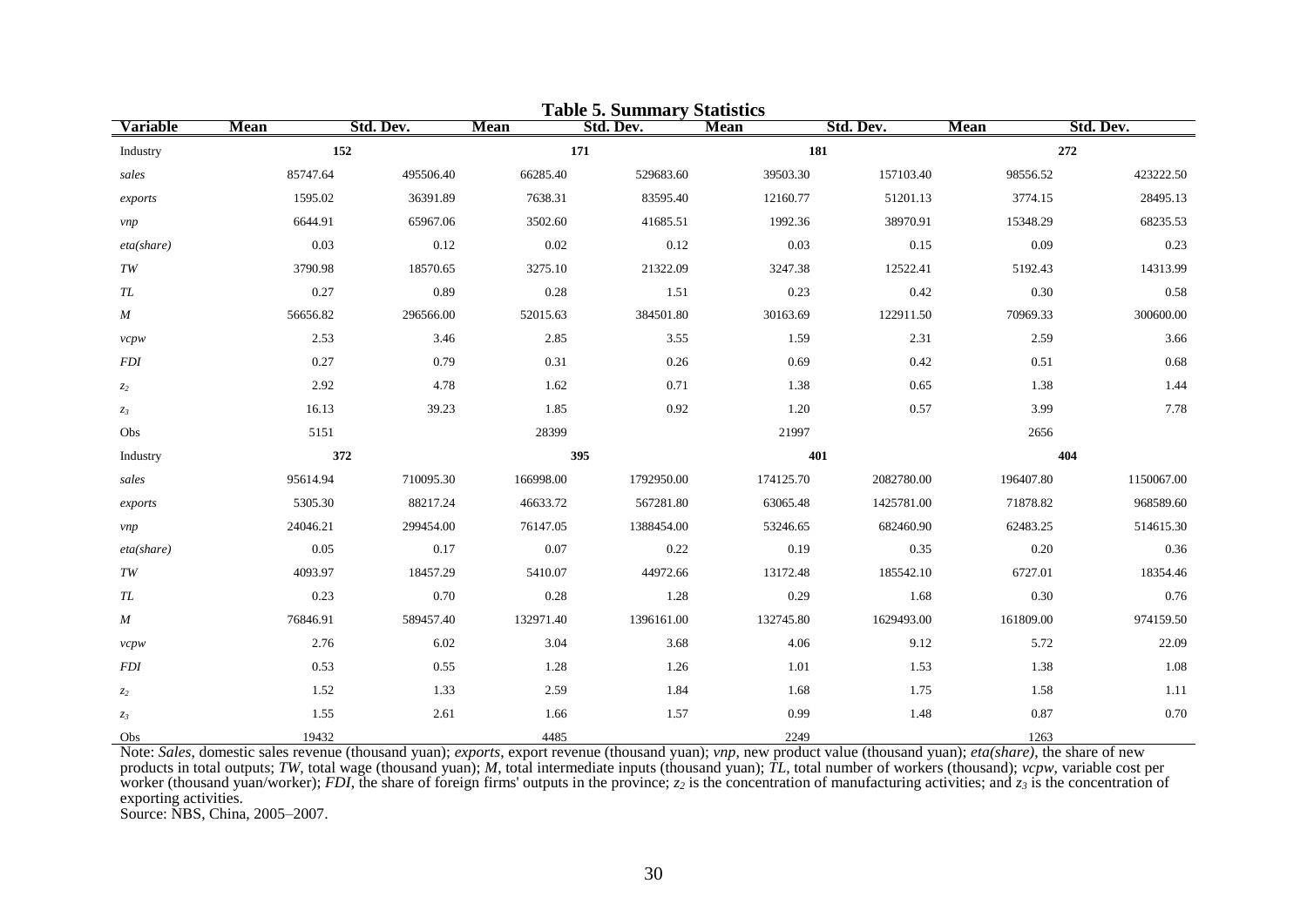### **8. Results**

We implement the estimation procedure, outlined in Section 6, with firm-level data for eight three-digit industries in China's manufacturing sector. In this section, we report the estimation results and discuss the implications.

### **8.1 Herfindahl Index**

An important assumption that this study makes is on the market structure, namely that the market is monopolistically competitive. In order to verify this assumption, we compute the Herfindahl index (the sum of the squared market share). If the market is indeed monopolistically competitive, we should observe a low Herfindahl index. Conversely, a high value of the Herfindahl index implies a rejection of the market structure assumption. Table 6 presents the average and maximum (across 2005, 2006, and 2007) Herfindahl index of the eight industries. The highest Herfindahl index is 0.3068 in the computer manufacturing industry (4041), and the textile and garment manufacturing industry (1810) appears to have the lowest Herfindahl index with an average of just 0.0021. Therefore, we conclude that there are no dominant firms in the market, which fails to reject the assumption that the market is monopolistically competitive. In addition, the products in these industries are clearly differentiated. For example, in the computer manufacturing industry, a laptop computer is differentiated from a desktop computer. Therefore, the assumption of a monopolistically competitive market is consistent with the data.

| <b>Industry Code</b> | <b>Mean</b> | <b>Max</b> |
|----------------------|-------------|------------|
| 152                  | 0.0397      | 0.1074     |
| 171                  | 0.0057      | 0.0071     |
| 181                  | 0.0021      | 0.0024     |
| 272                  | 0.0126      | 0.0139     |
| 372                  | 0.0076      | 0.2591     |
| 395                  | 0.0682      | 0.1908     |
| 401                  | 0.0621      | 0.1838     |
| 404                  | 0.0585      | 0.3068     |

#### **Table 6. Herfindahl Index**

Note: Mean and max are the averages and maximums across 2005, 2006, and 2007. Source: NBS, China, 2005–2007.

### **8.2 The Instruments**

As discussed in Section 6, the vector of instruments *X* includes the instruments for FDI presence, consumers' income in the domestic and export markets, firm average wage, and a vector *z*. The vector *z* includes a time trend  $(z<sub>1</sub>)$  and the concentration of manufacturing and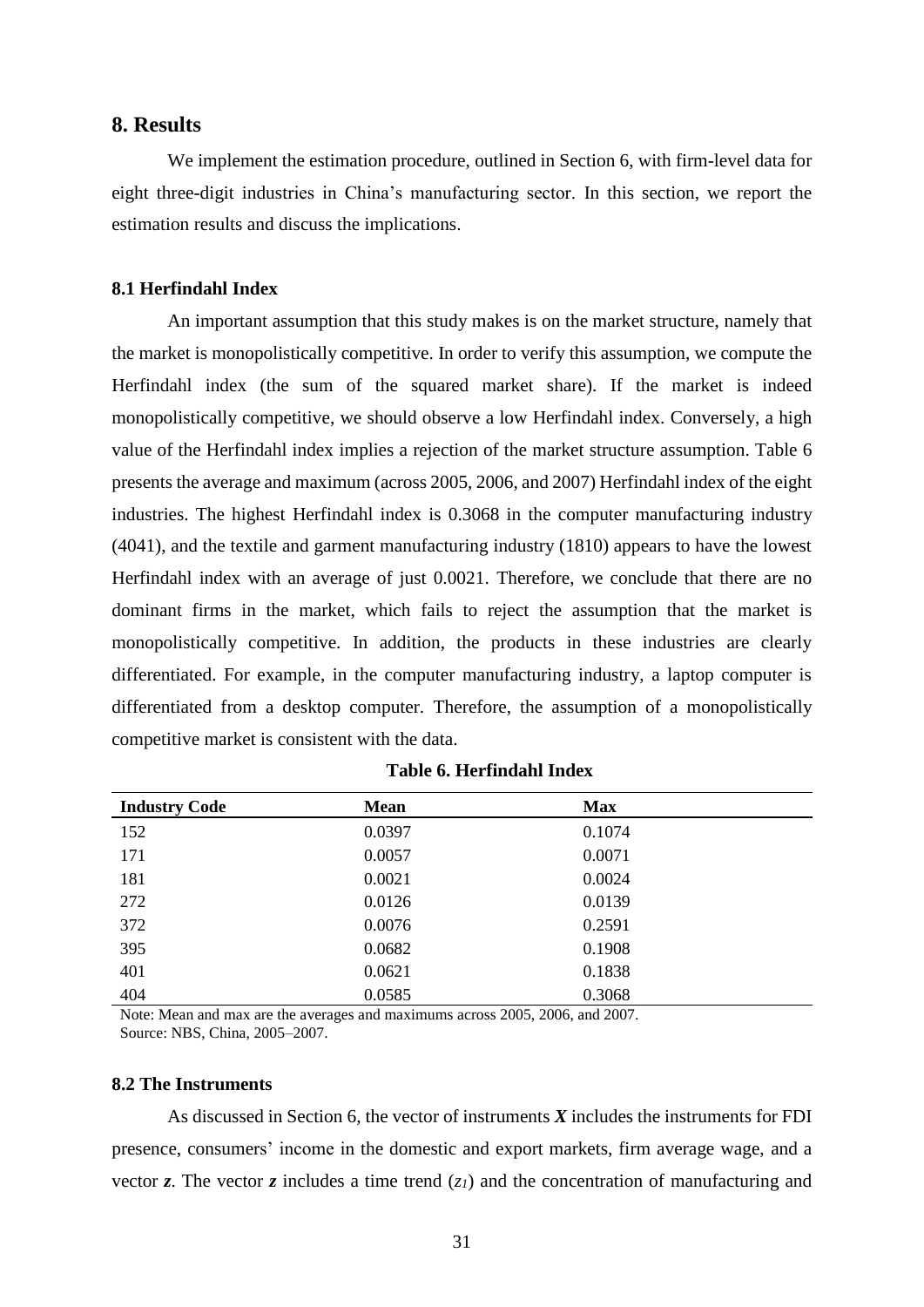exporting activities ( $z_2$  and  $z_3$ , respectively). The time trend ( $z_1$ ) is, not surprisingly, exogenous and serves as an instrument in the GMM estimation. The concentration of manufacturing and exporting activities intends to control for the impact of the provincial concentration of manufacturing and exporting activities on the labour productivity, which if not controlled for is likely to be picked up by the FDI presence. Given that firms are small to the market, firms take such types of concentration as exogenous in their decision process, and, therefore, *z<sup>2</sup>* and *z<sup>3</sup>* serve as instruments in the estimation. Similarly, the consumer incomes and firm average wage are exogenous.

The presence of FDI is likely to be endogenous as conceptually FDI tends to flow into industries with higher labour productivity. To address this possible endogeneity issue, we use the FDI presence in other industries, which are neither upstream nor downstream industries, as the instruments. On the one hand, the FDI presence in these other industries should be correlated with the FDI presence in the industry of study as they are affected by such common factors as the macroeconomic conditions. In contrast, on the other hand, firm labour productivity should not be directly influenced by the FDI presence in other industries, and firms should take the FDI presence in other industries as exogenous in their business decisions. Therefore, it appears appropriate to use the FDI presence in other industries as an instrument.

Three instruments for FDI presence are constructed using the mapping detailed in Table 7. Take the three-digit industry 152 as an example. The first instrument is the FDI presence from industry 372 (the automobile manufacturing industry), which is clearly neither an upstream nor downstream industry for industry 152 (the alcoholic beverage manufacturing industry). To be more specific, the instrument takes the FDI presence of the four-digit industry 3721 if a firm is located in industry 1521, and 3722, 3723, 3724, 3725 if located in industries 1522, 1523, 1524, and 1529, respectively.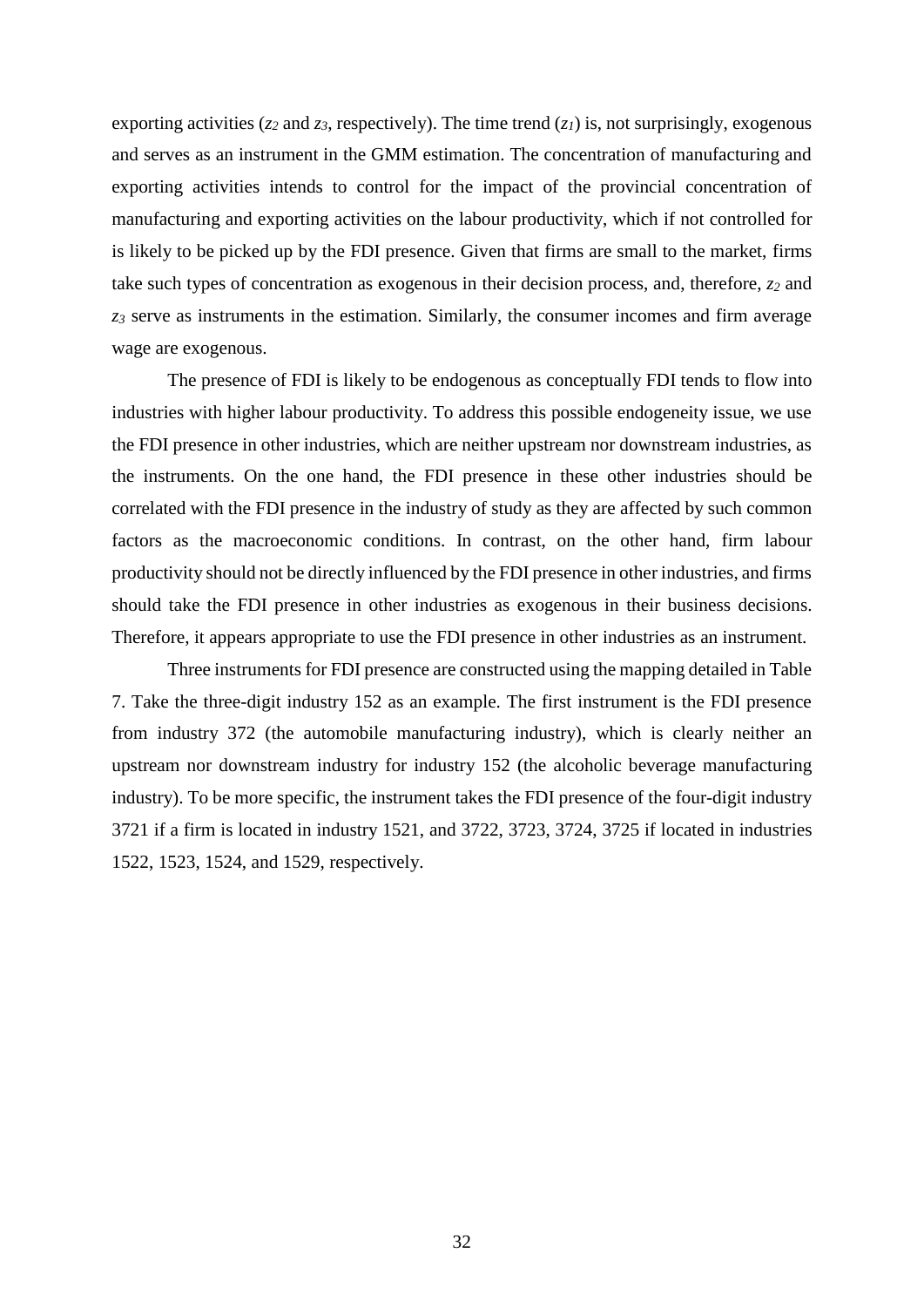| <b>Industry</b> | <b>Instruments</b> |
|-----------------|--------------------|
| 152             |                    |
| 1521            | 3721, 3951, 4011   |
| 1522            | 3722, 3952, 4012   |
| 1523            | 3723, 3953, 4013   |
| 1524            | 3724, 3954, 4014   |
| 1529            | 3725, 3955, 4019   |
| 171             |                    |
| 1711            | 3721, 4011, 4041   |
| 1712            | 3722, 4012, 4042   |
| 181             |                    |
| 1810            | 1521, 3721, 4011   |
| 272             |                    |
| 2720            | 1521, 3951, 4011   |
| 372             |                    |
| 3721            | 1521, 3951, 4041   |
| 3722            | 1522, 3952, 4042   |
| 3723            | 1523, 3953, 4043   |
| 3724            | 1524, 3954, 4041   |
| 3725            | 1529, 3955, 4042   |
| 3726            | 1521, 3956, 4043   |
| 395             |                    |
| 3951            | 3721, 4011, 4041   |
| 3952            | 3722, 4012, 4042   |
| 3953            | 3723, 4013, 4043   |
| 3954            | 3724, 4014, 4041   |
| 3955            | 3725, 4019, 4042   |
| 3956            | 3726, 4011, 4043   |
| 3957            | 3721, 4012, 4041   |
| 3959            | 3722, 4013, 4042   |
| 401             |                    |
| 4011            | 1521, 3951, 3721   |
| 4012            | 1522, 3952, 3722   |
| 4013            | 1523, 3953, 3723   |
| 4014            | 1524, 3954, 3724   |
| 4019            | 1529, 3955, 3725   |
| 404             |                    |
| 4041            | 1521, 3951, 4011   |
| 4042            | 1522, 3952, 4012   |
| 4043            | 1523, 3953, 4013   |

Note: Three instruments of FDI presence are constructed in the estimation. For example, the first instrument for industry 152 takes the FDI presence of the four-digit industry 3721 if a firm is located in industry 1521, and 3722, 3723, 3724, and 3725 if located in industries 1522, 1523, 1524, and 1529, respectively.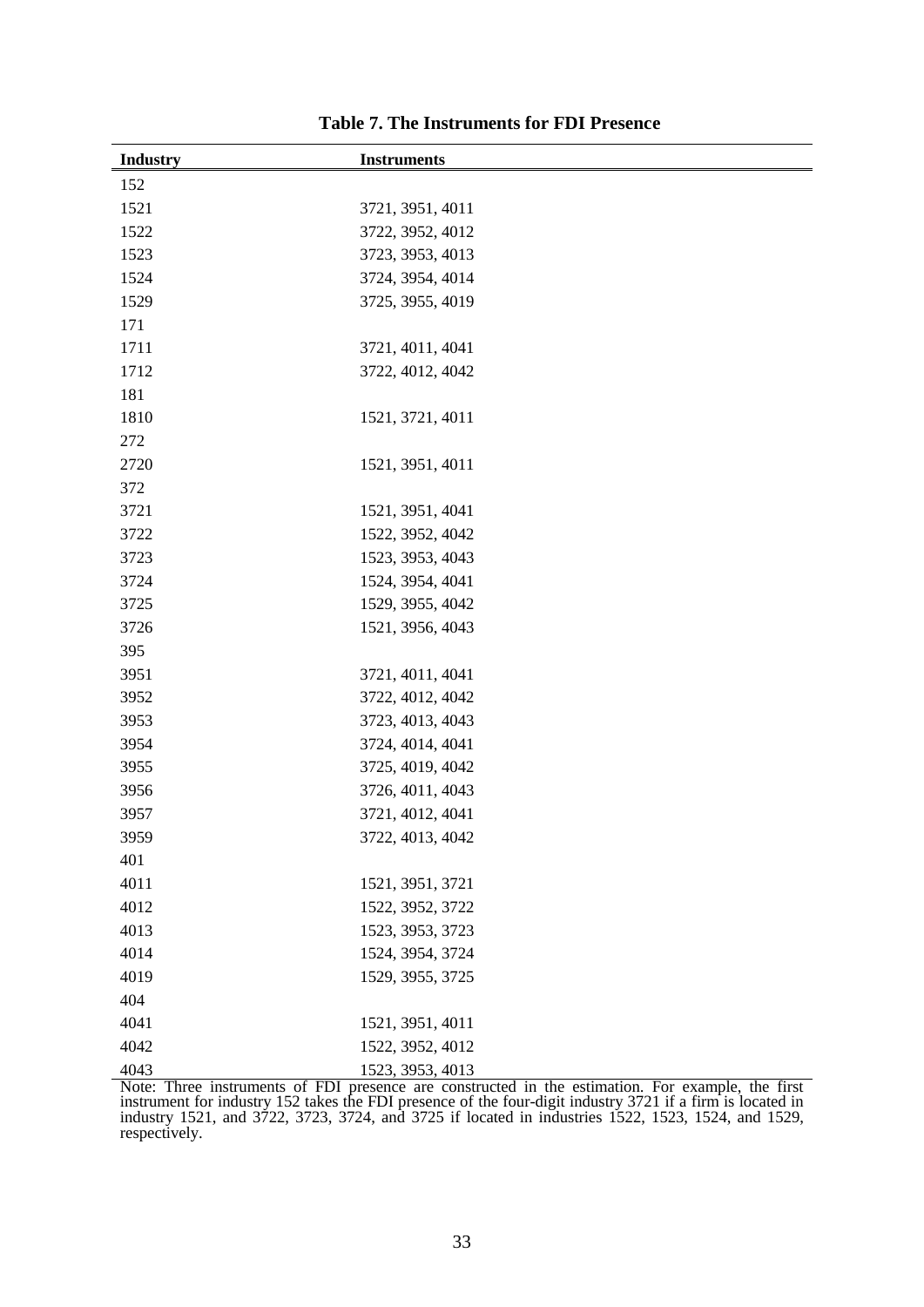#### **8.3 Parameter Estimates**

Table 8 presents the estimation results. Regarding the CES preference parameter, the point estimate ranges between 0.715 and 0.824, which appears to be reasonable. The alcoholic beverage manufacturing industry (152) and the chemical medicine manufacturing industry (272) have relatively low estimates of  $\rho$ , being 0.723 and 0.715, respectively, which implies the elasticity of substitution is 3.61 and 3.51, respectively. The point estimate in the computer manufacturing industry (404) is 0.818, suggesting an elasticity of substitution of 5.49. Not surprisingly, the scope of substitution between the different chemical medicines is quite limited, and the elasticity of substitution is relatively small. The elasticity of substitution amongst different varieties of alcohol appears to be limited as well. For example, beer appears not to be a good substitute for liquor. In contrast, different types of computers are generally highly substitutable to each other, yielding a high elasticity of substitution. For example, one can easily switch from one type of laptop computer to another type and even from a laptop computer to a desktop computer.

The parameters  $\delta_0$ ,  $\delta_1$ , and  $\delta_2$  are parameters of interest, where  $\delta_0$  measures the impact of FDI presence on the production labour productivity (marginal cost of production),  $\delta_l$ measures the impact of FDI presence on the product innovation labour productivity, and *δ<sup>2</sup>* captures FDI's impact on the fixed export cost.  $\delta_0$  is found to be statistically significant in four industries, where three industries observe positive estimates and the other one industry has a negative estimate. As discussed previously, on the one hand, the presence of FDI is likely to generate positive productivity spillovers via such channels as imitation, the competition effect, and labour mobility. On the other hand, it is also likely that FDI invested firms attract better quality workers, leaving lower quality workers for domestic firms, resulting in a negative impact on their productivity.

For the impact of FDI presence on the labour productivity of product innovation  $(\delta_l)$ , the point estimate is significantly positive in the cotton, chemical fibre textile, printing, and fine processing industry (171) and the automobile manufacturing industry (372). It is significantly negative in the textile and garment manufacturing industry (181). In other industries, the point estimate is statistically insignificant. Therefore, we observe that the presence of FDI can generate a significantly positive or negative impact on labour productivity in product innovation, albeit not in all industries. For informational spillovers, conceptually, one can expect that the presence of FDI is likely to reduce firms' fixed costs of export. In this study, the estimations generally fail to find evidence of such informational spillovers, except in the chemical medicine manufacturing industry (272).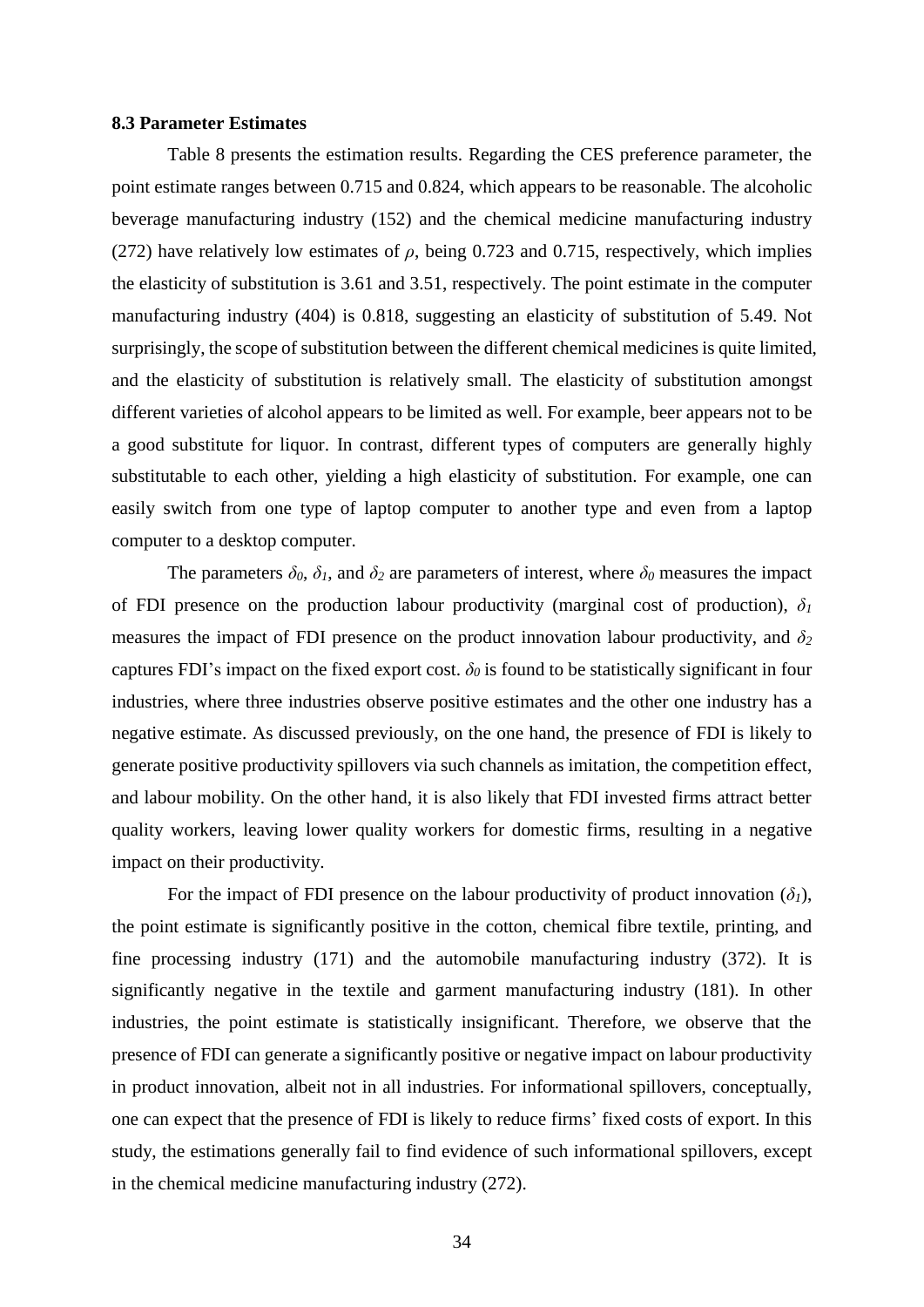In addition to FDI presence, we also control for other factors, namely the time trend  $(\delta_3,$ *δ<sup>6</sup>* and *δ9*) and the concentration of manufacturing (*δ<sup>4</sup>* and *δ7*) and exporting (*δ5*, *δ<sup>8</sup>* and *δ10*) activities. For the time trend, the labour productivity of production generally exhibits a significantly positive growth trend across years, except in the computer manufacturing industry (404). For example, in the alcoholic beverage manufacturing industry, the point estimate of  $\delta_3$ is 0.219, which is statistically significant at the 1% level and suggests that labour productivity in the industry grows substantially each year. In contrast, the labour productivity of product innovation and the fixed cost of exporting generally do not exhibit a significant time trend, except in the alcoholic beverage manufacturing industry (152).

Conceptually the concentration of manufacturing activities should affect labour productivity. Our estimation results appear to support this expectation. Regarding the impact on labour productivity in production  $(\delta_4)$ , the estimate is significantly positive in two industries, negative in two industries, and insignificant in the other industries. The point estimates for the labour productivity of product innovation  $(\delta_7)$  are statistically significant in three industries and insignificant in the rest. The mixed signs of the point estimates suggest that the concentration of manufacturing activities can be both a benefit and a cost. On the one hand, one can observe the agglomeration benefit that helps improve productivity, while on the other hand, there are costs associated with the agglomeration, such as additional competition and the problems of crowding and congestion.

In addition to the concentration of manufacturing activities, the concentration of exporting activities can play a role in labour productivity, both in production and product innovation, and can reduce the fixed export cost through informational spillovers. The estimation in Table 8 finds evidence of a significant impact from the concentration of manufacturing activities in the labour productivity of both production  $(\delta_5)$  and product innovation ( $\delta$ <sup>8</sup>), where five industries observe statistically significant estimates of  $\delta$ <sup>5</sup>, and two industries find statistically significant estimates of  $\delta_8$ . In contrast, the concentration of exporting activities appears not to significantly affect the fixed export cost, as the estimates of  $\delta_{10}$  are insignificant in all eight industries.

In summary, our estimations suggest that the presence of FDI can affect domestic firms' labour productivity, which in turn will affect their product innovation and exporting (revenue and likelihood), although not in all industries.<sup>23</sup> In industries where FDI presence positively

1

 $^{23}$  As a comparison, we also run an estimation over the whole manufacturing sector, where we treat the FDI presence as being exogenous. The point estimates for  $\rho$  and  $\delta_\theta$  are 0.78 and -0.035, respectively, both of which are significant at the 1% level. The point estimates for  $\delta$ *l* and  $\delta$ <sup>2</sup> are statistically insignificant.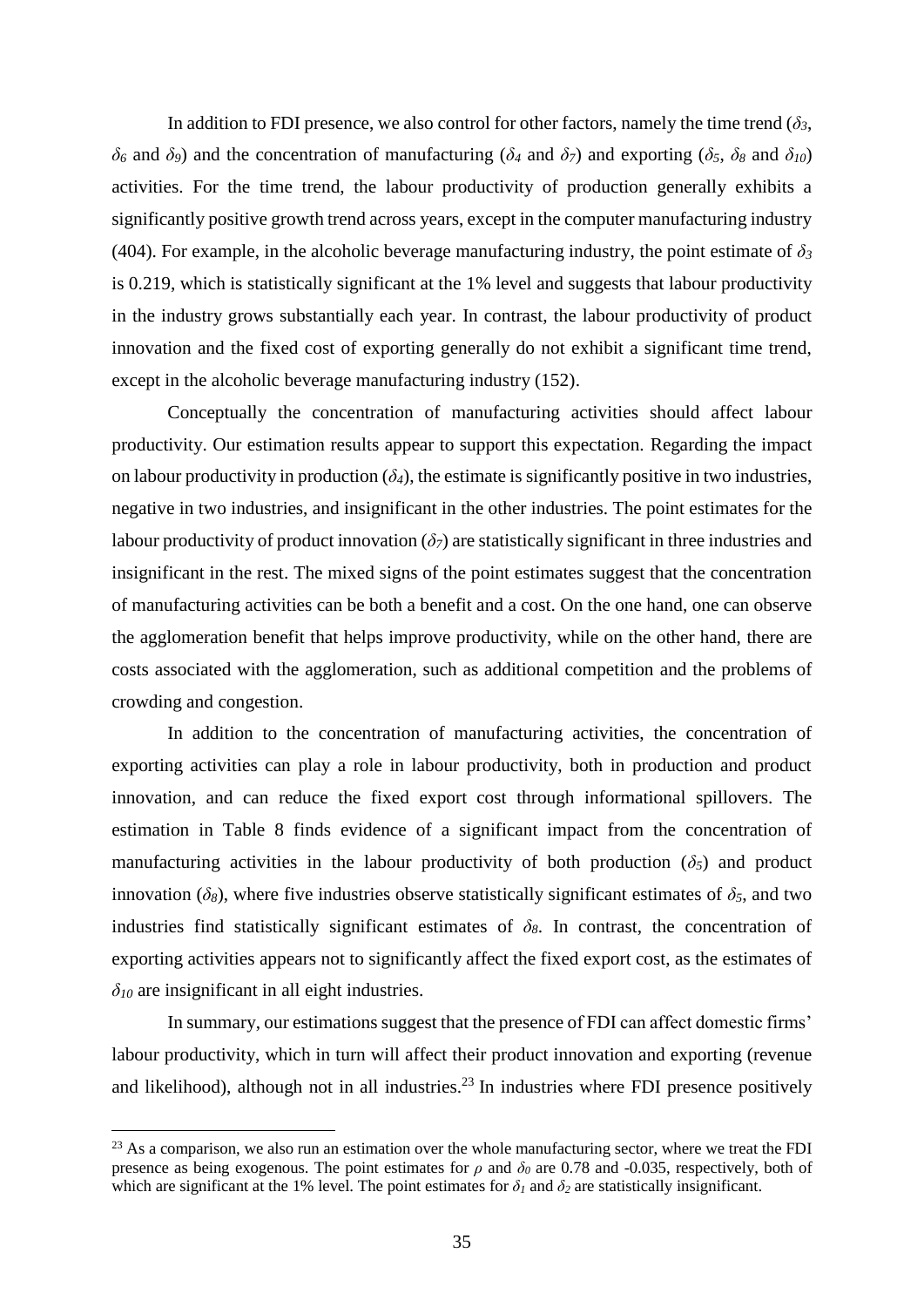affects the labour productivity of both production and product innovation, for example the cotton, chemical fibre textile, printing, and fine processing industry (171), in addition to its direct impact on export revenue, the presence of FDI can also affect export revenue (and export likelihood in some industries) indirectly via product innovation.

#### **8.4 Policy Implications**

By investigating the inter-relationship between FDI presence and domestic firms' product innovation and export participation, we can draw some important policy implications. Conceptually, a clear understanding of the link will help policymakers to fine-tune their policies in order to better harvest the benefit of FDI inflows, innovation, and export participation.

In our empirical exercises, we find that it is indeed possible that the presence of FDI can promote both domestic firms' product innovation and exporting. In addition, product innovation can be positively associated with exporting by domestic firms, and vice versa. Hence, in such a situation, promoting FDI is beneficial, both directly and indirectly. The positive correlation between product innovation and exporting also implies that innovation (export) policies are likely to have an unintended consequence, namely policies that promote innovation (export) will also promote exporting (innovation).

Nevertheless, policymakers need to be aware that such benefits are not guaranteed to exist in every industry. Different industries are affected to a different extent, and some industries may receive a negative impact. Such industry heterogeneity calls for policies to be industry specific. Note that even though this study focuses on China, a large developing country, the implications are also of policy relevance to policymakers in other developing countries, particularly for developing countries in ASEAN and East Asia.

36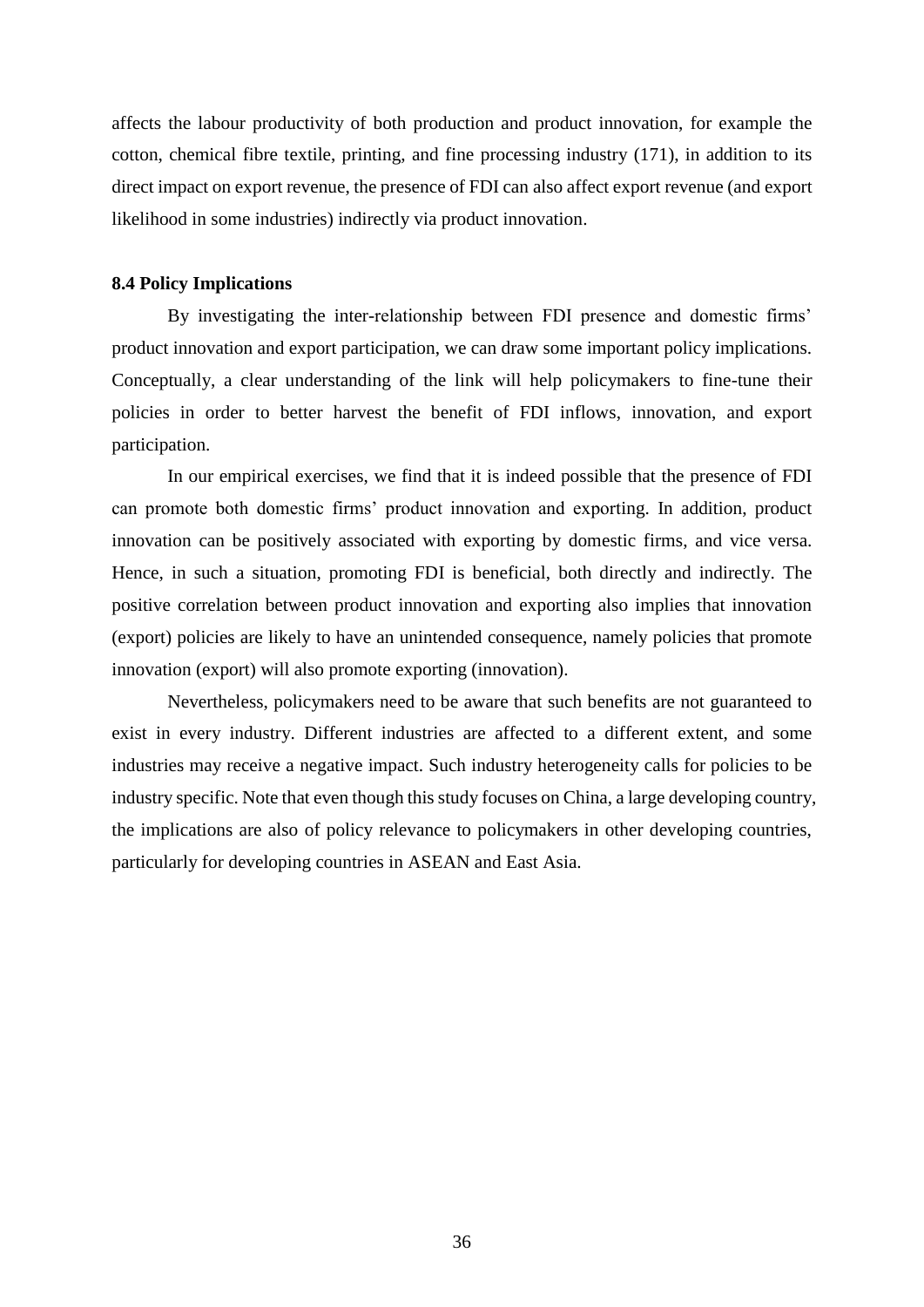| <b>Table 8. Estimation Results</b> |                  |                  |                |             |                  |              |                |                  |
|------------------------------------|------------------|------------------|----------------|-------------|------------------|--------------|----------------|------------------|
|                                    | 152              | 171              | 181            | 272         | 372              | 395          | 401            | 404              |
| $\rho$                             | $0.723***$       | $0.808***$       | $0.824***$     | $0.715***$  | $0.786***$       | $0.768***$   | $0.816***$     | $0.818***$       |
|                                    | (0.0142)         | (0.00447)        | (0.00900)      | (0.0310)    | (0.0198)         | (0.0382)     | (0.0314)       | (0.120)          |
| $\delta_{\rm 0}$                   | $1.373***$       | $1.082***$       | $-0.0442$      | 0.960       | $0.716*$         | $-0.268***$  | 0.190          | 0.139            |
|                                    | (0.360)          | (0.156)          | (0.150)        | (0.874)     | (0.387)          | (0.0872)     | (0.148)        | (1.386)          |
| $\delta_I$                         | $-0.405$         | $0.617***$       | $-0.354***$    | 2.010       | 1.199**          | $-0.0507$    | $-0.149$       | $-2.211$         |
|                                    | (0.276)          | (0.183)          | (0.117)        | (1.330)     | (0.566)          | (0.0651)     | (0.562)        | (2.271)          |
| $\delta_2$                         | $-1.447$         | $\boldsymbol{0}$ | $\mathbf{0}$   | $-2.991***$ | $\boldsymbol{0}$ | $\mathbf{0}$ | $\overline{0}$ | $\boldsymbol{0}$ |
|                                    | (1.723)          | (0)              | (0)            | (1.034)     | (0.292)          | (0)          | (0.0374)       | (1.249)          |
| $\delta_3$                         | $0.219***$       | $0.116***$       | $0.0912***$    | $0.228***$  | $0.222***$       | $0.0631***$  | $0.0780*$      | 0.0690           |
|                                    | (0.0444)         | (0.00949)        | (0.00905)      | (0.0663)    | (0.0607)         | (0.0242)     | (0.0470)       | (0.0809)         |
| $\delta_4$                         | $-0.151***$      | $-0.247***$      | $0.186*$       | $-1.040$    | $-0.0956$        | $0.248***$   | $-0.00543$     | $-0.223$         |
|                                    | (0.0381)         | (0.0813)         | (0.110)        | (0.682)     | (0.103)          | (0.0648)     | (0.0831)       | (1.168)          |
| $\delta_5$                         | $0.0159***$      | $0.201***$       | $-0.150***$    | 0.0395      | 0.0114           | $-0.154***$  | $-0.172**$     | 0.115            |
|                                    | (0.00420)        | (0.0472)         | (0.0354)       | (0.0353)    | (0.0174)         | (0.0263)     | (0.0831)       | (0.319)          |
| $\delta_6$                         | $-0.0766$ ***    | $-0.00121$       | $-0.00627$     | 0.00204     | $-0.0283$        | $-0.0133$    | $-0.0700$      | $-0.218$         |
|                                    | (0.0218)         | (0.00851)        | (0.0118)       | (0.112)     | (0.0789)         | (0.0273)     | (0.293)        | (0.198)          |
| $\delta$ 7                         | $0.0391*$        | $-0.379***$      | $0.262***$     | $-1.129$    | $-0.169$         | $-0.0215$    | 0.00383        | 2.029            |
|                                    | (0.0219)         | (0.0854)         | (0.0831)       | (0.835)     | (0.152)          | (0.0558)     | (0.416)        | (2.014)          |
| $\delta_8$                         | $-0.00295$       | $0.225***$       | $-0.0627***$   | 0.0853      | 0.0126           | 0.0304       | 0.204          | 0.152            |
|                                    | (0.00233)        | (0.0494)         | (0.0140)       | (0.0581)    | (0.0338)         | (0.0376)     | (0.303)        | (0.490)          |
| $\delta$ 9                         | 0.264            | $-0.0129$        | 0.000238       | $-0.493$    | 0.0327           | $-0.00893$   | 0.162          | 0.132            |
|                                    | (0.621)          | (0.106)          | (0.0548)       | (0.800)     | (0.951)          | (0.160)      | (0.585)        | (0.715)          |
| $\delta_{\it 10}$                  | $\boldsymbol{0}$ | $-0.215$         | $\overline{0}$ | $-0.0120$   | $\overline{0}$   | $\mathbf{0}$ | $\overline{0}$ | $\overline{0}$   |
|                                    | (0.00458)        | (0.131)          | (0)            | (0.0898)    | (0.119)          | (0)          | (0.200)        | (0.978)          |
| $\theta_0$                         | 5.246***         | 5.863***         | 4.818***       | $6.417***$  | 7.094***         | $6.383***$   | $6.763***$     | 7.132            |
|                                    | (0.135)          | (0.0614)         | (0.0726)       | (0.355)     | (0.343)          | (0.303)      | (0.436)        | (5.952)          |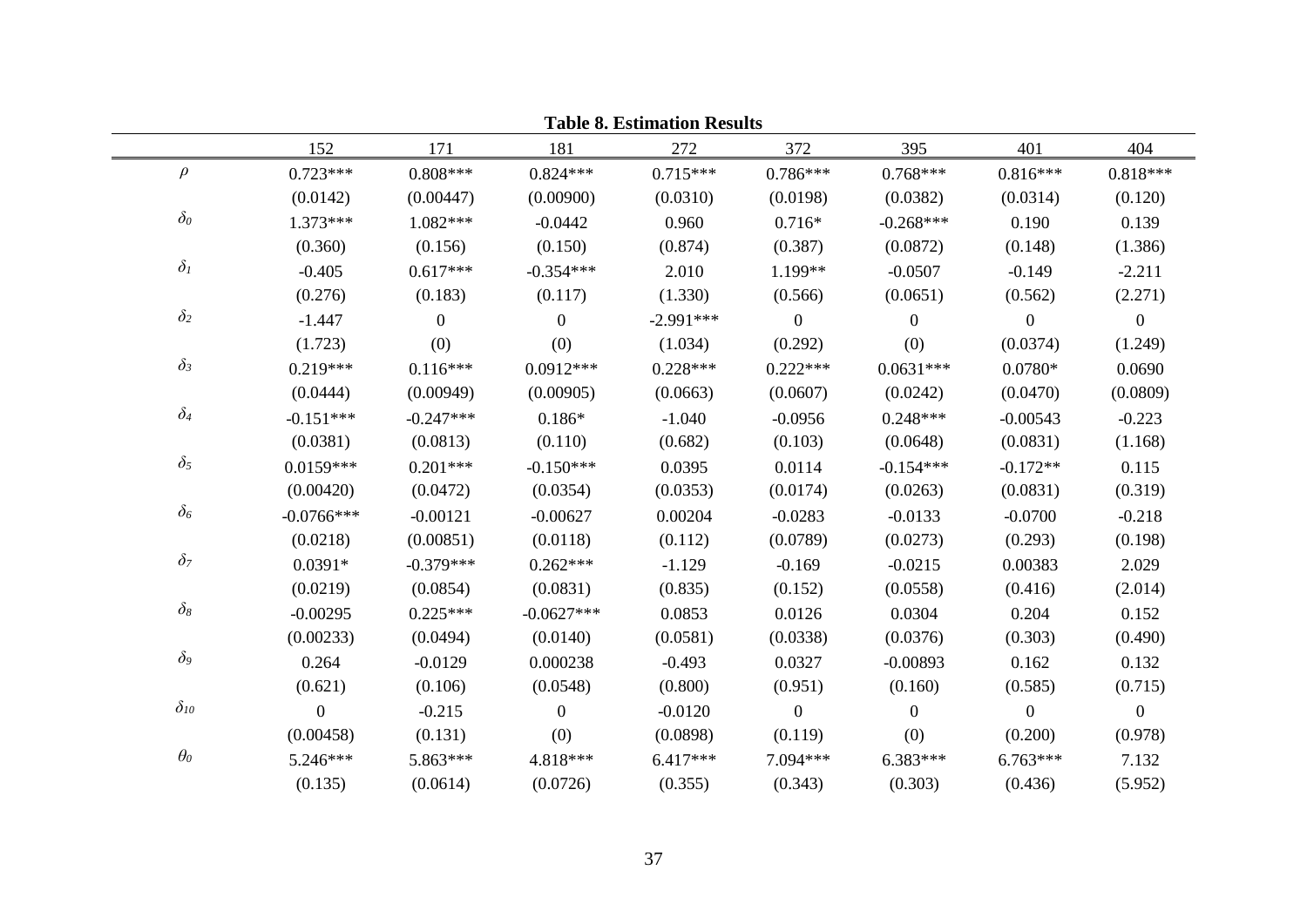| $\theta_{\it I}$    | $3.404***$  | 5.649*** | 4.449***    | $6.759***$ | 5.666***   | 5.922*** | $5.002***$ | 6.131    |
|---------------------|-------------|----------|-------------|------------|------------|----------|------------|----------|
|                     | (0.635)     | (0.158)  | (0.0936)    | (1.006)    | (1.118)    | (0.345)  | (0.650)    | (3.759)  |
| $\theta_2$          | $-7.144***$ | $-2.471$ | $-3.202***$ | $-4.113$   | $-1.284**$ | $-1.697$ | $-1.044$   | 0.000246 |
|                     | (2.768)     | (2.658)  | (0.657)     | (3.077)    | (0.568)    | (2.330)  | (2.002)    | (1.750)  |
| $\theta_3$          | 0.168       | $-0.652$ | $-0.446*$   | 0.505      | $-1.350$   | $-1.468$ | $-1.444$   | 902.5*** |
|                     | (0.622)     | (2.627)  | (0.262)     | (13.55)    | (37.54)    | (7.974)  | (798.7)    | (42.12)  |
| <b>Observations</b> | 5,151       | 28,399   | 21,997      | 2,656      | 1,832      | 4,485    | 2,249      | 1,263    |

Note: Bootstrap standard errors are in parentheses; \*\*\*  $p<0.01$ , \*\*  $p<0.05$ , \*  $p<0.1$ .

Source: Author's estimation with data from NBS, China, 2005–2007.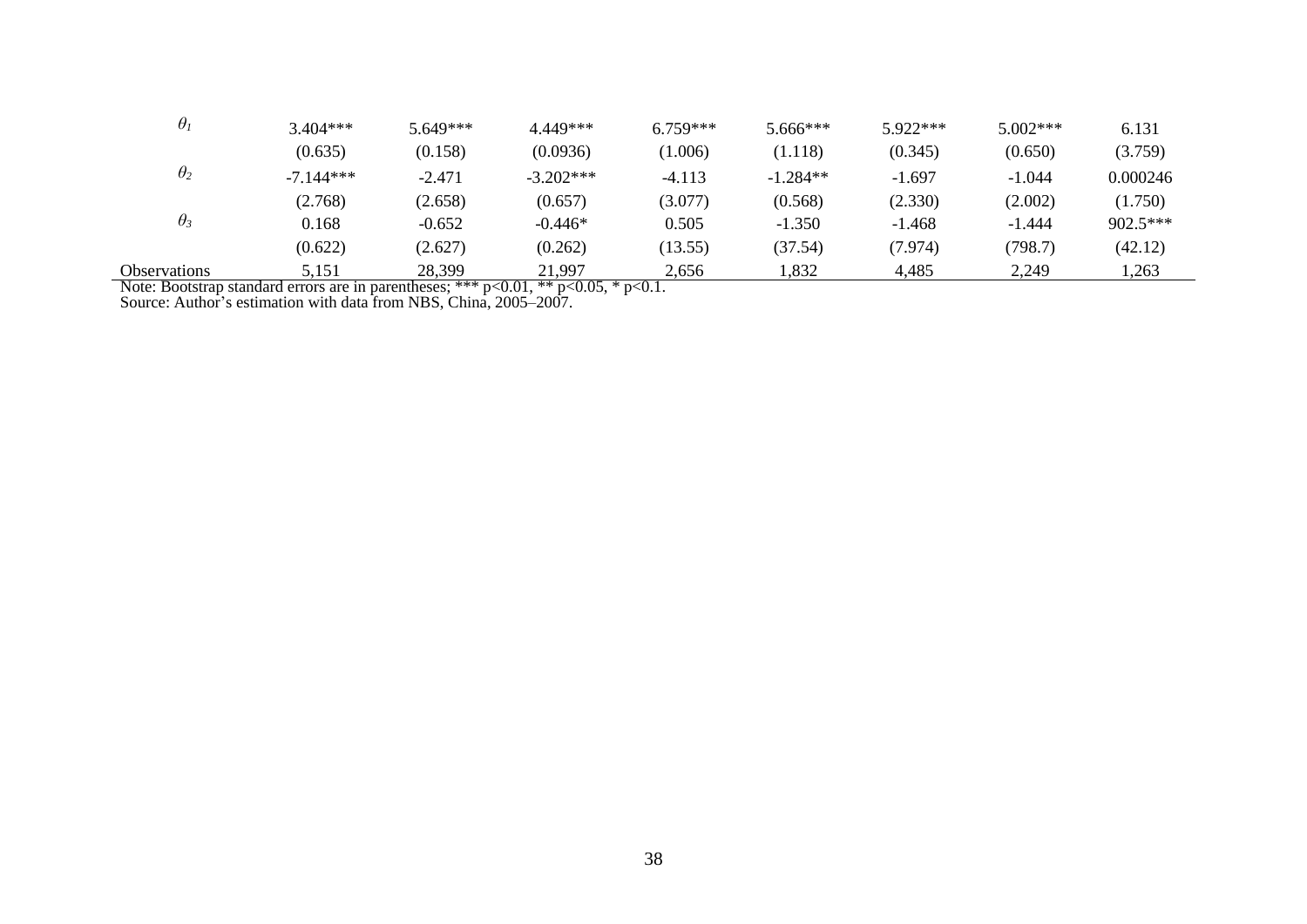#### **8.5 Robustness Check**

<u>.</u>

Our identification strategy relies on the theoretical model. How robust is the identification strategy? In particular, to what extent will the departure from the assumptions in theoretical modelling invalidate our estimations above? To answer these questions, we use the Monte Carlo simulations to compute the power of identification, namely the probability that the true parameter values fall in the 95% confidence intervals of the estimates. A high power of identification suggests that the identification strategy is robust.

We start from the following set of true structural parameters:  $\rho = 0.6$ ,  $\mu = 0.6$ ,  $\beta = 1.1$ ,  $\Phi = \tilde{\Phi} = 10000, f = 1, f_\eta = 1, \underline{f_e} = 5, \tau = 5, \delta_0 = 0.5, \delta_1 = 0.8, \delta_2 = -0.2, \lambda_1 \sim U[0, 0.1],$  $\lambda_2 \sim U[0, 0.1], \varepsilon \sim N(0,1), \ln(\zeta) \sim N(0,0.001)$ , which is the baseline scenario in the Monte Carlo simulations (II) in Table 9). Given the FDI presence  $(v)$  in industry 401, we generate data as follows: the labour productivity,  $s = \lambda_1 \times \zeta \times e^{\delta_0 \gamma}$  and  $a = \lambda_2 \times \zeta \times e^{\delta_1 \gamma}$ , and the fixed cost of export,  $f_e = f_e \times e^{\delta_2 \gamma}$ . With the labour productivity, demand functions, and fixed costs of production, innovation, and exporting, firms endogenously set prices and make decisions on product innovation and serving the domestic and export markets, as described in Section 5. With this parameterisation, around 9% of firms conduct product innovation, and around 22% of firms export, which roughly replicates the real data. We also append the measurement error  $(\varepsilon)$  to the total variable cost in the data generating process.

With the generated data, we then apply the identification strategy of Section 6 to estimate the structural parameters ( $\rho$ ,  $\delta_0$ ,  $\delta_1$ , and  $\delta_2$ ). We use the Wald  $\chi^2$  test to test whether the point estimates are statistically different from the true values at the 5% level, namely whether the true values fall within the 95% confidence intervals of the estimates. We repeat this exercise 100 times, and compute the frequency of failing to reject the null hypothesis in the Wald test, which is the probability of correct identification.<sup>24</sup>

In addition to the baseline scenarios (scenario I in Table 9) we also explore several departures from the baseline assumptions. In scenario II, we allow consumers in the domestic and export markets to have different elasticities of substitution ( $\rho = 0.6$ ,  $\tilde{\rho} = 0.65$ ). Scenario III has capability endowments drawn from log-normal distributions  $(ln(\lambda_1) \sim ln(0.03) +$  $N(0,1)$  and  $ln(\lambda_2) \sim ln(0.03) + N(0,1)$ . In scenario IV, we allow for the possibility that more capable firms benefit more from the presence of FDI; namely, the productivity data are generated as  $s = \lambda_1^{1+0.1\gamma} \times \zeta \times e^{\delta_0 \gamma}$  and  $a = \lambda_2^{1+0.1\gamma} \times \zeta \times e^{\delta_1 \gamma}$ .

 $^{24}$  Ideally, we would wish to repeat this more than 100 times. However, the large computing time prevents us from doing so.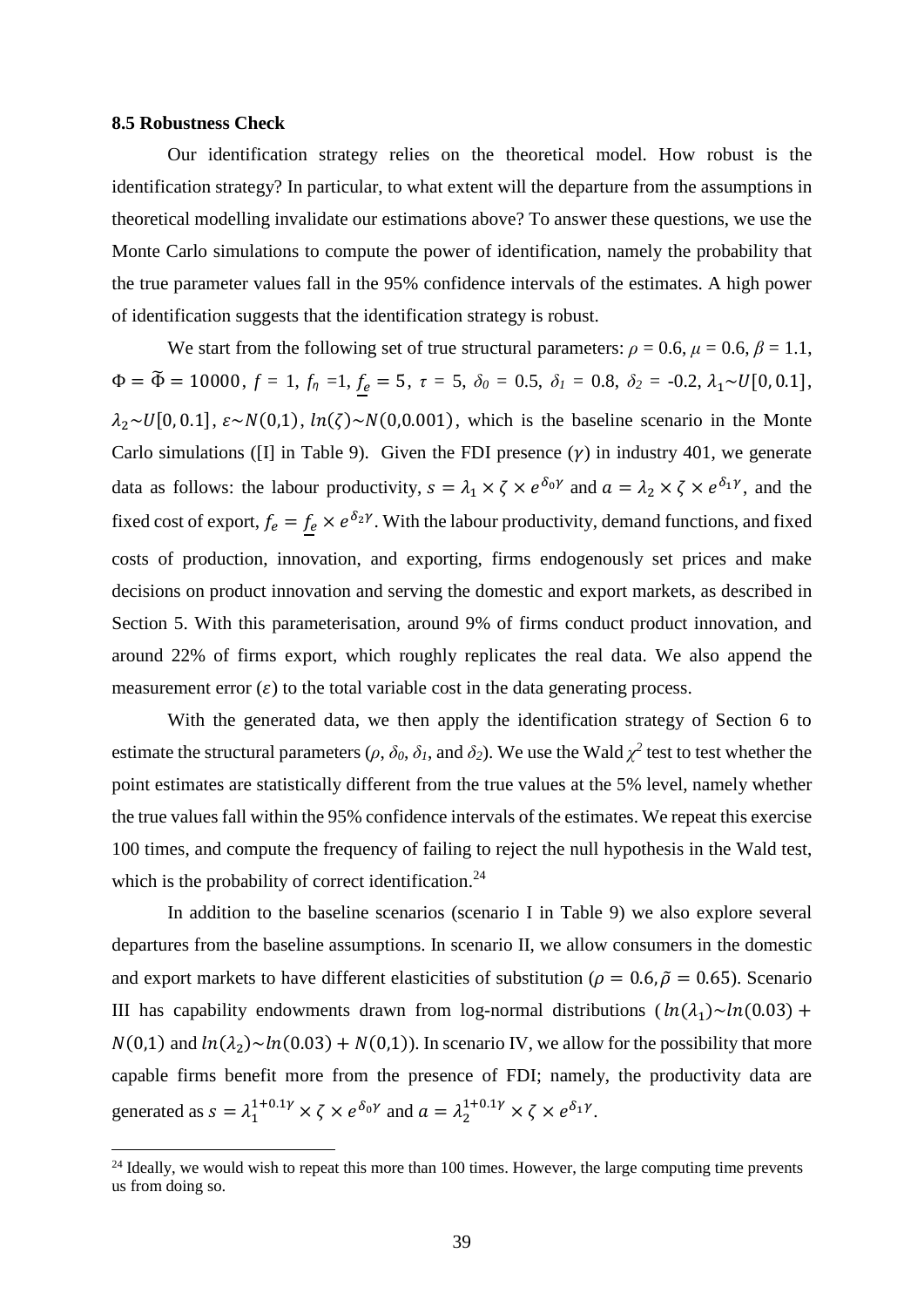Table 9 reports the computation results. We can observe that the power of our identification strategy is quite high. In the baseline scenario, the true values of  $\rho$ ,  $\delta_0$ , and  $\delta_1$  fall within the 95% confidence interval estimate in all 100 repeats. The identification power of  $\delta_2$ is relatively low at 67%. In scenario II, despite relaxing the assumption that consumers in the domestic and export markets have the same elasticity of substitution, we still correctly estimate  $\rho$  in all 100 repeats. The identification power for  $\delta_2$  increases to 0.81, compared with the baseline scenario. For scenario III, the identification powers of  $\rho$  and  $\delta_\theta$  are relatively low, but acceptable. For scenario IV, our identification strategy performs very well. Therefore, we conclude that our identification strategy is robust.

|              | $[{\rm I}]$ | $[\rm{II}]$ | $[III]$ | [IV] |
|--------------|-------------|-------------|---------|------|
| $\rho$       |             |             | 0.75    | 0.99 |
| $\delta_{0}$ |             |             | 0.76    |      |
| $\delta_l$   |             |             |         |      |
| $\delta_2$   | 0.67        | 0.81        |         |      |

**Table 9. Power of Identification**

Note: [I] is the baseline scenario; [II] uses different CES preference parameters (ρ) in the domestic and foreign markets; [III] uses endowments drawn from the log-normal distributions; in [IV], more capable firms benefit more from FDI.

### **9. Concluding Remarks**

This paper investigates the inter-connection between the presence of FDI, domestic firms' product innovation, and export behaviour. For this purpose, we first set up a theoretical model wherein a monopolistically competitive market, heterogeneous firms first make an optimal decision on product innovation and then set the prices for their products in both the domestic and foreign markets. We show that there exists a sorting pattern along the dimensions of the production and innovation capability endowments, where more capable firms innovate and export. Furthermore, the two endowments are complementary to each other, despite that they are independent of each other. The complementarity results in firms' product innovation being positively correlated with their exporting. In addition, the presence of FDI affects firms' product innovation and export behaviour both directly and indirectly (via its impact on product innovation).

We then bring the model to the data by estimating the impacts of FDI presence on firm labour productivity (both production and product innovation) and the fixed export cost in eight three-digit industries in China's manufacturing sector. Under a set of mild economic and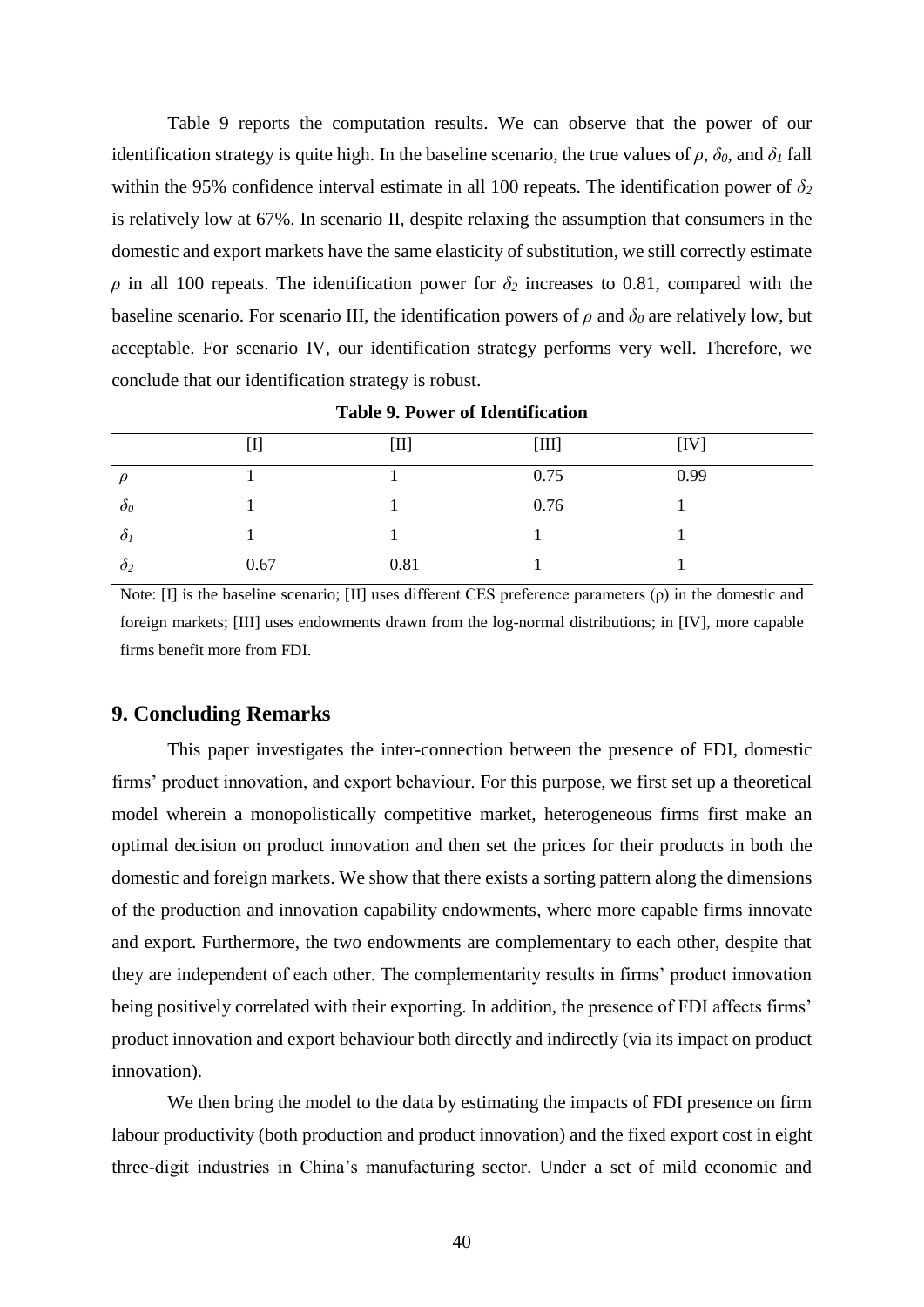econometric assumptions, we find evidence that is consistent with the prediction of the theoretical model, albeit not in all industries. Subsequently, we identify a channel where FDI presence can affect exporting by domestic firms, namely indirectly through its impact on firms' product innovation, in addition to the direct impact.

Policy-wise, promoting FDI is likely to bring both direct and indirect benefits, which justifies policies that facilitate FDI inflows in developing countries. In addition, the positive correlation between product innovation and exporting suggests that promoting product innovation is likely to result in more exports, and vice versa. Hence, policymakers that intend to promote exporting can achieve this policy target by encouraging product innovation, and vice versa. Nevertheless, it should be noted that such benefits are not guaranteed to exist in every industry. In fact, as different impacts are observed in different industries, and some industries may have negative impacts, such industry heterogeneity calls for policies to be industry specific.

#### **References**

- Antràs, P. (2005), 'Incomplete Contracts and the Product Cycle', *The American Economic Review, 95*(4), pp.1054-1073.
- Anwar, S., and S. Sun (2014), 'Heterogeneity and Curvilinearity of FDI-related Productivity Spillovers in China's Manufacturing sector', *Economic Modelling,* 41, pp.23-32.
- Aw, B. Y., M.J. Roberts and D.Y. Xu (2008), 'R&D Investments, Exporting, and the Evolution of Firm Productivity', *American Economic Review, 98*(2), pp.451-456.
- Aw, B. Y., M.J. Roberts and D.Y. Xu (2011), 'R&D Investment, Exporting, and Productivity Dynamics', *American Economic Review, 101*(4), pp.1312-1344.
- Bilir, L. K. (2014), 'Patent Laws, Product Life-Cycle Lengths, and Multinational Activity'. *The American Economic Review, 104*(7), pp.1979-2013.
- Blomstrom, M., and A. Kokko (1998), 'Multinational corporations and spillovers', *Journal of Economic Survey, 12*(2), pp.247-277.
- Brambilla, I., G. Hale and C. Long, (2009), 'Foreign Direct Investment and the Incentives to Innovate and Imitate', *The Scandinavian Journal of Economics, 111*(4), pp.835-861.
- Branstetter, L., and K. Saggi (2011), 'Intellectual Property Rights, Foreign Direct Investment and Industrial Development',. *The Economic Journal, 121*(555), pp.1161-1191.
- Buckley, P. J., J. Clegg and C. Wang (2002), 'The Impact of Inward FDI on the Performance of Chinese Manufacturing Firms', *Journal of International Business Studies, 33*(4), pp.637-655.
- Buckley, P. J. Clegg and C. Wang (2007), 'Is the Relationship between Inward FDI and Spillover Effects Linear? An Empirical Examination of the Xase of China', *Journal of International Business Studies, 38*(3), pp.447-459.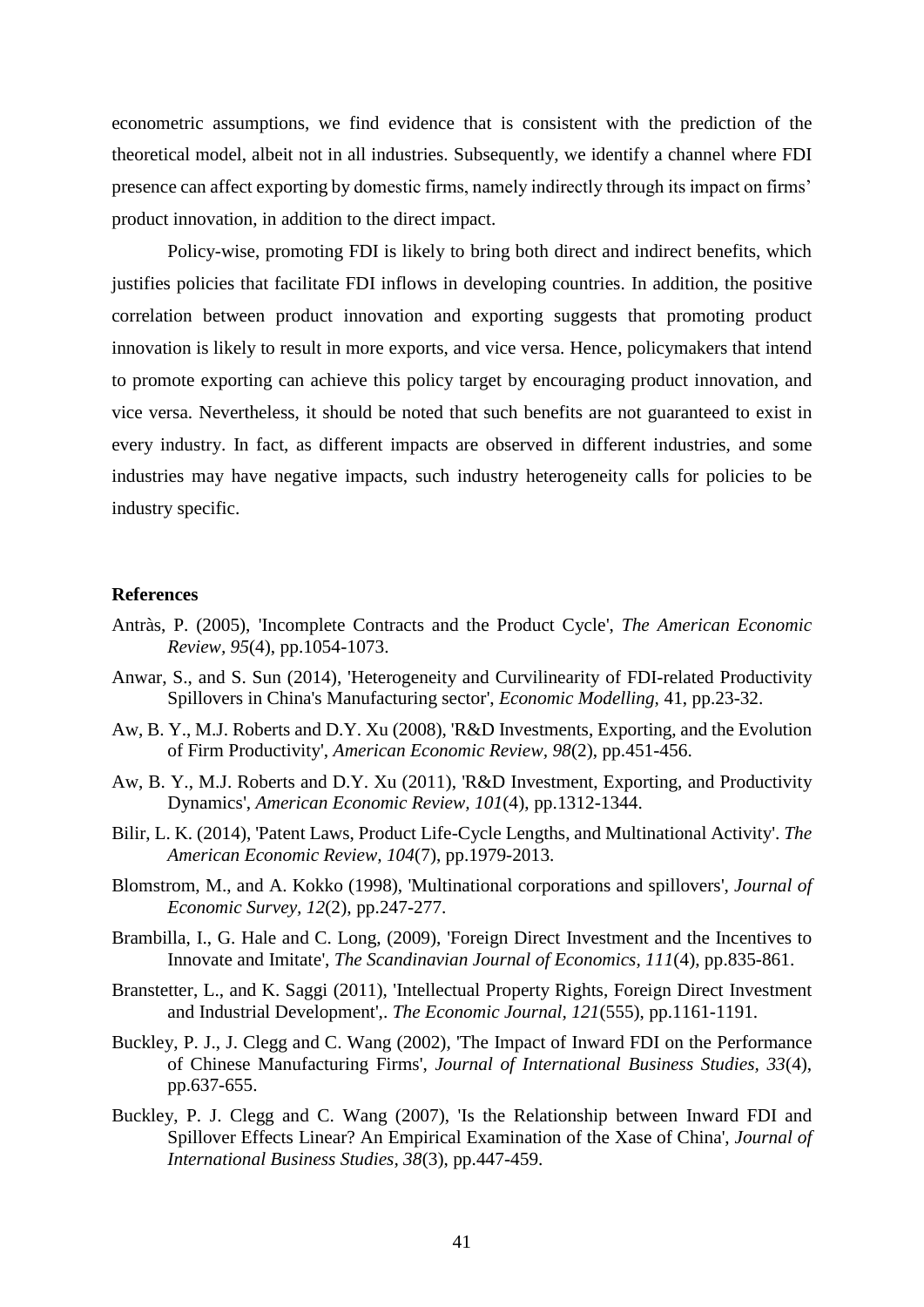- Butler, A. (1997), 'Product Cycles and Domestic Wage Inequality in Innovating Countries', *The Canadian Journal of Economics / Revue canadienne d'Economique, 30*(4b), pp.1007-1026.
- Caves, R. E. (1974), 'Multinational Firms, Competition, and Productivity in Host-Country Markets', *Economica, 41 162*, pp.176-193.
- Choi, J. P., and H. Gerlach (2015), 'Patent pools, Litigation, and Innovation', *The RAND Journal of Economics, 46*(3), pp.499-523
- Chuang, Y., and P. Hsu (2004), 'FDI, Trade, and Spillover Efficiency: Evidence from China's Manufacturing Sector', *Applied Economics, 36*, pp.1103-1115.
- Das, S., M.J. Roberts and J.R. Tybout (2007), 'Market Entry Costs, Producer Heterogeneity, and Export Dynamics', *Econometrica, 75*(3), pp.837-873.
- Demmou, L. (2012), 'How Product Innovation in the North May Immiserize the South: A new Look at the Ricardian Model with a Continuum of Goods', *Journal of Development Economics, 97*(2), pp.293-304.
- Doraszelski, U., and J. Jaumandreu (2013), 'R&D and Productivity: Estimating Endogenous Productivity', *The Review of Economic Studies, 80*(4 (285)), pp.1338-1383.
- Eaton, J., S. Kortum and F. Kramarz (2011), 'An Anatomy of International Trade: Evidence From French Firms', *Econometrica, 79*(5), pp.1453-1498.
- Ederington, J., and P. McCalman (2008), 'Endogenous firm Heterogeneity and the Dynamics of Trade Liberalization', *Journal of International Economics, 74*(2), pp.422-440.
- Egger, P., and C. Keuschnigg (2015), 'Innovation, Trade, and Finance', *American Economic Journal: Microeconomics, 7*(2), pp.121-157.
- Fang, T., and Y. Ge (2012), 'Unions and Firm Innovation in China: Synergy or Strife?', *China Economic Review, 23*(1), pp. 170-180.
- Fasil, C. B., and T. Borota (2013), 'World Trade Patterns and Prices: The Role of Productivity and quality heterogeneity', *Journal of International Economics, 91*(1), pp.68-81.
- Feenstra, R. C., and A.K. Rose (2000), 'Putting Things in Order: Trade Dynamics and Product Cycles', *The Review of Economics and Statistics, 82*(3), pp.369-382.
- Fu, W., J. Revilla Diez, and D. Schiller (2013), 'Interactive Learning, Informal Networks and Innovation: Evidence from Electronics Firm Survey in the Pearl River Delta, China', *Research Policy, 42*(3), pp.635-646.
- Gagnon, J. E., and A.K. Rose (1995), 'Dynamic Persistence of Industry Trade Balances: How Pervasive Is the Product Cycle?', *Oxford Economic Papers, 47*(2), pp.229-248.
- Galasso, A., and M. Schankerman (2015), 'Patents and Cumulative Innovation: Causal Evidence from the Courts', *The Quarterly Journal of Economics, 130*(1), pp.317-369.
- Galasso, A., M. Schankerman and C.J. Serrano (2013), 'Trading and Enforcing Patent Rights', *The RAND Journal of Economics, 44*(2), pp. 275-312.
- Girma, S., Y. Gong and H. Gorg (2009), 'What Determines Innovation Activity in Chinese State-owned Enterprises? The Role of Foreign Direct Investment', *World Development, 37*(4), pp.866-873.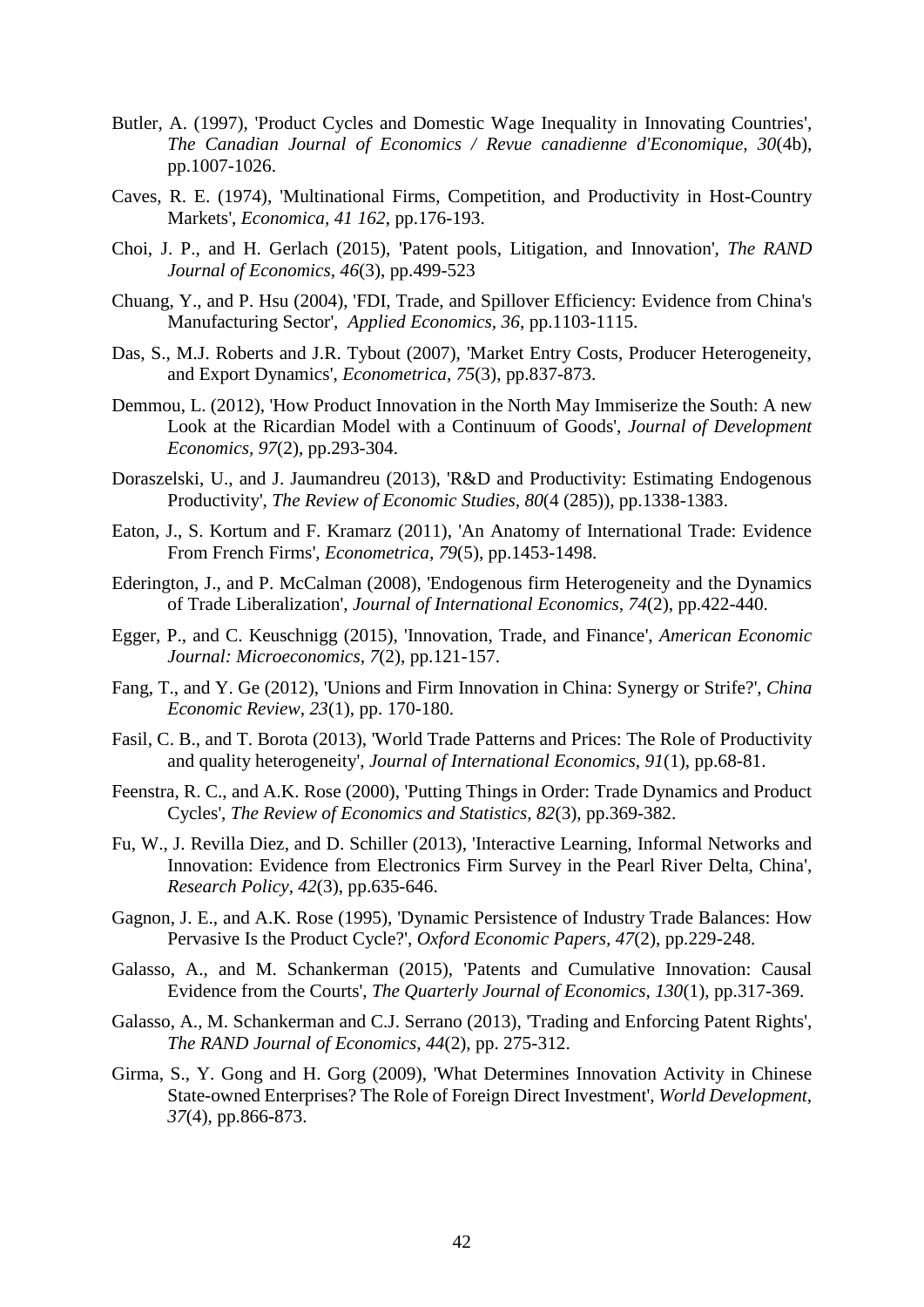- Gorg, H., and D. Greenaway (2004), 'Much Ado about Nothing? Do Domestic Firms Really Benefit from Foreign Direct Investment?', *World Bank Research Observer, 19*(2), pp.171-197.
- Griliches, Z. (1980), 'R&D and the Productivity Slowdown', *The American Economic Review, 70*(2), pp.343-348.
- Grossman, G. M., and E. Helpman (1991a), 'Endogenous Product Cycles', *The Economic Journal, 101*(408), pp.1214-1229.
- Grossman, G. M., and E. Helpman (1991b), 'Quality Ladders and Product Cycles', *The Quarterly Journal of Economics, 106*(2), pp.557-586.
- Gustafsson, P., and P.S. Segerstrom (2011), 'North-South Trade with Multinational Firms and Increasing Product Variety', *International Economic Review, 52*(4), pp.1123-1155.
- Helpman, E. (1993), 'Innovation, Imitation, and Intellectual Property Rights', *Econometrica, 61*(6), pp.1247-1280.
- Helpman, E., M.J. Melitz, and S.R. Yeaple (2004), 'Export Versus FDI with Heterogeneous Firms', *American Economic Review, 94*(1), pp.300-316.
- Johnson, R. C. (2012), 'Trade and Prices with Heterogeneous Firms', *Journal of International Economics, 86*(1), pp.43-56.
- Kee, H. L., and H.Tang (2016), 'Domestic Value Added in Exports: Theory and Firm Evidence from China', *American Economic Review, 106*(6), pp. 1402-1436.
- Kremer, M. (1998), 'Patent Buyouts: A Mechanism for Encouraging Innovation', *The Quarterly Journal of Economics, 113*(4), pp.1137-1167.
- Krugman, P. (1979), 'A Model of Innovation, Technology Transfer, and the World Distribution of Income', *Journal of Political Economy, 87*(2), pp.253-266.
- Lachenmaier, S., and L. WößMann (2006), 'Does Innovation Cause Exports? Evidence from Exogenous Innovation Impulses and Obstacles Using German Micro Data', *Oxford Economic Papers, 58*(2), pp.317-350.
- Lee, H.-H., and J.A. Stone (1994), 'Product and Process Innovation in the Product Life Cycle: Estimates for U. S. Manufacturing Industries, *Southern Economic Journal, 60*(3), pp.754-763.
- Li, C., and J. Robles (2007), 'Product Innovation and Parallel Trade', *International Journal of Industrial Organization, 25*(2), pp. 417-429.
- Lu, J., Y. Lu, and Z. Tao (2010), 'Exporting Behavior of Foreign Affiliates: Theory and Evidence, *Journal of International Economics, 81*(2), pp.197-205.
- Melitz, M. J. (2003), 'The Impact of Trade on Intra-industry Reallocations and Aggregate Industry Productivity', *Econometrica, 71*(6), pp.1695-1725.
- Melitz , M. J., and G.I.P. Ottaviano (2008), 'Market Size, Trade, and Productivity', *The Review of Economic Studies, 75*(1), pp.295–316.
- OECD, and Eurostat (2005), *Oslo Manual: Guidelines for Collecting and Interpreting Innovation Data* (3rd Editio ed.). Paris: OECD.
- Saggi, K. (2002), 'Trade, Foreign Direct Investment, and International Technology Transfer: A Survey', *World Bank Research Observer, 17*(2), pp.191-235.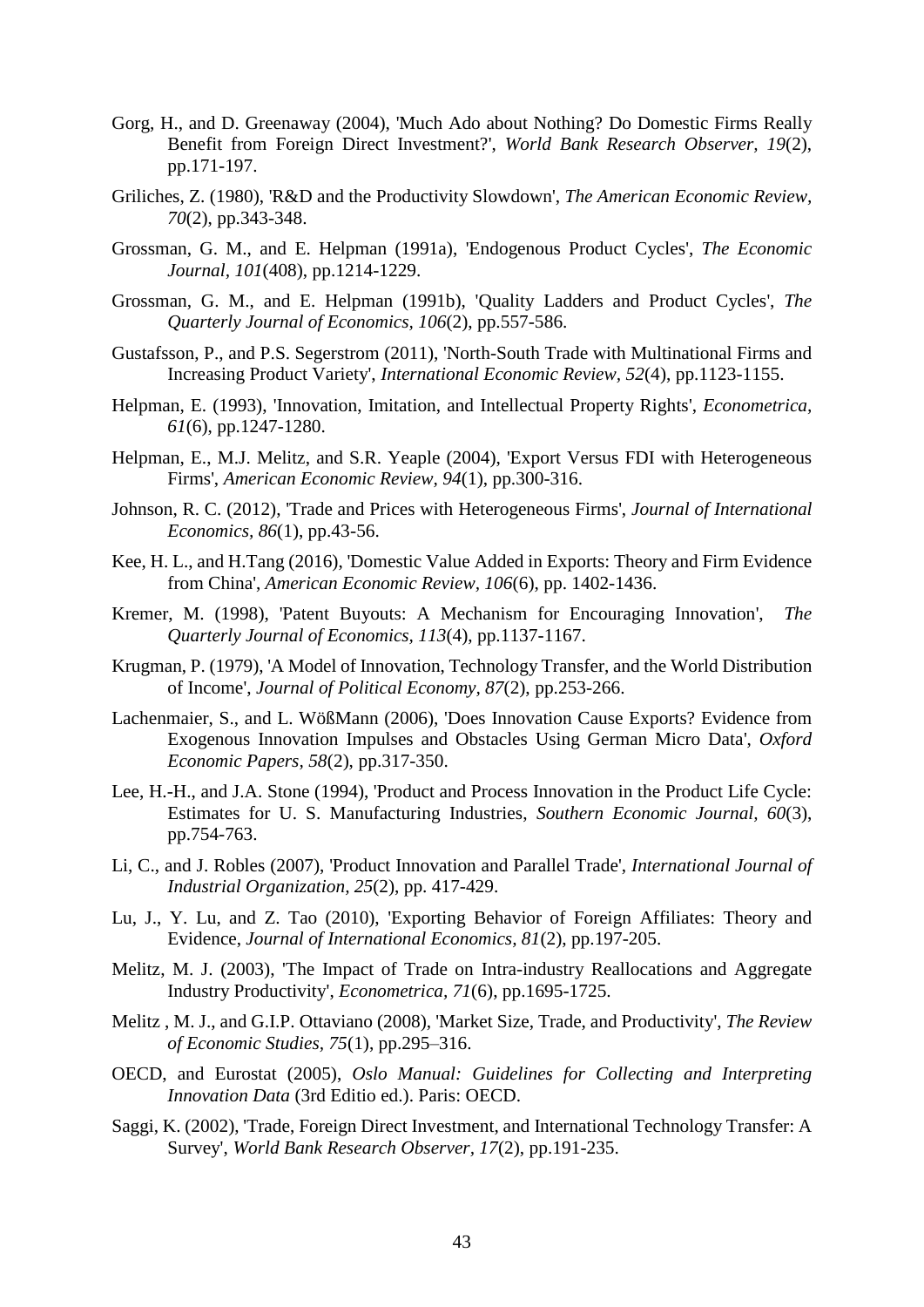- Sharif, N., and C. Huang (2012), 'Innovation Strategy, Firm Survival and Relocation: The Case of Hong Kong-owned Manufacturing in Guangdong Province, China', *Research Policy, 41*(1), pp.69-78.
- Smeets, R. (2008), 'Collecting the Pieces of the FDI Knowledge Spillovers Puzzle', *World Bank Research Observer, 23*(2), pp.107-138.
- Sun, S. (2009), 'How Does FDI Affect Domestic Firms' Exports? Industrial Evidence, *World Economy, 32*(8), pp.1203-1222.
- Sun, S. (2010), 'Heterogeneity of FDI Export Spillovers and Its Policy Implications: The Experience of China', *Asian Economic Journal, 24*(4), pp.289-303.
- Sun, S. (2012), 'The Role of FDI in Domestic Exporting: Evidence from China, *Journal of Asian Economics, 23*(4), pp.434-441.
- Sun, Y., and D. Du (2011), 'Domestic Firm Innovation and Networking with Foreign Firms in China's ICT industry', *Environment and Planning A, 43*(4), pp.786-809.
- Swenson, D. L. (2008), 'Multinationals and the Creation of Chinese Trade Linkages', *Canadian Journal of Economics/Revue canadienne d'économique, 41*(2), 596-618.
- Vernon, R. (1966), 'International Investment and International Trade in the Product Cycle', *The Quarterly Journal of Economics, 80*(2), pp.190-207.
- Wang, C. C., and G.C.S. Lin (2013), 'Dynamics of Innovation in a Globalizing China: Regional Environment, Inter-firm Relations and Firm Attributes, *Journal of Economic Geography, 13*(3), pp.397-418.
- Yeaple, S. R. (2005), 'A Simple Model of Firm Heterogeneity, International Trade, and Wages', *Journal of International Economics, 65*(1), pp.1-20.
- Zhu, S. C. (2004), 'Trade, Product Cycles, and Inequality within and between Countries', *The Canadian Journal of Economics / Revue canadienne d'Economique, 37*(4), pp.1042- 1060.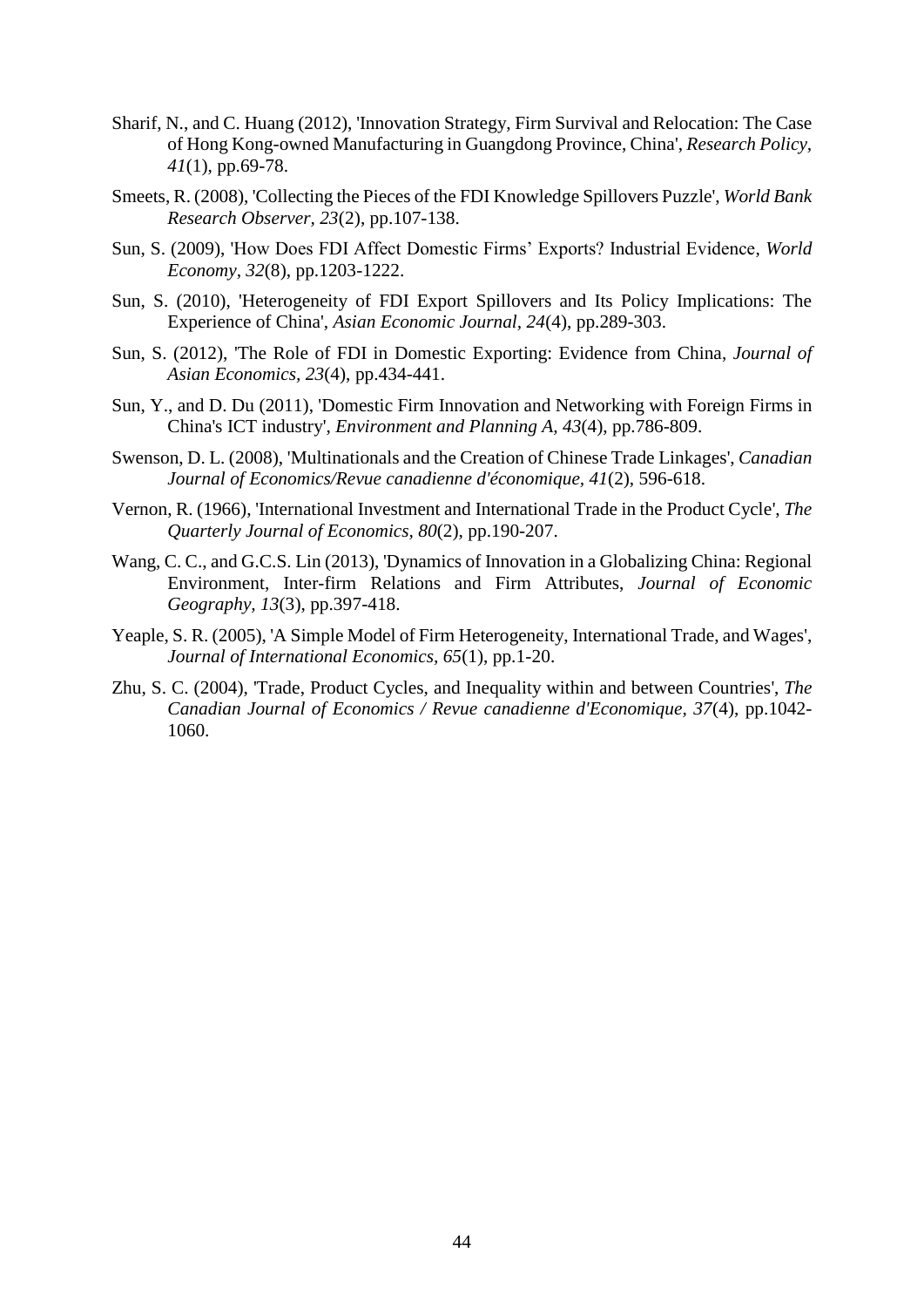| No.       | Author(s)                                                                                         | яхих різсазмон і арсі бегісэ<br><b>Title</b>                                                                                   | Year               |
|-----------|---------------------------------------------------------------------------------------------------|--------------------------------------------------------------------------------------------------------------------------------|--------------------|
| 2018-17   | <b>Sizhong SUN</b>                                                                                | Product Innovation, Exporting,<br>and Foreign Direct Investment:<br>Theory and Evidence from China                             | Mar<br>2019        |
| 2018-16   | T Yudo WICAKSONO,<br><b>Carlos MANGUNSONG</b><br>and Titik ANAS                                   | Failure of an Export Promotion<br>Policy? Evidence from Bonded<br>Zones in Indonesia                                           | Mar<br>2019        |
| 2018-15   | <b>Alfons</b><br>PALANGKARAYA and<br>Elizabeth WEBSTER                                            | Entering the Export Market: Do<br>Trade Missions Help?                                                                         | Mar<br>2019        |
| 2018-14   | Kazunobu<br>HAYAKAWA,<br>Toshiyuki MATSUURA,<br>Nuttawut<br>LAKSANAPANYAKUL,<br>and Taiyo YOSHIMI | Export Dynamics and the<br><b>Invoicing Currency</b>                                                                           | Mar<br>2019        |
| 2018-13   | Sadayuki TAKII                                                                                    | Imported Intermediate Inputs and<br>Plants' Export DynamicsEvidence<br>from Indonesian Plant-product-<br>level Data            | Mar<br>2019        |
| 2018-12   | Kaoru NABESHIMA and<br>Ayako OBASHI                                                               | Regulatory Dissimilarity: A First<br>Look at the Newly Collected Non-<br><b>Tariff Measures Database</b>                       | Mar<br>2019        |
| 2018-11   | Masami ISHIDA                                                                                     | Economic Potential of the<br>Vientiane-Ha Noi Expressway<br>Based on Experience of the<br><b>Mekong Region</b>                 | Mar<br>2019        |
| 2018-10   | Byeongwoo KANG                                                                                    | <b>Innovation Process in Public</b><br>Research Institute: Case Studies of<br>AIST, Fraunhofer, and ITRI                       | Mar<br>2019        |
| 2018-09   | Ha Thi Tan DOAN and<br><b>TRINH Quang Long</b>                                                    | Technical Change, Exports, and<br><b>Employment Growth in China:</b><br>A Structural Decomposition<br>Analysis                 | Feb<br>2019        |
| Yu2018-08 | Ha Thi Tan DOAN                                                                                   | Multi-product Firms, Tariff<br>Liberalisation, and Product<br>Churning in Vietnamese<br>Manufacturing                          | Feb<br>2019        |
| 2018-07   | DUONG Lan Huong,<br>Tsunehiro OTSUKI and<br>Etsuyo MICHIDA                                        | Quantitative Assessment of the<br>Impact of EMS Standards on the<br>Firms' Attitude towards Product<br>Safety                  | Feb<br>2019        |
| 2018-06   | Nobuya FUKUGAWA,<br>Masahito AMBASHI and<br>Yuanita SUHUD                                         | Division of Labour Amongst<br>Innovation Intermediaries in<br><b>Agricultural Innovation Systems:</b><br>The Case of Indonesia | <b>Nov</b><br>2018 |

# **ERIA Discussion Paper Series**